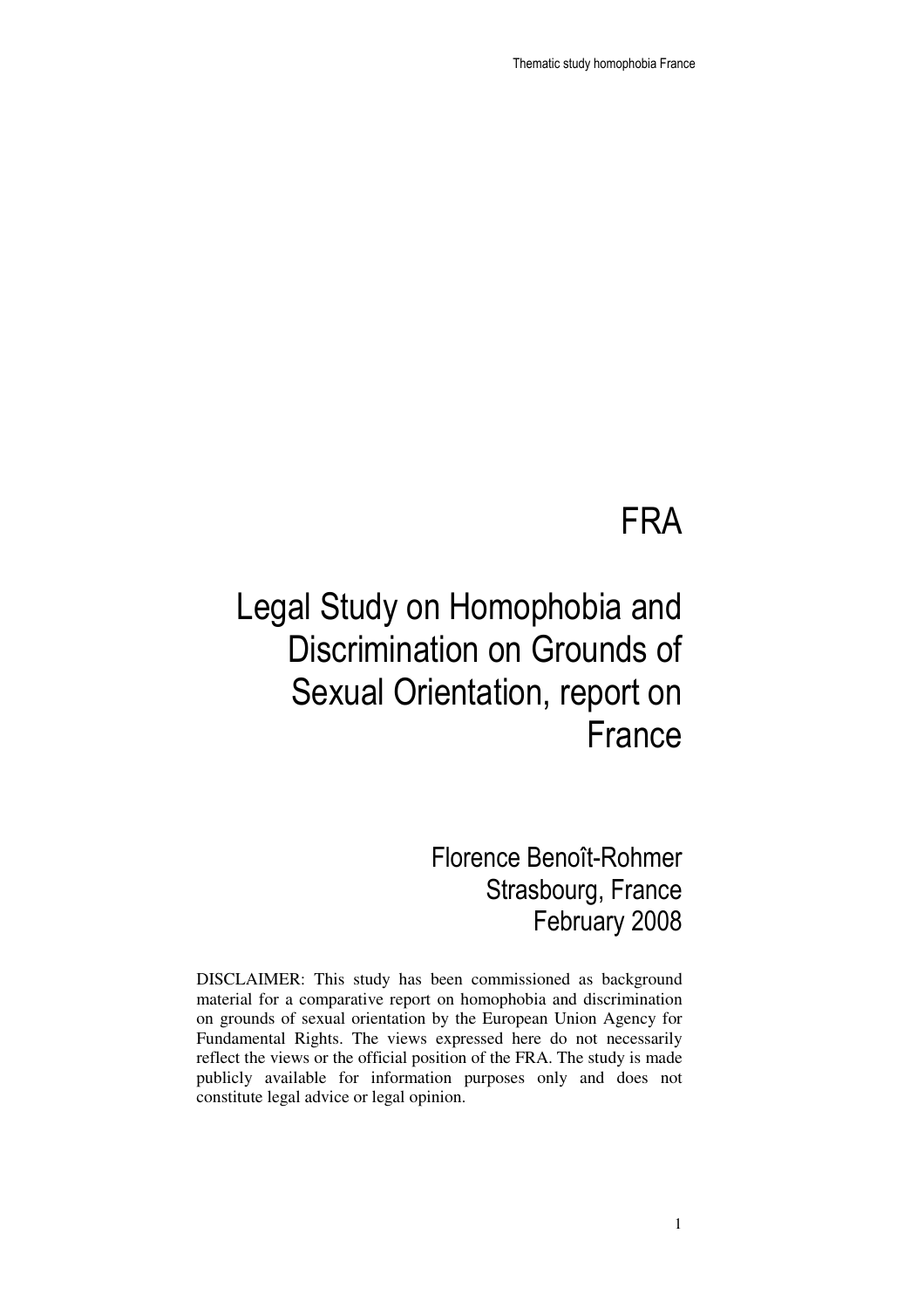# **Contents**

| А.        |                                                                        |  |
|-----------|------------------------------------------------------------------------|--|
|           | A.1.                                                                   |  |
|           | A.1.1.                                                                 |  |
|           | A.1.2.                                                                 |  |
|           | A.1.3.                                                                 |  |
|           | A.1.4.                                                                 |  |
|           | A.2.                                                                   |  |
|           | Eliminating discrimination with regard to housing 13<br>A.3            |  |
|           | The High Authority for the Elimination of<br>A.4.                      |  |
|           | Discrimination and for Equality (HALDE) 14                             |  |
|           | A.4.1.                                                                 |  |
|           | A.4.2.                                                                 |  |
|           | A.4.3.                                                                 |  |
|           | A.4.4.                                                                 |  |
|           | A.5.<br>18<br>Data                                                     |  |
|           | A.6.                                                                   |  |
| <b>B.</b> |                                                                        |  |
|           | B.1.                                                                   |  |
|           | B.2.<br>LGBT couples not within the scope of the Directive 21          |  |
|           | B.3.                                                                   |  |
|           | The existence in French Law of a registered partnership<br><b>B.4.</b> |  |
|           | for French nationals exercising their freedom of                       |  |
|           |                                                                        |  |
|           | B.5.                                                                   |  |
|           | B.6.                                                                   |  |
|           | <b>B.7.</b>                                                            |  |
|           |                                                                        |  |
| C.        |                                                                        |  |
|           | C.1.                                                                   |  |
|           | C.2.<br>C.3                                                            |  |
|           |                                                                        |  |
| D.        |                                                                        |  |
|           |                                                                        |  |
| Е.        |                                                                        |  |
|           |                                                                        |  |
|           | Conditions relative to forming an association and<br>E.1.1.            |  |
|           |                                                                        |  |
|           | The conditions of dissolution of associations and<br>E.1.2.            |  |
|           |                                                                        |  |
|           | E.1.3.<br>Infringement of LGBT persons' freedom of                     |  |
|           |                                                                        |  |
|           | Cases of refusal or prohibition observed for<br>E.1.3.1.               |  |
|           |                                                                        |  |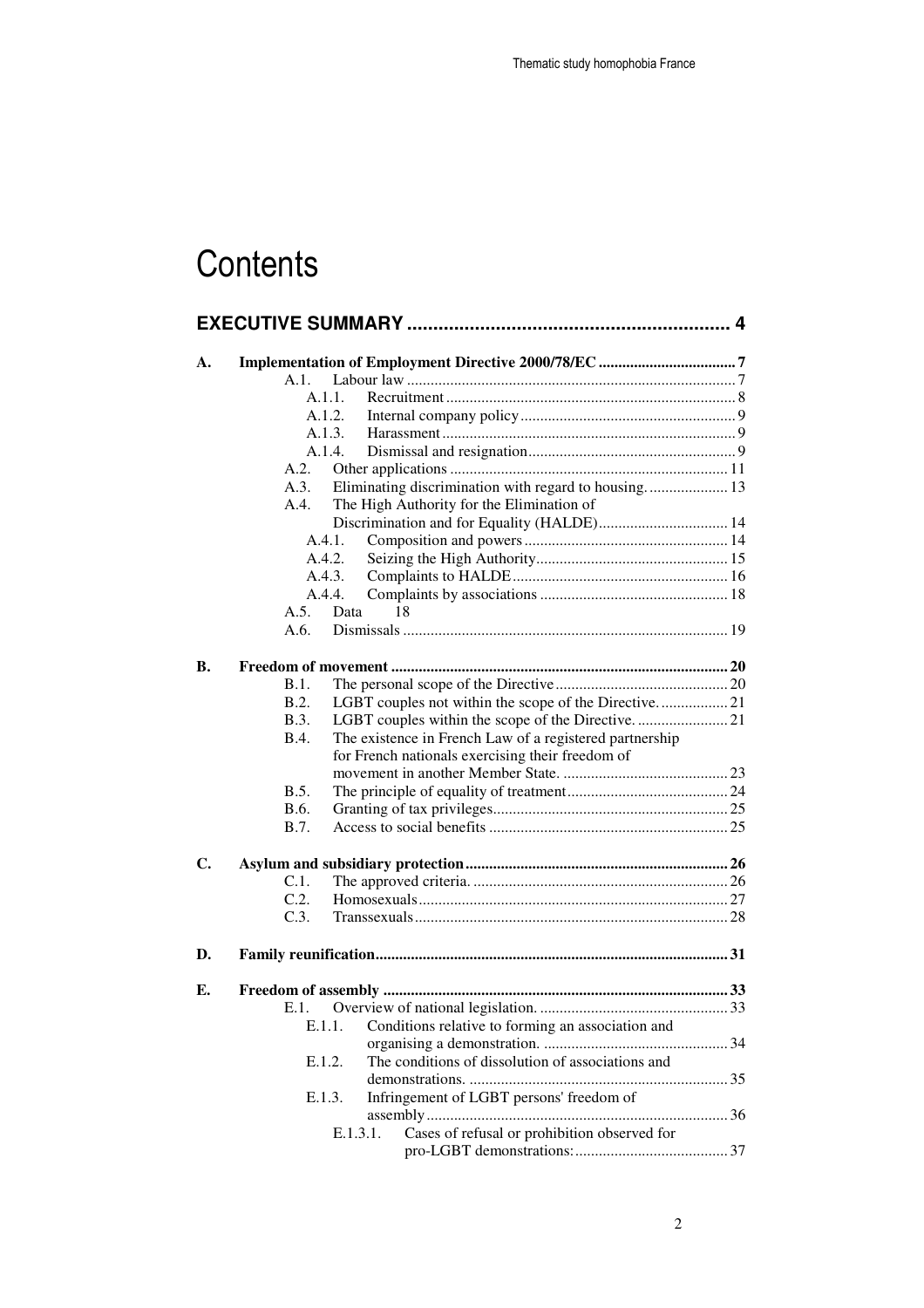|    |      |  | E.1.3.2. Cases of refusal or prohibition observed for |  |
|----|------|--|-------------------------------------------------------|--|
|    |      |  |                                                       |  |
|    |      |  |                                                       |  |
|    | E.2. |  |                                                       |  |
| F. |      |  |                                                       |  |
| G. |      |  |                                                       |  |
| Н. |      |  |                                                       |  |
|    | H.1. |  |                                                       |  |
| L. |      |  |                                                       |  |
|    |      |  |                                                       |  |
|    |      |  |                                                       |  |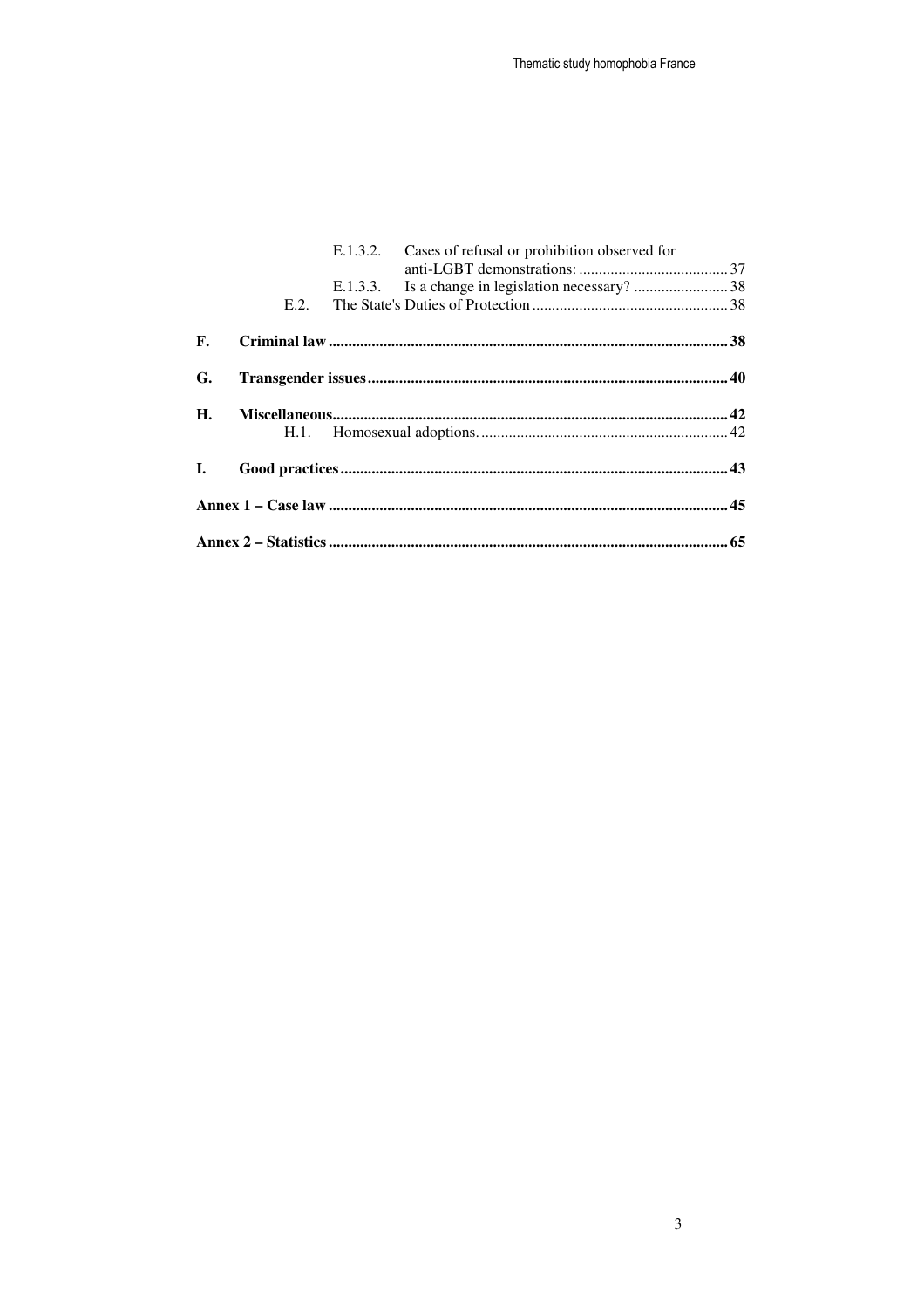# Executive summary

## Implementation of Employment Directive 2000/78/EC

- [1]. France has transposed Directive 2000/78/EC into labourrelated laws, and discrimination base upon sexual orientation is punishable. The burden of proof upon the victim has been reduced.
- [2]. The transposition however, is partially conform. France has been subject to infringement proceedings for having failed to completely transform the Council Directive 2000/78/EC of 27 November 2000 establishing a general framework for equal treatment in employment and occupation.
- [3]. A government bill composed of various provisions adapting national law to Community law in the field of combating discrimination (Bill No. 514 filed at the National Assembly on 19 December 2007) is currently being examined by the French Parliament.

## Freedom of movement

- [4]. French legislation would appear to conform to the Directive and France has fulfilled its European obligations.
- [5]. Aside from difficulty in determining which individuals have the right to freedom of movement by virtue of their family ties, potential barriers still exist as to the guarantee of equal treatment of partners joined by a PACS (a registered partnership) and other couples.

## Asylum and subsidiary protection

[6]. In the French system, LGBT persons may, in theory, be granted asylum based on persecution related to their sexual orientation. These same criteria apply to transsexuals.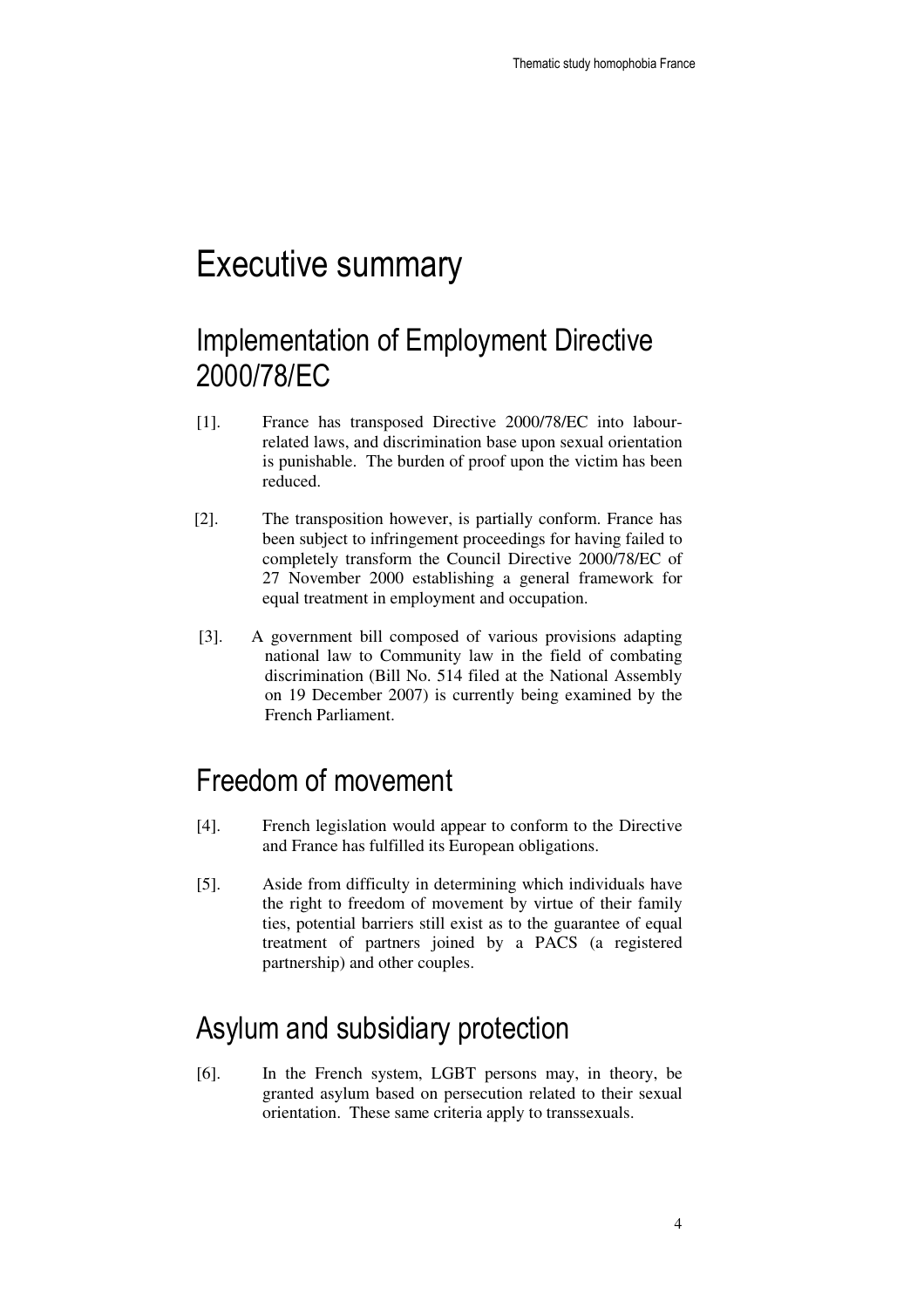[7]. NGOs point out however that binational PACSed couples have encountered difficulty in obtaining asylum in France. They believe that conventional protection is more and more difficult to obtain in France.

## Family reunification

- [8]. As French law does not recognise same-sex marriage, family reunification does not apply to LGBT couples.
- [9]. A residence visa may be granted to the partners in a homosexual PACSed couple because concluding a PACS constitutes an element of appreciation of personal ties to France, enabling one to obtain a residence visa. The Prefect nevertheless has discretionary power in the matter.

## Freedom of assembly

- [10]. In France, LGBT persons are not discriminated against on the basis of their sexual orientation when creating an association whose purpose is to defend their rights.
- [11]. French legislation does not limit the freedom of association and assembly of LGBT persons.

## Hate speech and criminal law

- [12]. Several criminal laws explicitly prohibit discrimination based on sexual orientation. French legislation also considers discrimination based on sexual orientation to be an aggravating circumstance.
- [13]. Since 2004, French law has also prohibited homophobic libel and slurs.
- [14]. Finally, since 2004, the law also specifically prohibits "threats based on real or supposed sexual orientation".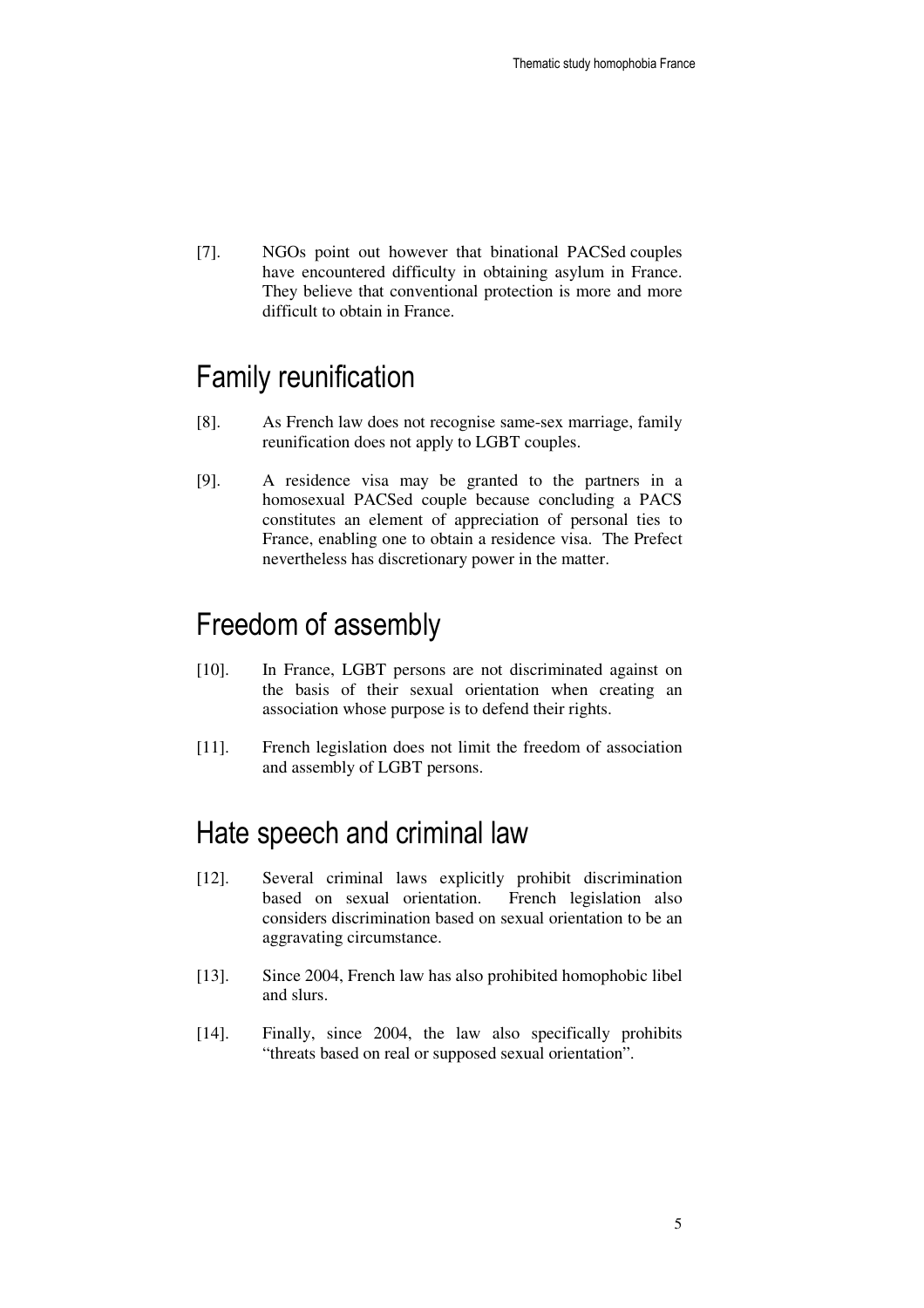## Transgender issues

[15]. It is difficult to obtain information about transgendered people in the fields studies by the report. No statistics can be found. Concerning transsexuals, they have the right to change their civil status and forename.

## **Miscellaneous**

- [16]. France has been found guilty by the European Court of Human Rights for having refused the necessary approval for the adoption of a child by a homosexual.
- [17]. Refusal by France to grant to a young homosexual woman paternity leave.

## Good practices

- [18]. The powers granted to the High Commission for the Elimination of Discrimination and for Equality (HALDE) which have made it a recognised authority in France.
- [19]. Companies' signing a Diversity Charter.
- [20]. Creation of a "Diversity Label" to recognise companies' efforts for diversity.
- [21]. The fact that discrimination based on sexual orientation is considered an aggravating circumstance.

[22]. *Warning*: It should be noted that it is currently difficult in France to obtain data concerning discrimination homosexuals may be subject to. This is for at least two reasons. The first is the elimination in the Fillon government of the "State Secretariat in Charge of Questions of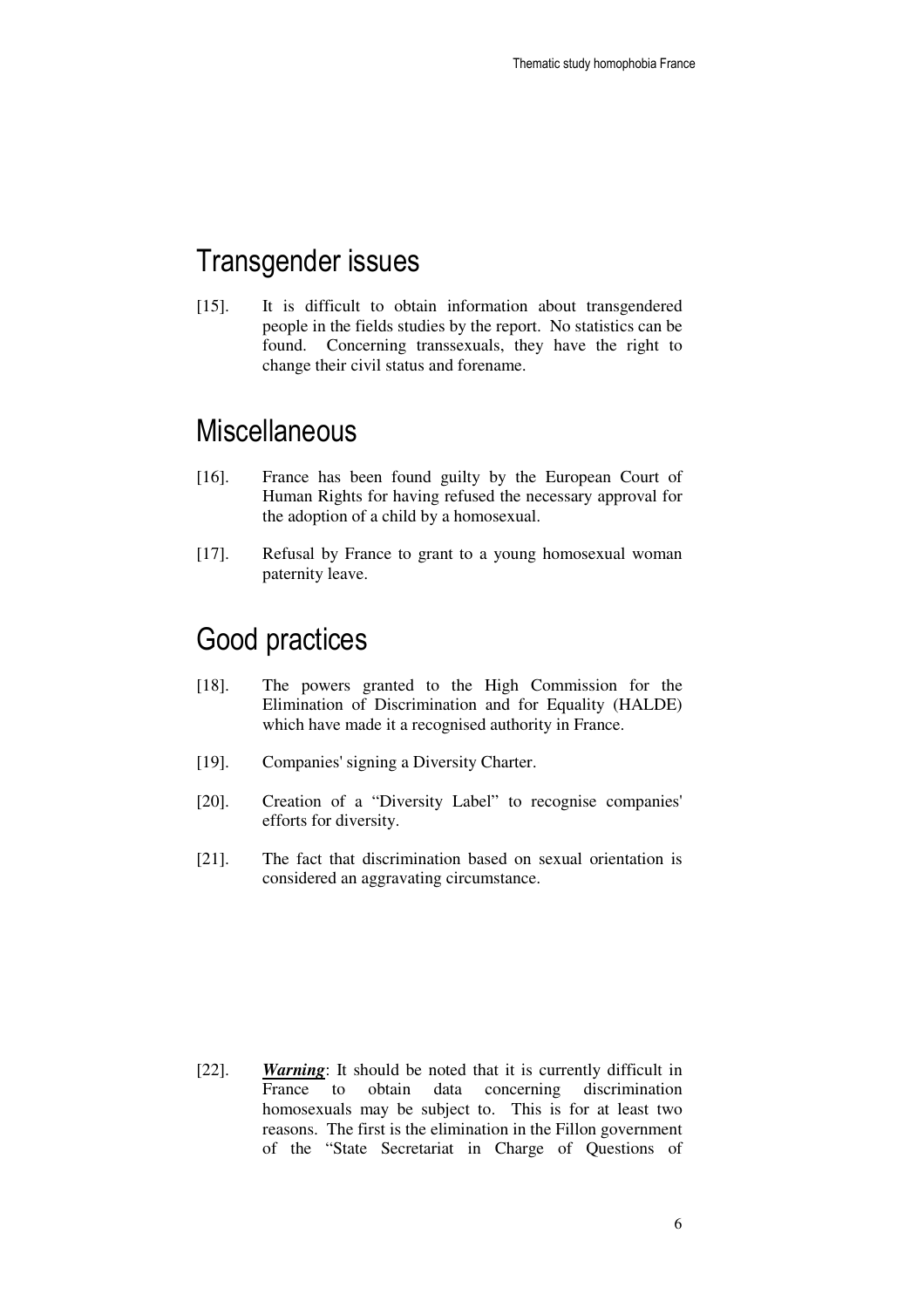Integration and Equal Opportunity" (extant from 31 March 2004 to 28 October 2004). This secretariat centralised data concerning equality of the sexes but also was in charge of questions concerning equality in general. To obtain such data today, one must deal with several different ministries: the Ministry of Labour, Social Relations and Solidarity; the Ministry of Immigration, Integration, National Identity and Co-development; the Ministry of Housing and Cities; the Ministry of the Interior etc. One must also find the appropriate departments in these ministries, which is often no mean feat. The second reason is the fact that keeping a record of data reflecting sexual orientation has been prohibited since 1992 and is subject to penal sanction. Article 31 of the information technology and freedoms law ( "loi informatique et libertés" ) states in this regard that it "is forbidden to put into or keep in electronic memory nominative data which directly or indirectly reveal one's racial origins or political, philosophical, or religious opinions, one's membership to a trade union or one's mores". The National Information Technology and Freedoms Commission (CNIL) is responsible for ensuring the law's provisions are obeyed and charges can be laid based upon articles 226-16 to 226-24 of the Penal Code. There are thus no official statistics on the GBLT community in France.

# A. Implementation of Employment Directive 2000/78/EC

## A.1. Labour law

- [23]. French labour law has never introduced explicit discriminatory clauses with regard to homosexuals. Concerning the civil service, only article 40 of the "General Statute of the Civil Service" which required that civil servants be of "good morals" could have been used to avoid hiring lesbians and gays, but this provision was repealed in 1983.
- [24]. French labour law has never introduced explicit discriminatory clauses with regard to homosexuals.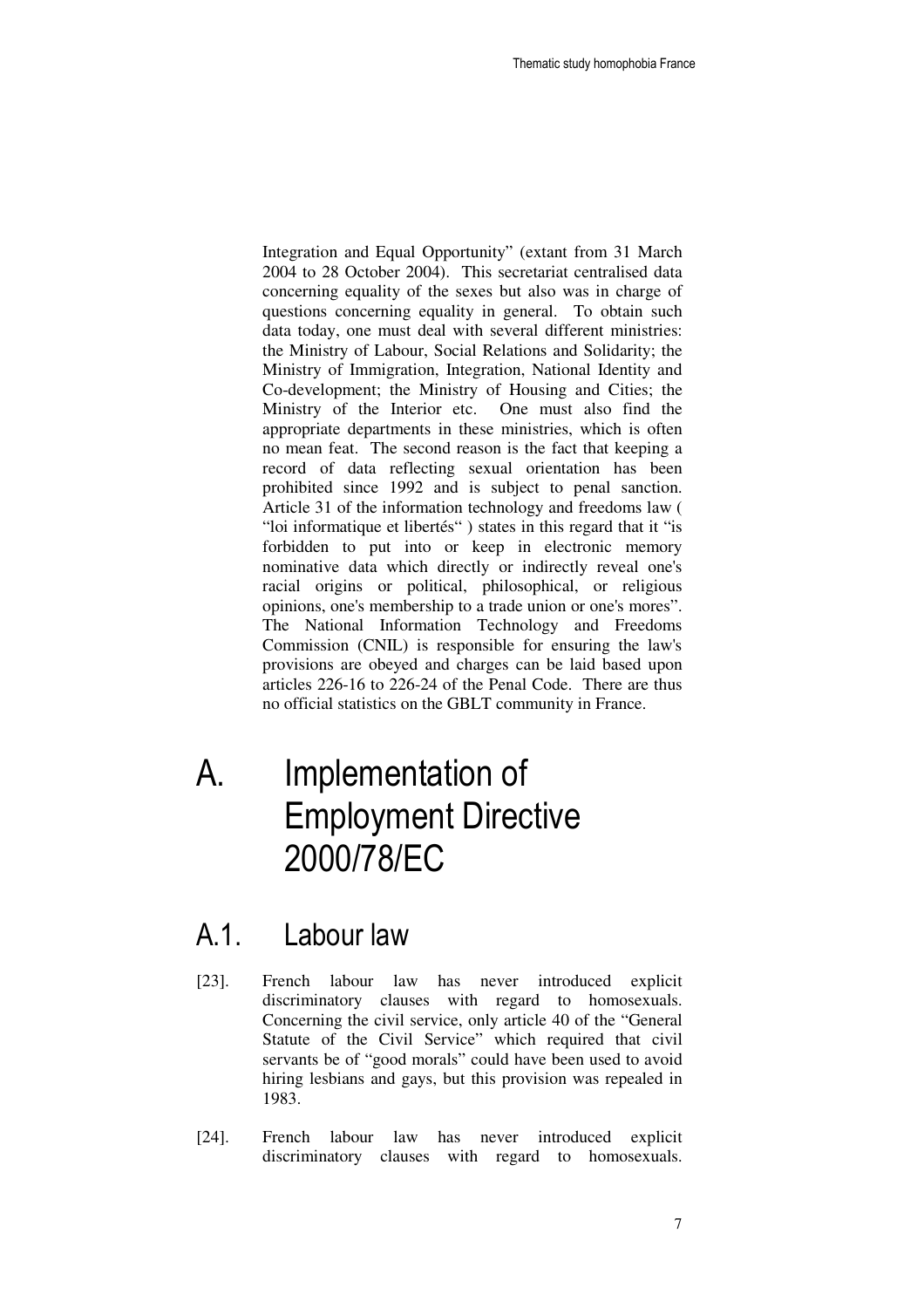Concerning the civil service, only article 40 of the "General Statute of the Civil Service" which required that civil servants be of "good morals" could have been used to avoid hiring lesbians and gays, but this provision was repealed in 1983

### A.1.1. Recruitment

- [25]. The aforementioned law introduces a new article into the Labour Code, article L. 122-45, which specifies that "No person may be rejected from a hiring process or be denied access to an internship or training programme, no employee may be penalised, dismissed or be subject to any discriminatory measure, be it direct or indirect, in particular concerning pay, as defined by article L. 140-2, profit-sharing or issuing of shares, training, reclassification, assignment, qualification, classification, promotion, transfer or contract renewal based upon his or her origin, sex, mores, sexual orientation etc." In compliance with the Council Directive, the Labour Code also states that a job applicant who believes he or she is a victim of discrimination may claim direct or indirect discrimination before a judge. The burden of proof on the victim has been reduced however. The onus is no longer on the victim provide formal proof of the discrimination he or she has been subject to but to present evidence indicating the possibility of its existence. In light of such evidence, the onus is upon the employer to prove that his decision is "justified by objective elements devoid of any discrimination". Failing this, discrimination is found to exist. The judge shall reach a verdict after ordering any investigative measures he or she deems necessary.
- [26]. Until now, few verdicts have penalised homophobic practices in the recruiting phase. But "the reduction of the burden of proof on he / she who believes himself / herself to be the victim, as well as the ability to invoke the existence of indirect discrimination, i.e. based upon an apparently neutral criterion, must today "facilitate the judge's apprehension of such behaviours and give a more realistic measurement of them, especially in the hiring process" (D . Borillo, T. Formond, l'Homosexualité et discriminations en droit privé, Paris, la documentation française, 2007).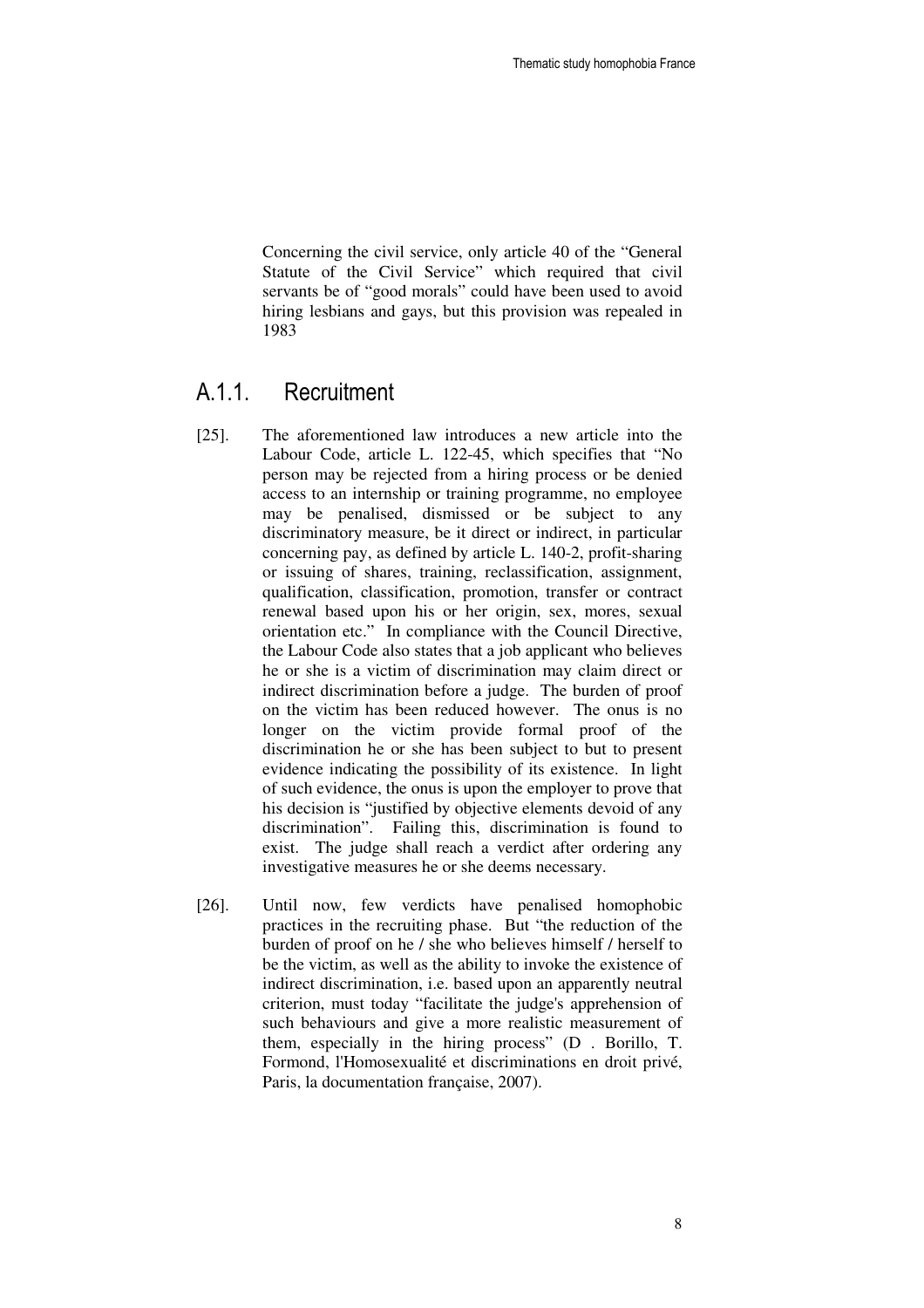### A.1.2. Internal company policy

[27]. In the workplace, article L. 122-35 (par. 2) of the Labour Code requires that neither internal company policy nor memoranda may adversely affect employees upon the basis of their sexual orientation. It provides that internal company policy "may not contain provisions adversely affecting employees in their occupation or their work by reason of their sex, their mores, their sexual orientation etc." Furthermore, no employee "may be penalised ... by reason of his or her sexual orientation" as provided by article L 122-45 of the Labour Code. In case of recourse to legal proceedings, such penalties are not legally valid according to paragraph 3 of this article.

### A.1.3. Harassment

[28]. A great deal of testimony states that in France, homophobia in the workplace mainly manifests itself as insults or even threats. These verbal assaults lead to problematic work relationships that engender stress, feelings of malaise and sometimes depression for the homosexual victims. Moral harassment is one of the ways employers and work colleagues can make life difficult for the LGBT community and is sometimes used to push them to resign voluntarily. Article L. 122-45 prohibits moral harassment. In case of moral or sexual harassment, the burden of proof upon the employee has been reduced and that upon the employer has been increased. Once the employee in question establishes the facts allowing the presumption of harassment, the onus is upon the defence, in light of the evidence, to prove that their actions do not constitute such harassment and that their decision is justified based on objective elements devoid of any harassment. The judge shall reach a verdict after ordering any investigative measures he or she deems necessary.

### A.1.4. Dismissal and resignation

[29]. An employee's homosexuality, whether real or imagined, often constitutes a basis (be it explicit or implicit, direct or indirect) for the termination of a contract. One's being subjected to harassment and more general homophobic behaviour in the workplace by the employer, colleagues or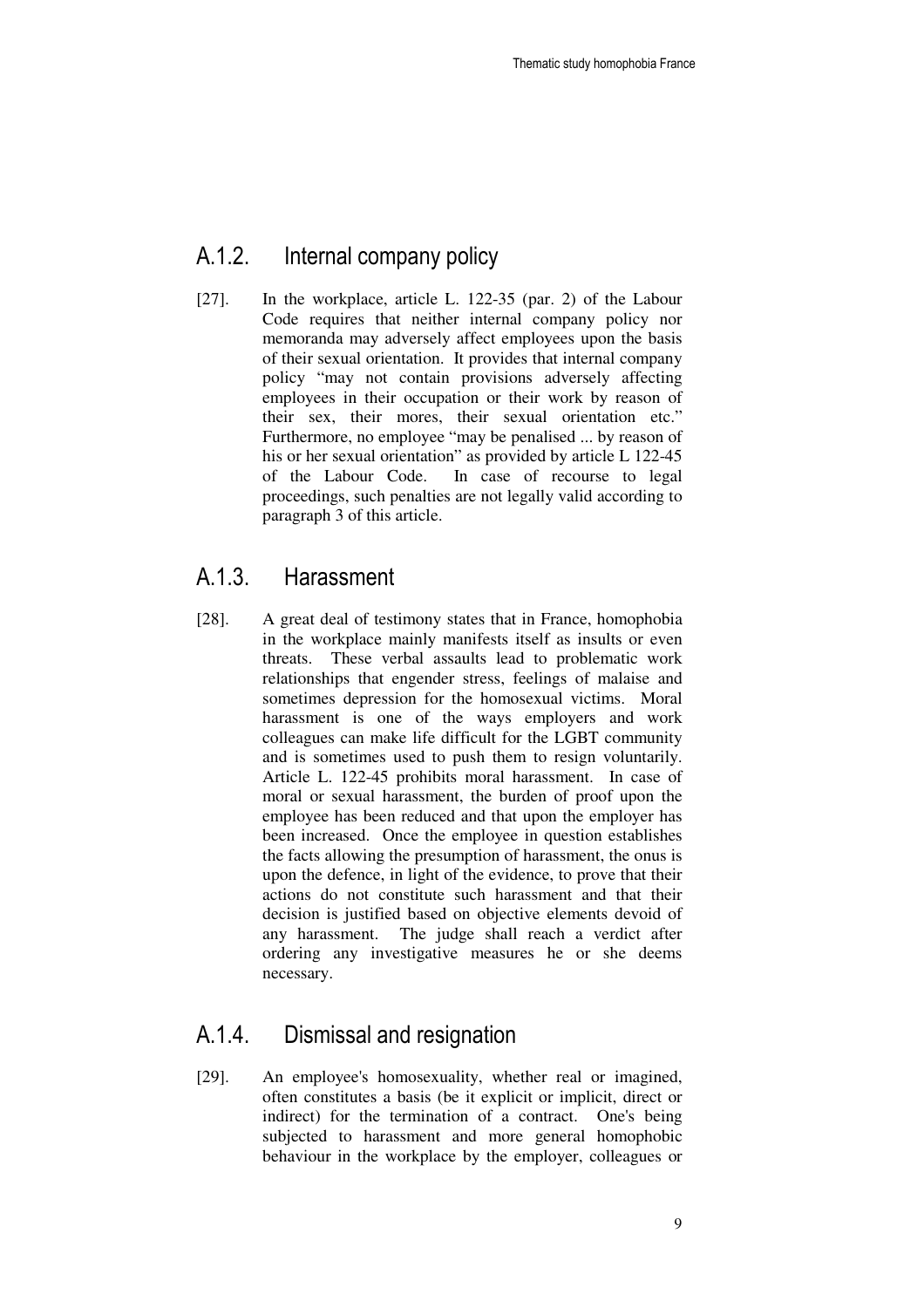even clients can push an employee to resign. In case of recourse to legal proceedings, the burden of proof upon the employee who sees himself/herself as a victim of discrimination relative to dismissal has been reduced. The onus upon him/her is now only to present evidence "allowing to assume the existence of discrimination".

- [30]. With regard to discrimination in recruitment and dismissal, the authors point out that the transposition of Directive 2000/78/EC is awkward from a legal standpoint. Specifically, the modalities of integrating EU law relative to proof have proved problematic. "Concerning the concept of indirect discrimination, it must be noted that (French) legislators have committed a major confusion". As we have seen the new article, L. 122-45, of the Labour Code provides that "in case of conflict of rights... the employee or applicant... provides evidence allowing the assumption of the existence of direct or indirect discrimination. In light of such evidence, the onus is upon the accused party to prove that his or her decision is "justified by objective elements devoid of any discrimination". "But (French) legislators have conflated what is related to the concept of indirect discrimination with that which is related to the reduction of the burden of proof. By requiring only that the party accused of direct or indirect discrimination prove that his/her decision is "justified by objective elements devoid of discrimination", this law does not correctly transpose EU law. Indeed, in the case of indirect discrimination, Directives 2000/78 and 2000/48 require that the accused party prove that the "provision, criterion or practice is objectively justified by a legitimate aim and the means of achieving that aim are appropriate and necessary" (D. Borillo, T. Formond, l'homosexualité et discriminations en droit privé, Paris, La Documentation Française, 2007, p. 34).
- [31]. In addition, these same authors point out the textual differences between the Directive and French law. The French Labour Code provides that the employee or the applicant must "present evidence that allow the assumption of direct or indirect discrimination", phrasing that not exactly that of the Directive but which is drawn from jurisprudence of the Social Chamber of the Court of Cassation elaborated in 1999 with regard to discrimination upon the basis of sex and of trade union membership. "It would have been more respectful of the obligation to transpose the Directives to simply use the Directives' own terms"(D. Borillo, T. Formond, l'homosexualité et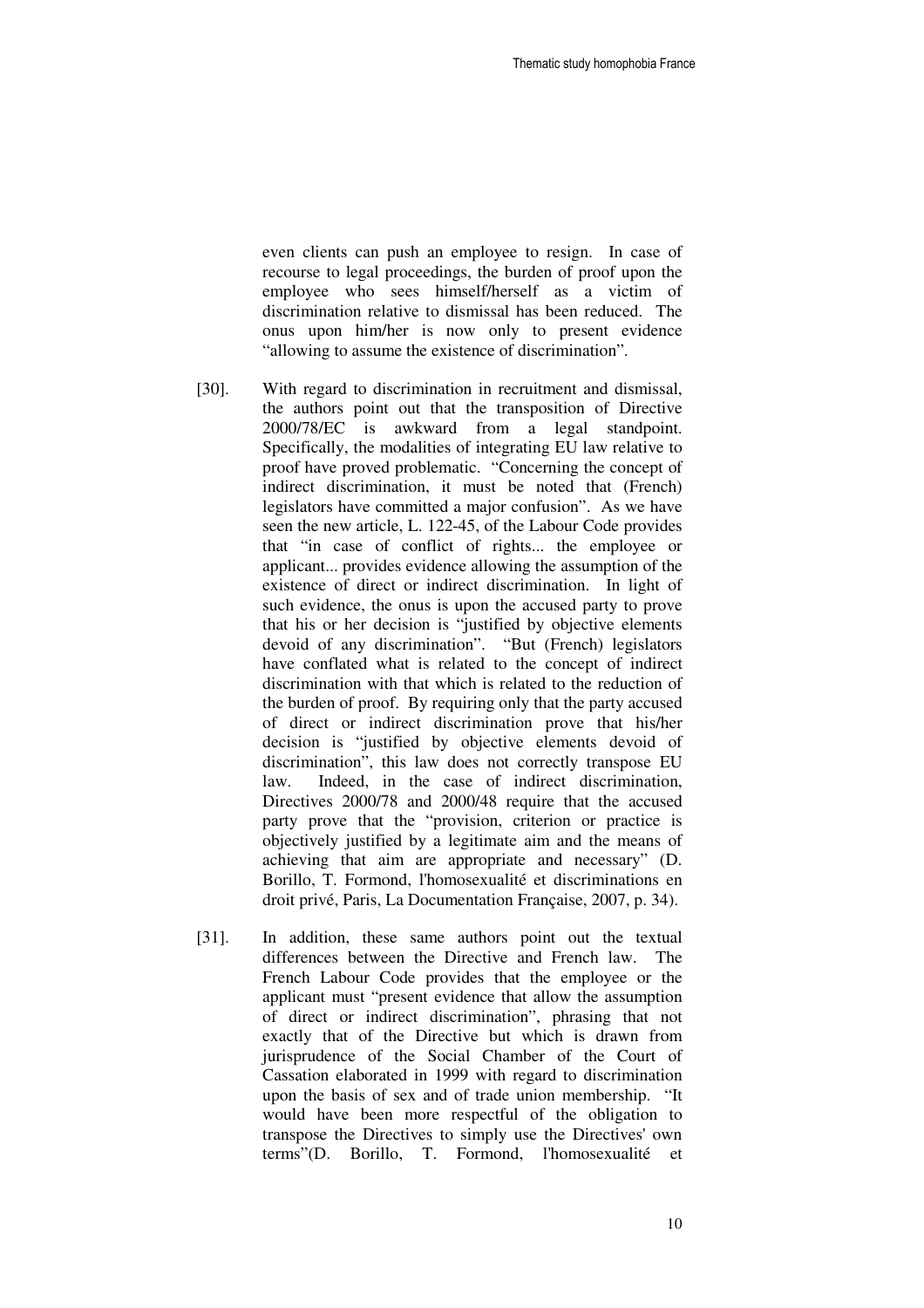discriminations en droit privé, Paris, La Documentation Française, 2007, p. 34).

[32]. "But it is especially with regard to the statement according to which, secondly, 'in light of the evidence, the onus is upon the accused party to prove that his/her decision is justified by objective elements devoid of any discrimination' (article L. 122-45 of the Labour Code) that the confusion is the most regrettable. This wording conflates the concept of a general regime of proof with regard to discrimination with that of a specific rule for reversing the burden of proof with regard to discrimination in cases of indirect discrimination"(D. Borillo, T. Formond, l'homosexualité et discriminations en droit privé, Paris, La Documentation Française, 2007, p. 34).

> [33]. In addition to the law of 16 November 2001, the law of 17 January 2002, also known as the social modernisation law, also seeks to transpose the EU Directive and additionally covers questions of discrimination based upon sexual orientation with regard to employment. This law creates a new article, L. 122-51, in the Labour Code. This article states that an employer commits an infraction when action is not taken to prevent harassment. Under this law the employer is therefore required to protect the victim from homophobic behaviour in the workplace.

[34]. More generally speaking, and in the framework of eliminating discrimination, Law n°2004-1486 of 30 December 2004 created the High Authority for Equality and the Elimination of Discrimination (HALDE). Essentially, this law provides for the transposition of Directive n°2000/43 of 29 June 2000. (See below).

### A.1.5. Forthcoming legislation

[35]. France has been subject to infringement proceedings for having failed to completely transform three European directives into national law within the prescribed periods: **Council Directive 2000/78/EC of 27 November 2000 establishing a general framework for equal treatment in employment and occupation**; Directive 2002/73/EC of the European Parliament and of the Council of 23 September 2002 on the implementation of the principle of equal treatment for men and women as regards access to employment, vocational training and promotion, and working conditions; Council Directive 2000/43/EC of 29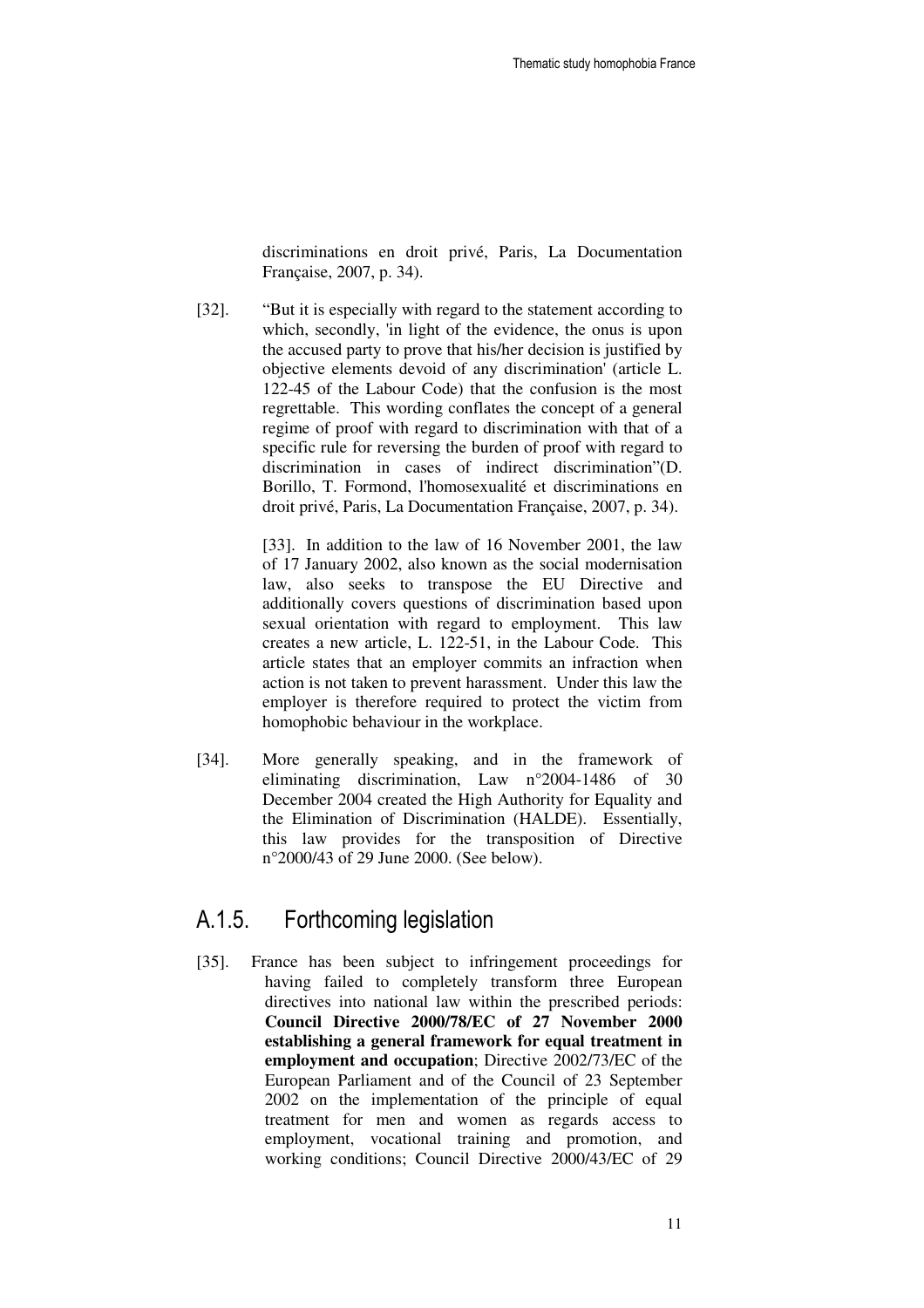June 2000 implementing the principle of equal treatment between persons irrespective of racial or ethnic origin.

- [36]. A **government bill composed of various provisions adapting national law to Community law in the field of combating discrimination** (Bill No. 514 filed at the National Assembly on 19 December 2007) is currently being examined by the French Parliament. The preamble reminds that "the European Commission considers that the French legislator has failed to fully implement the three directives, especially since it has omitted to include a definition of direct and indirect discriminations, of moral harassment and of sexual harassment in French law. The Commission also criticises the legislator for having improperly transformed those of the provisions that prevent from enjoining anyone to discriminate, and that ensure the defence of the rights of victims of discriminations". As of today, the bill has only been reviewed by the National Assembly's Commission on culture, family and social affairs. The government activated the urgency procedure on this bill on 5 March 2008.
- [37]. The bill aims at getting French law to comply with EC requirements in the field of combating discrimination. It transforms into French law the Community definition of both direct and indirect discriminations. It adopts the Community definition for harassment and specifies, in accordance with the European Commission's requests, that conducts qualified as harassment can be related to race, ethnic origin, religion, beliefs, handicap, age or to **sexual orientation**. One can nevertheless observe that the French definition did not prevent such motives from being taken into account. The bill also sets up a protection against retaliatory measures for those having recounted discriminatory doings or testified in support of someone claiming that he or she had been subject to discrimination.
- [38]. The bill widens the scope of discriminatory behaviours (affiliation and commitment to a trade union or professional organisation, including the benefiting of advantages provided by it, as well as access to employment, employment, professional training and work, including independent work or self-employment).
- [39]. In addition, a bill filed by UMP [Union pour un Mouvement Populaire, the current parliamentary majority] Senator Jean-Jacques Hyest on 21 November 2007 proposes to reduce from thirty to five years the period of limitation for civil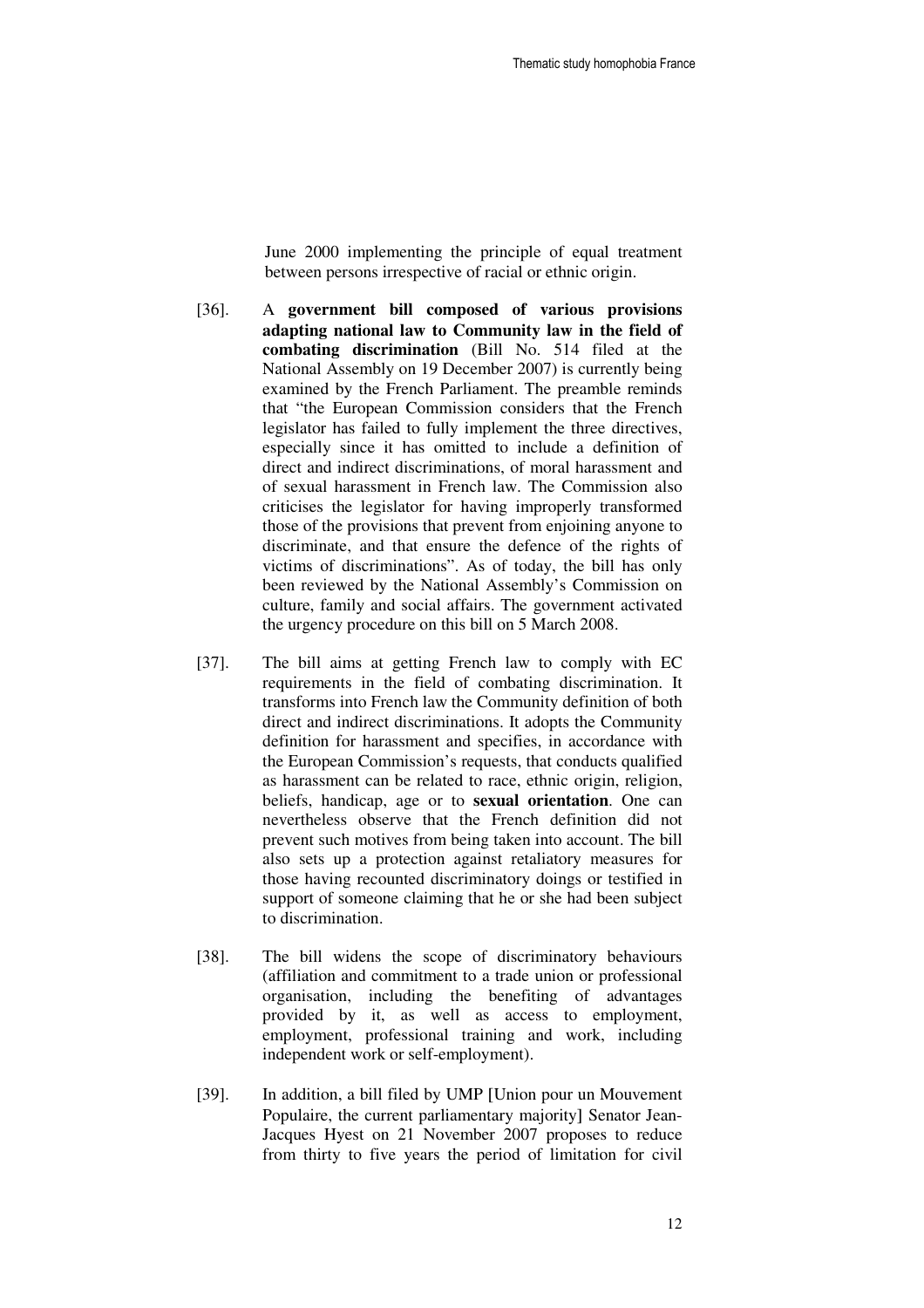proceedings in discrimination cases. It was adopted by the Senate and now needs to be examined by the National Assembly. This provision is widely contested by associations.

## A.2. Other applications

[40]. The aforementioned law n°2001-1066 of 16 November 2001 essentially transposes the Directive into the field of employment. It must nevertheless be noted that by modifying article 225-1 of the Penal Code, the law has extended the list of types of discrimination and as a result has also extended the concept of discrimination, since by virtue of this law discrimination can also be based upon one's physical appearance, last name, sexual orientation and age. This extended definition is applied generally and in all fields of application.

## A.3. Eliminating discrimination with regard to housing.

- [41]. Law n° 2002-73 of 17 January 2002 provides in article 158 that "no person may be refused rental of a dwelling by reason of his or her origin, last name, physical appearance, sex, family status, health, disability, mores, sexual orientation...". "In case of conflict with regard to the application of the preceding paragraph, the person to whom rental of a dwelling has been refused provides evidence allowing the assumption of direct or indirect discrimination. In light of the evidence, the onus is on the accused party to prove that their decision is justified. The judge shall reach a verdict after ordering any investigative measures he or she deems necessary." Preparatory work on the law shows that article 158 results from the application of the Council Directive on employment.
- [42]. Outside of the field of employment, it appears difficult to prove direct discrimination based upon sexual orientation. Such convictions are subject, as is the case for other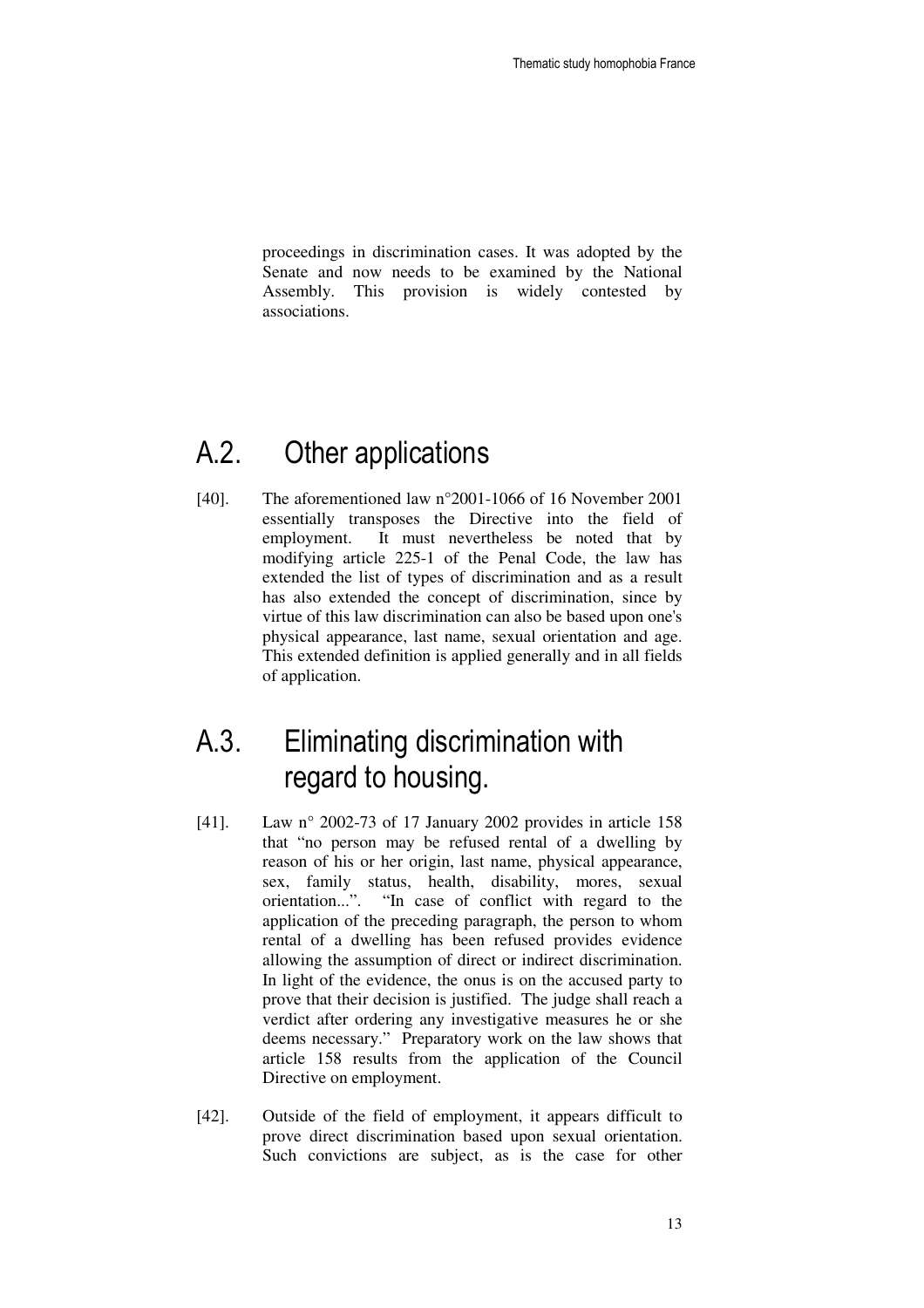categories of discrimination, to the less favourable regime of articles 225-1 and following of the Penal Code. This regime does not reduce the burden of proof upon the victim nor does it criminate indirect discrimination. (See below).

## A.4. The High Authority

[43]. The High Authority for Equality and the Elimination of Discrimination (HALDE) was created by law n°2004-1486 of 30 December 2004. HALDE is an independent administrative authority whose general purview is to eliminate types of discrimination prohibited by French law or by an international commitment by France and to promote equality, to provide all necessary information, to assist victims and to identify and promote best practice in order to promote the principle of equality in the real world. It is invested with investigative powers.

### A.4.1. Composition and powers

- [44]. The High Authority is a collegial body made up of 11 members appointed by the President of the Republic, the Prime Minister, the Speakers of the Assemblies and of the Senate, the Economic and Social Council, as well as the Vice President of the Council of State and the First President of the Court of Cassation. Its president is appointed by the President of the Republic. The college deliberates on any question relative to the exercise of power and missions of the High Authority, especially in legal actions, the observations that the High Authority might present before courts relative to the application of Article 13 of the law of December 2004, its opinions and recommendations... The High Authority is assisted by an advisory committee made up of persons "having an activity in the field of eliminating discrimination and promoting equality".
- [45]. The High Authority has the power to recommend any legislative or regulatory change intended to eliminate discrimination and must file an annual report to the President of the Republic, the Prime Minister and to Parliament to account for its activities.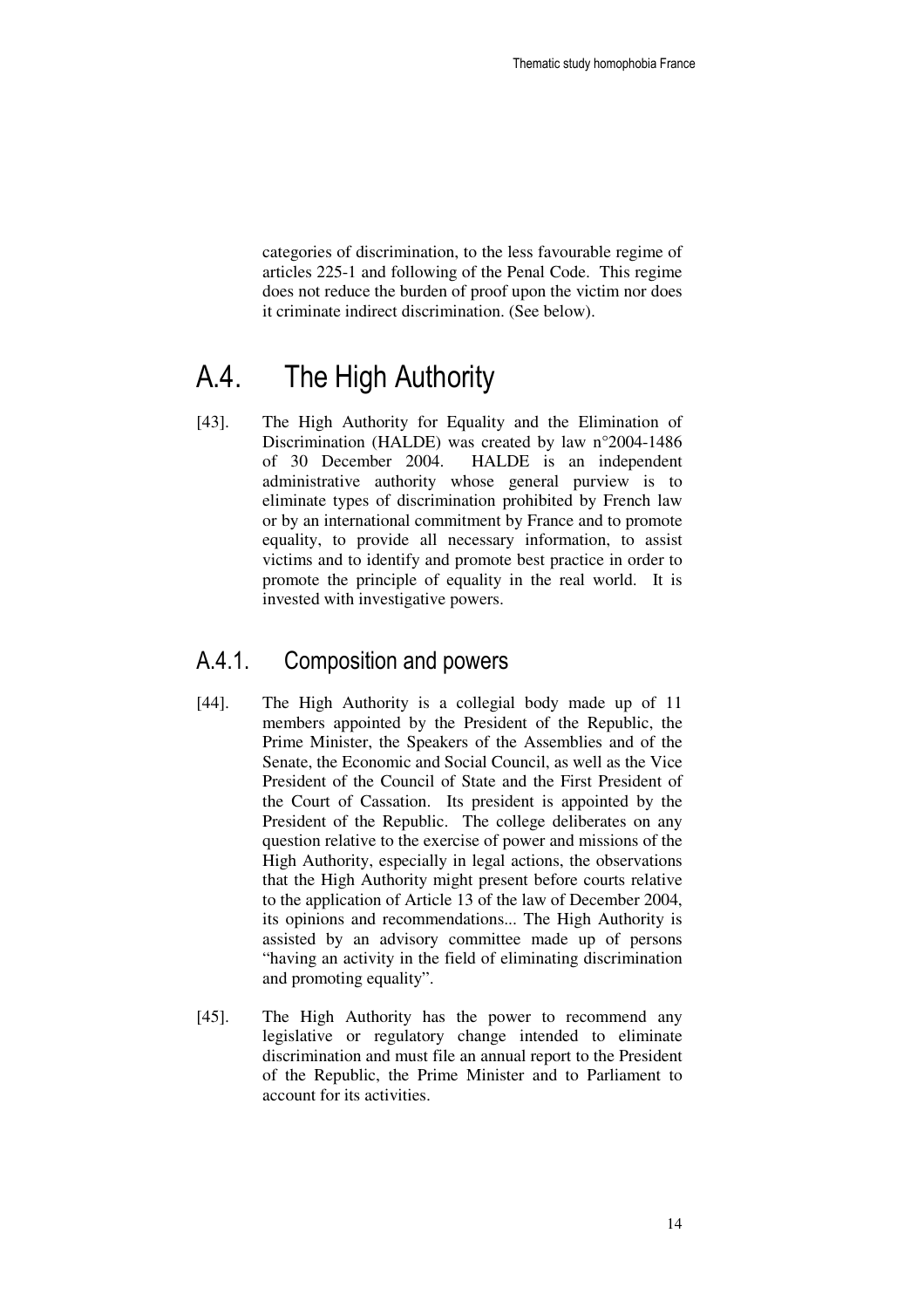### A.4.2. Seizing the High Authority

- [46]. The HALDE may be seized by letter by any person who feels he or she has been the victim of discrimination (this can also be done through one's Deputy of the National Assembly) or by any association under the conditions laid out by the law. The HALDE may also seize itself. The High Authority may also be seized by any properly declared association founded within five years of the alleged discrimination whose purpose is to eliminate discrimination and to assist its victims. The association may seize the High Authority "in concert with any person who believes he or she has been a victim of discrimination", and with that person's consent or by the intermediary of a deputy of the National Assembly, a senator or a French Member of the European Parliament. The association may also automatically seize cases of direct or indirect discrimination of which it is aware, on the condition that the victim, when he or she is identified, has been informed and does not oppose the action.
- [47]. The HALDE examines the complaint and informs the complainant of their rights. If need be, it characterises the discrimination and declares itself competent to investigate the complaint.
- [48]. The HALDE's powers of investigation and information of the Public Prosecutor of the Republic.
- [49]. Very often, the main difficulty resides in establishing proof of discrimination. The HALDE has been granted real investigative powers. It demands of the accused person or company the transmission of all elements and documents necessary to assess the situation. If the accused party refuses to comply, the HALDE may seize the Judge in sitting in Chambers in order to obtain these documents. It may hold hearings and may also investigate in situ. It may propose conciliation or mediation and report its observations to the court. The HALDE requests that the perpetrator of discrimination stop the discrimination in question and may make its intervention public. Most importantly, it may inform the Public Prosecutor of the Republic when evidence of an indictable or summary offence is brought to its attention.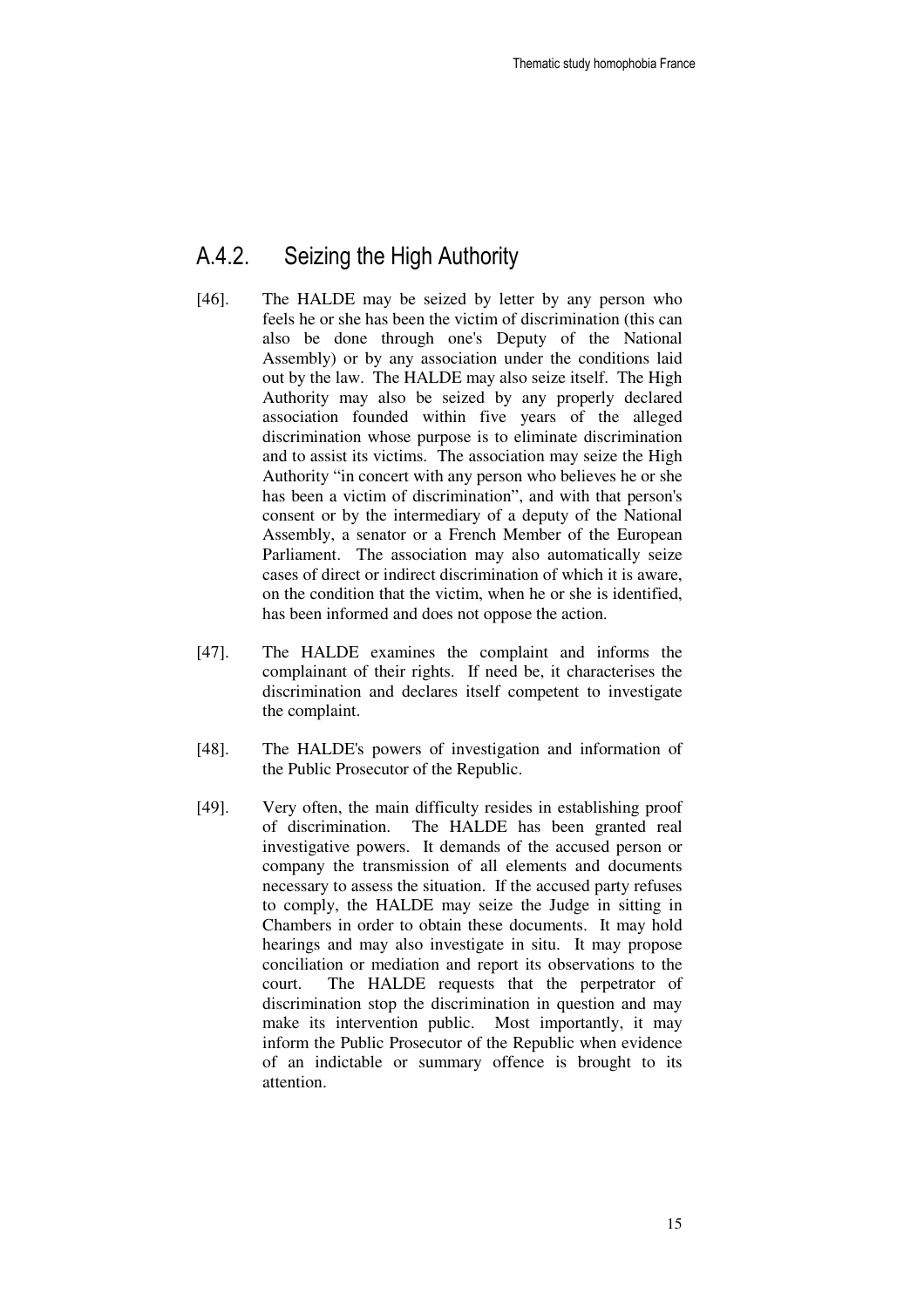[50]. Certain articles of the Law for Equal Opportunity (law n° 2006-396 of 31 March 2006) have considerably strengthened the power of this "independent administrative authority". In the case of an instance of discrimination, the HALDE may conduct, within well-defined limits, searches of premises without the owner's consent. Furthermore, the HALDE addresses the court charged with investigating cases of discrimination, and its testimony is now compulsory and no longer optional in such cases. Agents of the HALDE, swornin and specially entitled by the Public Prosecutor of the Republic, may now write citations for acts of discrimination that have been proved by the testing method legalised by article 225-3-1 of the Penal Code. It is possible to offer a settlement, approved by the Public Prosecutor of the Republic, to the perpetrator of the discrimination. This settlement consists in a fine  $(\text{\textsterling}3,000)$  for a natural person and €15,000 for an artificial person). It may sometimes entail other measures. When the HALDE observes an act of discrimination it may, according to the perpetrator's profession request that the public authority responsible for the perpetrator use the powers of suspension and sanctions it possesses.

### A.4.3. Complaints to HALDE

- [51]. The HALDE has been seized several times with regard to complaints concerning the homophobic behaviour of employers, public administrations or the discriminatory character of legislation. In 2005, 38 complaints dealing with discrimination based on sexual orientation were received by the HALDE (2.7% of all complaints received by the HALDE) while in 2006, 61 such complaints were received (1.50% of all complaints received by the HALDE). The High Authority has not published studies or statistics concerning discrimination based exclusively upon sexual orientation.
- [52]. It was seized on 30 September 2005 with regard to a complaint by a male couple who was allegedly refused rental of a hotel room by reason of their sexual orientation. The HALDE found this amounted to a discrimination offence as defined and punished by articles 225-1 and 225-2-1 of the Penal Code. However, insofar as the complainants had confirmed they would renounce legal action if presented with an official apology, the High Authority contacted the hoteliers to offer them an amicable settlement, whereupon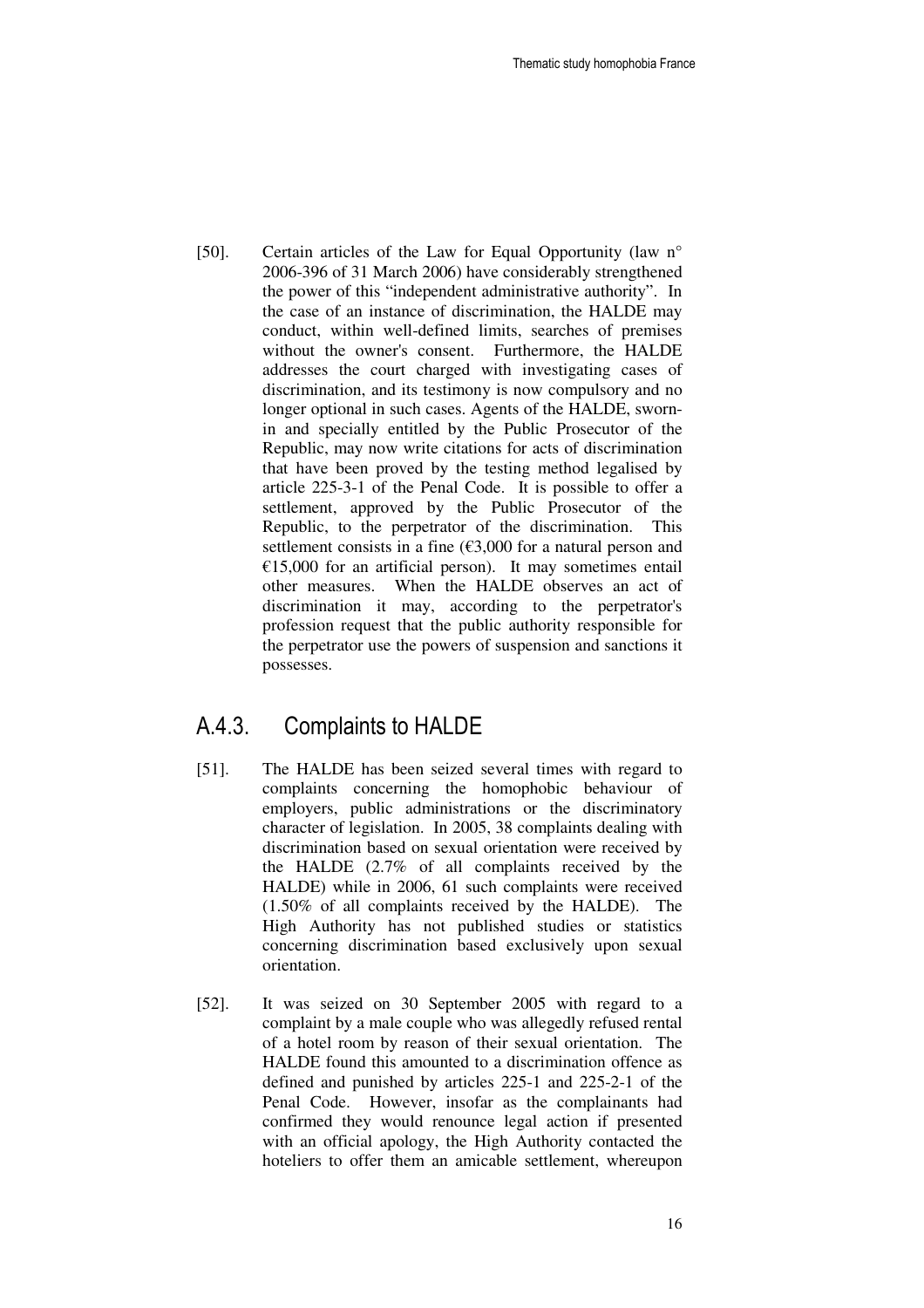the hoteliers agreed to mediation. The two parties being agreed, the College of the High Authority requested the President to empower the Mediation Centre to appoint a mediator (case n°32, proceedings n°2005-91 of 19 December 2005).

- [53]. Another precedent-setting complaint is that of a civil servant who was a victim of discriminatory moral harassment by reason of his sexual orientation. This harassment came from both his subordinates and some colleagues without any steps being taken by the victim's management to bring an end to this gravely damaging behaviour. In the investigation of the responsibility of the subordinates for the harassment as well as that of management which, while not entirely passive, found no better solution than simply transferring the victim, the High Authority requested that the minister responsible for the administration in question seize the relevant authority. The minister in question informed the High Authority that an inquiry was underway (HALDE report 2006 p. 95).
- [54]. In addition, the HALDE actively intervenes to uncover discrimination and utilises the discrimination test, created by the equal opportunity law of 2 April 2006, and the automatic seizure provided by the powers granted to it by the law of 30 December 2004. The HALDE has also undertaken different actions to raise the awareness of French companies of the fight against discrimination in order to share its recommendations with them and to better know their practices. It encourages them to sign agreements such as the Charter of Diversity for Companies in which companies commit themselves to combating all forms of discrimination and to implementing practices in favour of diversity. According to the HALDE, half of the companies in the CAC 40 have signed this charter. NGOs regret that in this context identity and sexual orientation issues are still too seldom addressed by companies.
- [55]. NGOs fighting homophobia recognise the utility of the HALDE in the fight against homophobia. For instance, the association "SOS Homophobie" feels that if the number of workplace-related reports of homophobia it receives has declined, "without jumping to conclusions, it is possible to see an impact of the HALDE's actions, even if, in practice, not all victims of lesbophobia seize it. Employers may be thinking twice about showing their homophobia" (Rapport sur l'homophobie 2007, SOS homophobie , p. 70).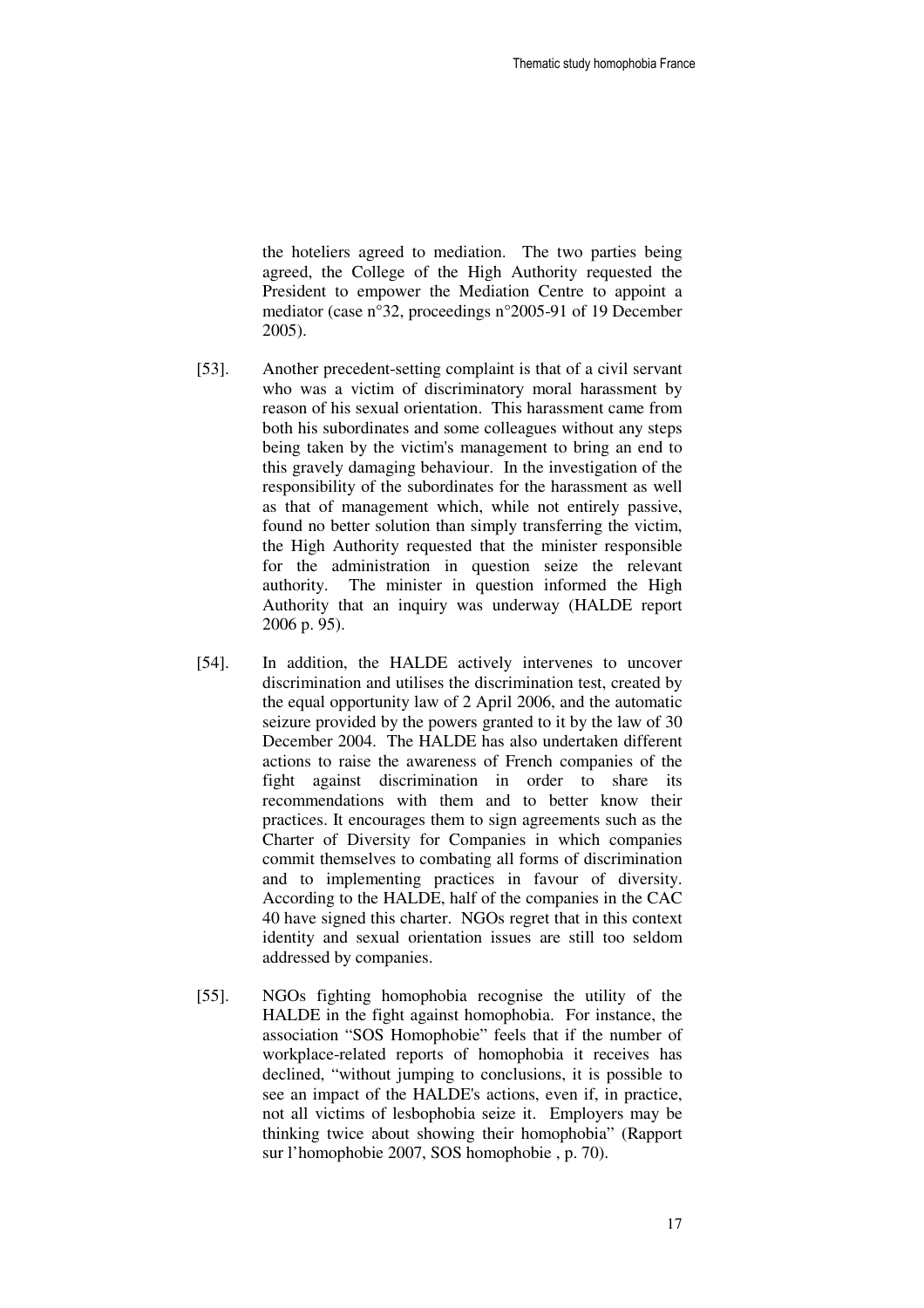### A.4.4. Complaints by associations

- [56]. The law of 16 November 2001, amended by the law of 2002 which integrated an article, L. 122-45-1, into the Labour Code which enables different types of legal persons to go to law provided they obtain the consent of the victim.
- [57]. According to article L. 122-45-1 of the Labour Code, trade unions, at a national level, a French administrative department level when overseas departments are concerned or at a company level may file a charge based upon article L. 122-45, under the conditions it provides, on behalf of a job, training or internship applicant, or on behalf of an employee without providing proof of consent of the person in question. provided that he or she has received written notification and has not opposed the action within a period of fifteen days after receipt of notification of the trade union's intention to file charges. The person in question may become involved at any time in support of the trade union's charges.
- [58]. Associations, properly constituted and founded a minimum of five years for the elimination of discrimination may file any charges related to article L. 122-45 (Labour Code), under the conditions laid out therein, on behalf of a job, training or internship applicant, or on behalf of an employee, provided they receive written consent from the person in question. The person in question may intervene at any time in the charges filed by the association and may halt proceedings at any time.
- [59]. A lot of associations can engage on behalf themselves or in support of complaints. As said by the ministry, almost 160 associations could do it.
- [60]. In France, associations must be at least five years old to take legal action in order to combat discriminations. The European Commission considers this rule to be excessively restrictive, whereas France argues that it reinforces the protection of the people subject to discriminations as they can thus benefit from the help of experienced association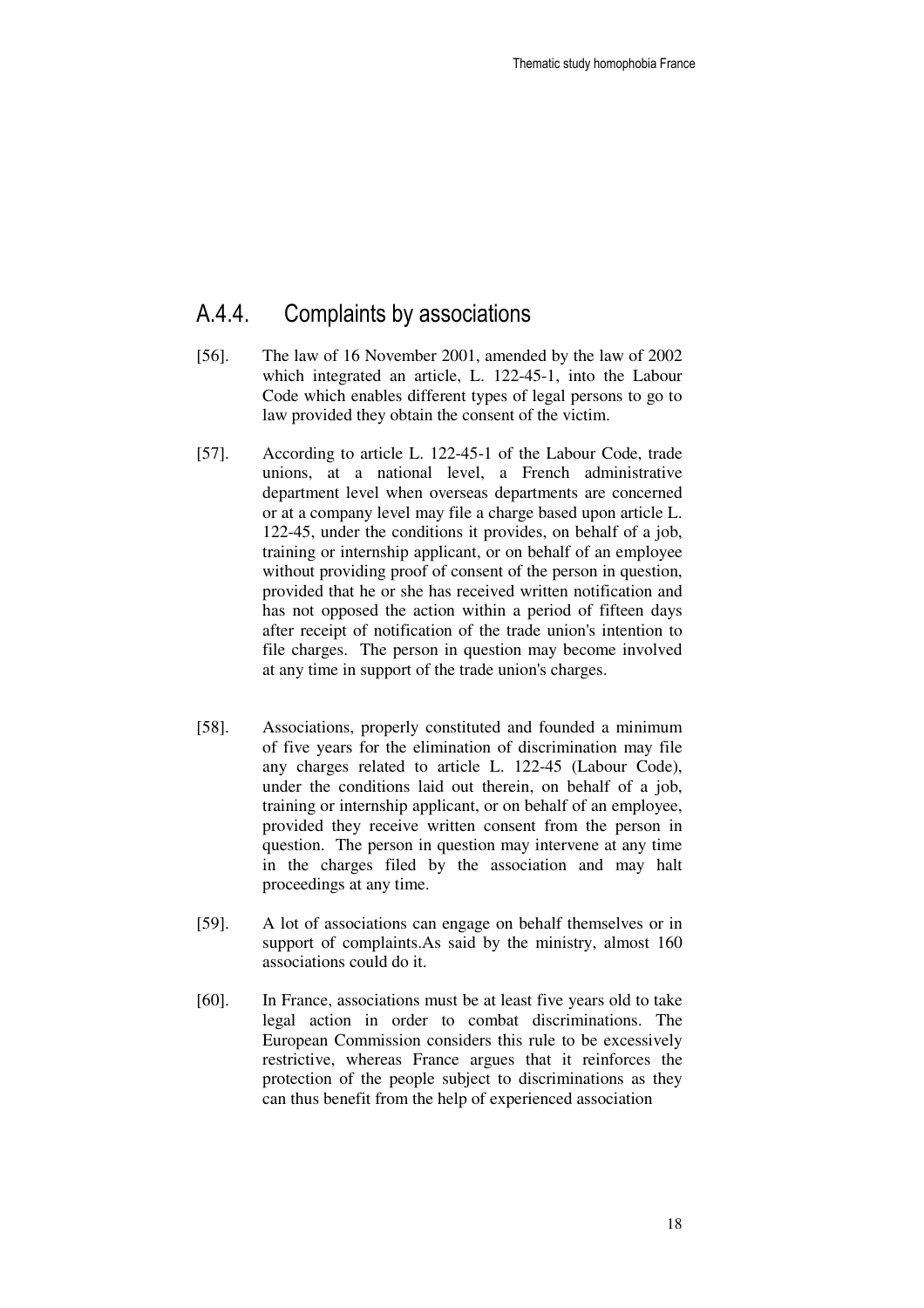## A.5. Data

[61]. It appears difficult to fill in the table provided in appendix 2 insofar as the data we have obtained are not exhaustive and contain a certain number of gaps in terms of specifics (see point 7 for an analysis of recent and accessible jurisprudence).

### A.6. Dismissals

[62]. There have been relatively few cases concerning dismissal based upon sexual orientation. NGOs point out however that since the Directive and the laws which implement it came into force, the situation has changed greatly. The report, "Homophobie 2007" by SOS Homophobie indicates that the legislation is correctly applied by judges in many cases and that victims are treated equally by the justice system. However the report deplores the fact that "despite of the large number of infractions and accounts regarding this issue, we observe a very small number of cases in which homophobic employers or colleagues are convicted". Employers often take great care to justify their actions by valid and perfectly legal reasons, rendering any legal complaint difficult. Indeed, certain resignations are considered voluntary when they are in fact forced and discrimination based upon sexual orientation is often hidden behind other grounds for dismissal. As stated by the report "Homophobie 2007" by the NGO SOS Homophobie, "the most frequent case is dismissal for misconduct: the employer uses certain generic, legal arguments which hide the reality of violent homophobia: professional unfitness, incompatibility with the style of management... But they do not hesitate to invent misconduct, mistakes or imaginary thefts, claimed oversights, sometimes even using complicit employees. And this can even go as far as libelling the victim, always very much oriented around sexuality..." (p. 156).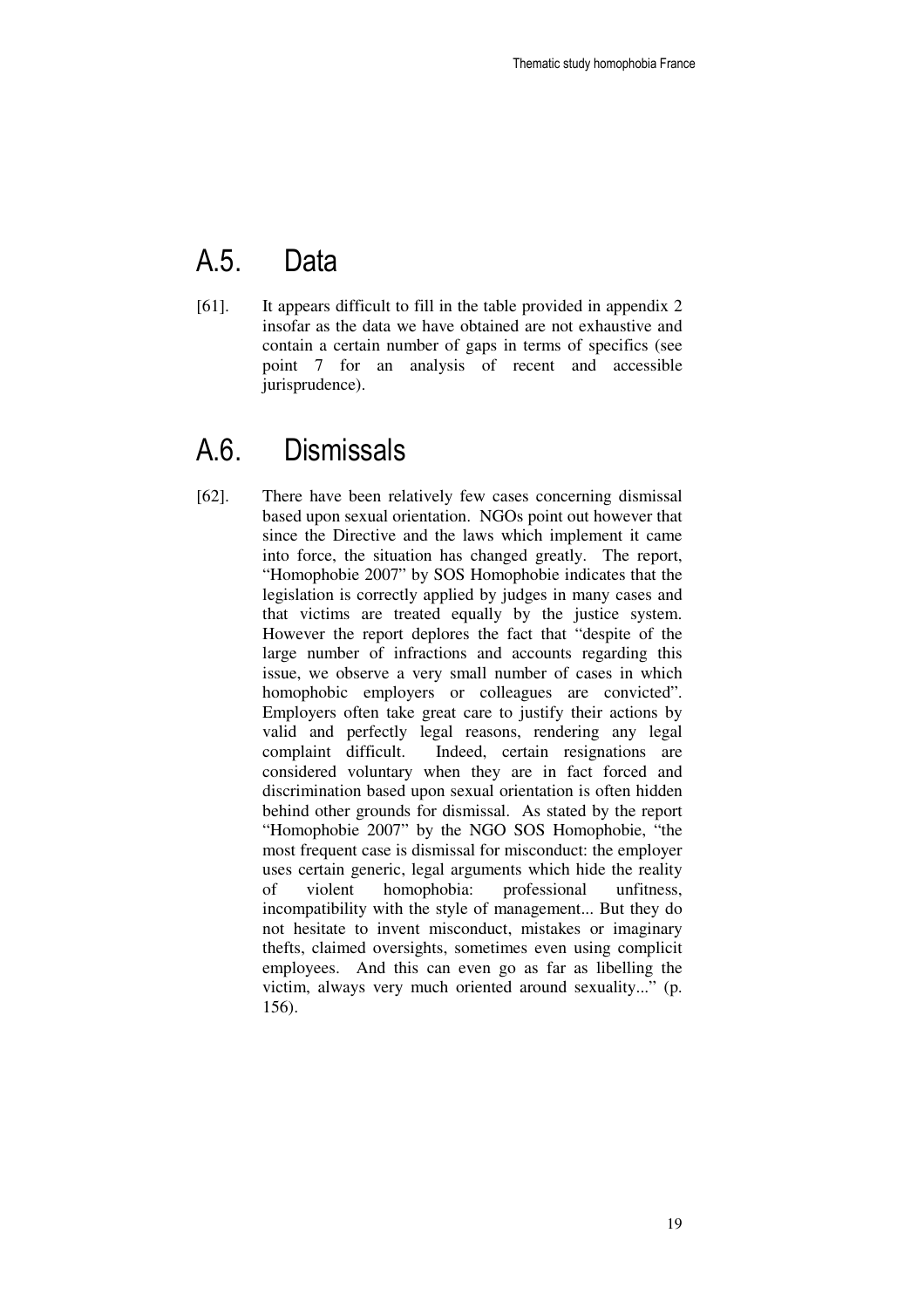# B. Freedom of movement

## B.1. The personal scope of the **Directive**

- [63]. Firstly, it must be recalled that by virtue of article 18 of the TCE "every citizen of the Union has the right to move and reside freely within the territory of the Member States". The European Court of Justice has recognised that freedom of movement is a fundamental freedom that every EU citizen must be able to exercise without discrimination.
- [64]. Progressively, freedom of movement has been recognised for the family of an EU citizen exercising his or her right to freedom of movement (Regulation n°1612/68 and then Directive 2004/38). Directive 2004/38 relative to the freedom of citizens and their family members of movement and residence within the territory of the Member States provides in article 3 that "1. This Directive shall apply to all Union citizens who move to or reside in a Member State other than that of which they are a national, and to their family members as defined in point 2 of Article 2 who accompany or join them."
- [65]. The problem is therefore the definition of what constitutes a family member of an EU citizen. In article 2.2, the Directive defines family member as:
- $[66]$ . "(a) the spouse;
- [67]. (b) the partner with whom the Union citizen has contracted a registered partnership, on the basis of the legislation of a Member State, if the legislation of the host Member State treats registered partnerships as equivalent to marriage and in accordance with the conditions laid down in the relevant legislation of the host Member State;
- [68]. (c) the direct descendants who are under the age of 21 or are dependants and those of the spouse or partner as defined in point (b);
- [69]. (d) the dependent direct relatives in the ascending line and those of the spouse or partner as defined in point (b);"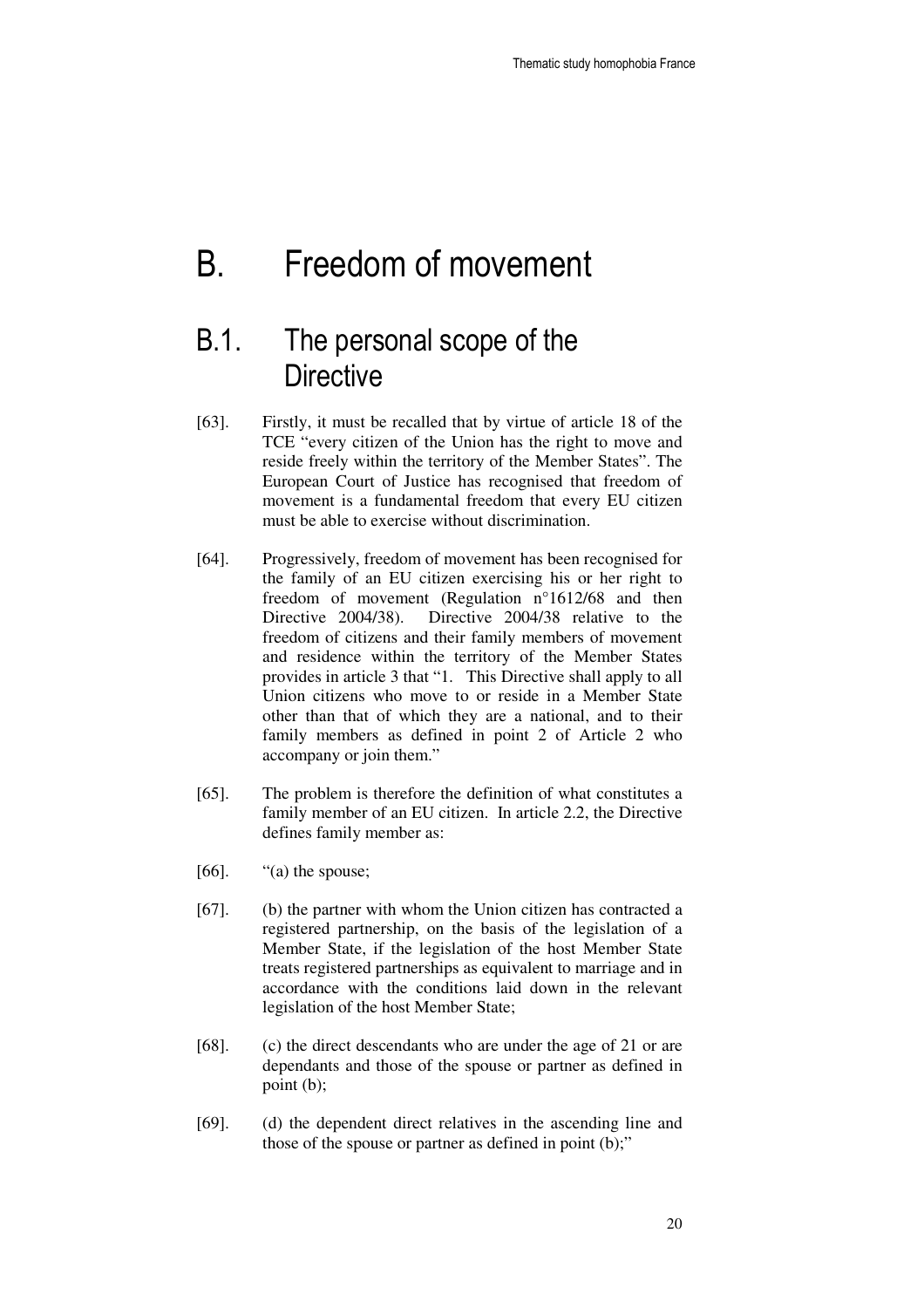[70]. The question is therefore to verify the compatibility of national law with the Directive with regard to the situation of LGBT couples.

## B.2. LGBT couples not within the scope of the Directive.

- [71]. LGBT couples formed by two citizens of a non-member state are not within the personal scope of the Directive, insofar as neither of them is covered by the right to freedom of movement of article 18 of the TCE unless he or she is a citizen of a non-member state bound to the EU by international convention granting them rights relative to freedom of movement.
- [72]. LGBT couples formed by two French nationals or by a French national and a citizen of a non-member state are also outside the personal scope of the Directive when such a situation is purely internal to France where there is no extraneous element allowing the application of EU law.
- [73]. This exclusion in principle would vanish if a couple were composed of a French national and a citizen of a nonmember state bound to the EU by international convention granting them rights relative to freedom of movement.

## B.3. LGBT couples within the scope of the Directive.

[74]. LGBT couples formed by two EU citizens are not a source of conflict with regard to entry to national territory and the obtention of a residence visa as they both can exercise their right to freedom of movement individually by virtue of article 18 TCE. However, these couples may encounter discrimination with regard to equality of treatment (see below).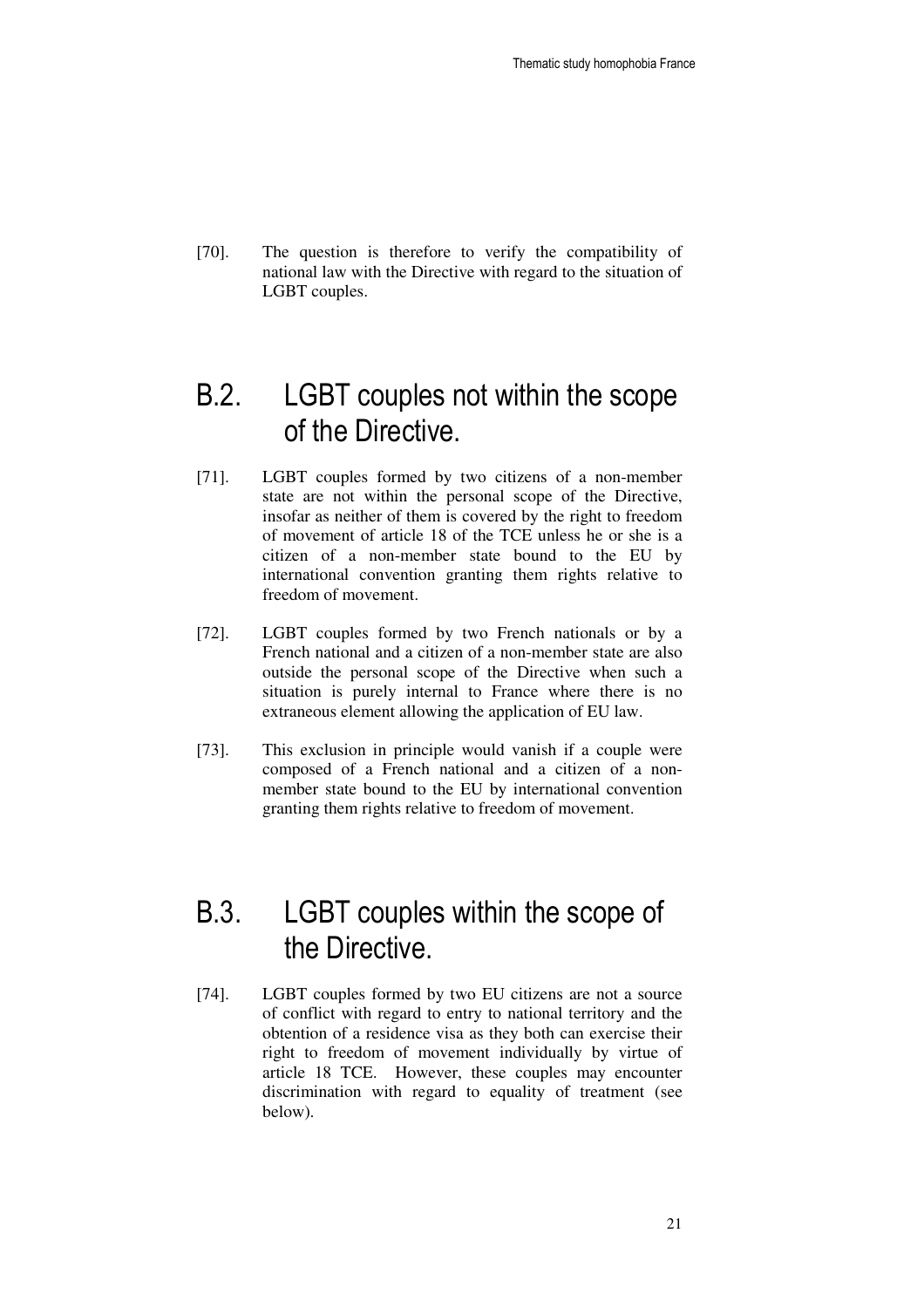- [75]. Instances of LGBT couples formed by an EU citizen and a citizen of a non-member state is more complex regarding entry to national territory and the obtention of a residence visa. Directive 2004/38 requires that the couple be united by "a registered partnership, on the basis of the legislation of a Member State, if the legislation of the host Member State treats registered partnerships as equivalent to marriage and in accordance with the conditions laid down in the relevant legislation of the host Member State". France certainly has a form of registered partnership (the "PACS") but this is not considered in national law as granting the same rights as marriage. Consequently, as the Committee on Petitions of the EP states in its response of 3 July 2006 to petition 0724/2005 " a Member State which does not recognise registered partnerships under its own law will not be required to automatically grant partners registered in another Member State the right of residence as family members." As a registered partnership equivalent to marriage does not exist in France, it is not required to apply mutual recognition of partnerships. France is thus not bound by the obligation to adopt legislation allowing the automatic granting of resident status for partners registered in another Member State of the EU.
- [76]. However, in its response to petition 0724/2005, the Committee on Petitions of the EP stressed the fact that "Under (article 3), the Member States must facilitate the right of residence of these partners, including spouses of a different sex, and must justify any refusal to grant entry or residence." "In practice, EU citizens who are married or in a partnership with a national of a third country, may rely on this facilitation requirement, subject to the application of the principle of nondiscrimination."
	- [77]. Notwithstanding its non-recognition of registered partnerships as equivalent to marriage, France is still bound by an obligation to facilitate the right of residence for these registered partners. France fulfils this obligation and even goes beyond by recognising even unregistered partners as paragraph 17 of article 12bis of the ordinance of 2 November 1945 relative to conditions of entry and residence of foreign nationals in France attests: "According to the terms of these provisions, a temporary "private and family life" residence visa shall be issued to the foreign national "whose personal and family ties are such that refusal to authorise residence would disproportionally infringe his/her right to respect of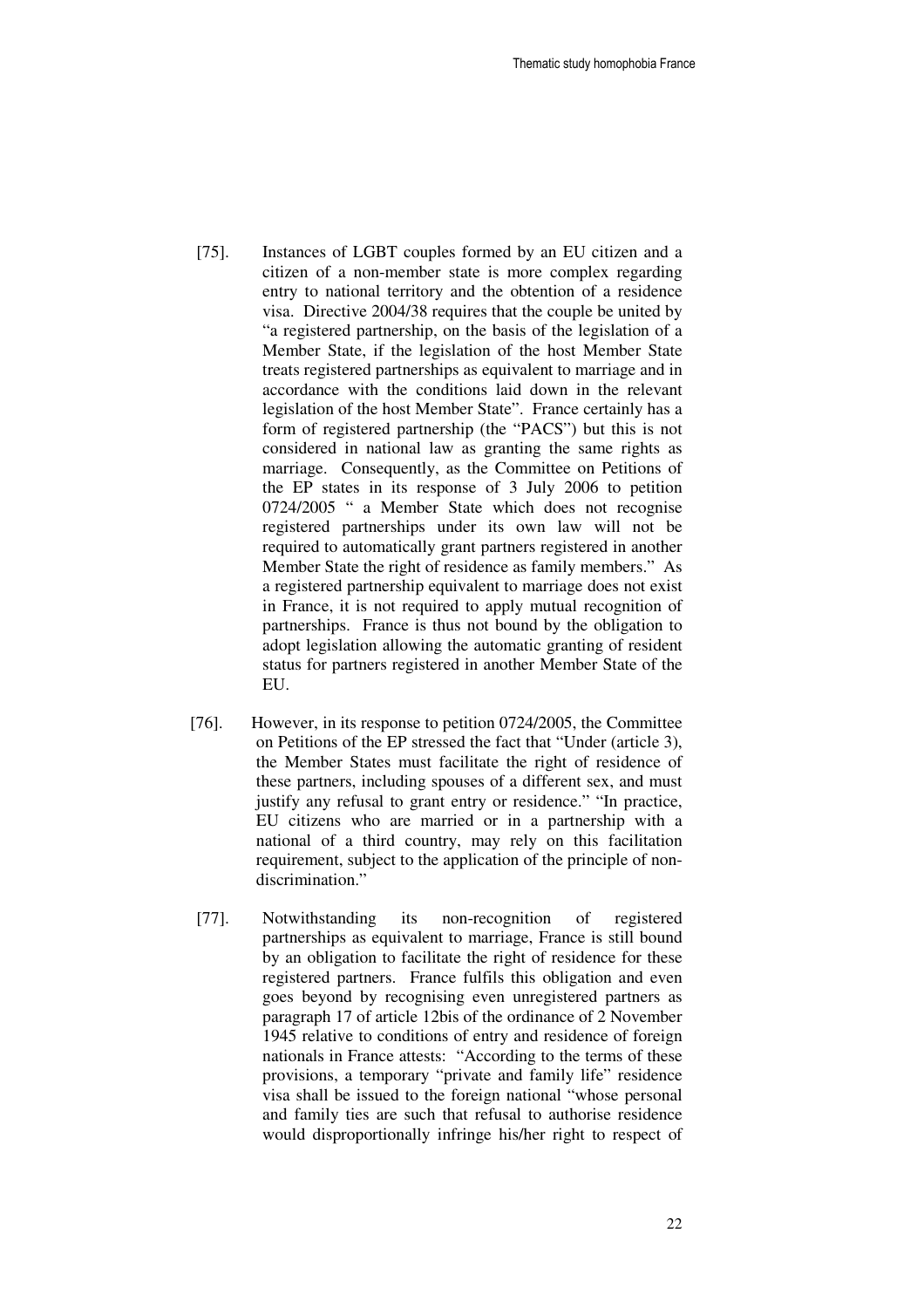his/her private and family life with regard to the rationale for refusal".

- [78]. As to the status of children of a registered partner or a nonmember state citizen, the Directive provides in article 3.2 that "...the host Member State shall, in accordance with its national legislation, facilitate entry and residence for the following persons:
- [79]. (a) any other family members, irrespective of their nationality, not falling under the definition in point 2 of Article 2 who, in the country from which they have come, are dependants or members of the household of the Union citizen having the primary right of residence, or where serious health grounds strictly require the personal care of the family member by the Union citizen". French law takes this obligation into account as is shown by the French legislation.
- [80]. There is no known case law concerning the rights of LGBT partners in the context of freedom of movement ( cf bases de données Lexisnexis, Dalloz, Lextenso)

- B.4. The existence in French Law of a registered partnership for French nationals exercising their freedom of movement in another Member State.
- [81]. A registered partnership known as the "Pacte Civil de Solidarité" or "PACS" exists in French law, as a result of the law of 15 November 1999. This registered partnership may thus allow French nationals bound by a PACS to a citizen of non-member state not bound to the EU by any international convention granting him or her the right of freedom of movement to be taken into account as registered partners in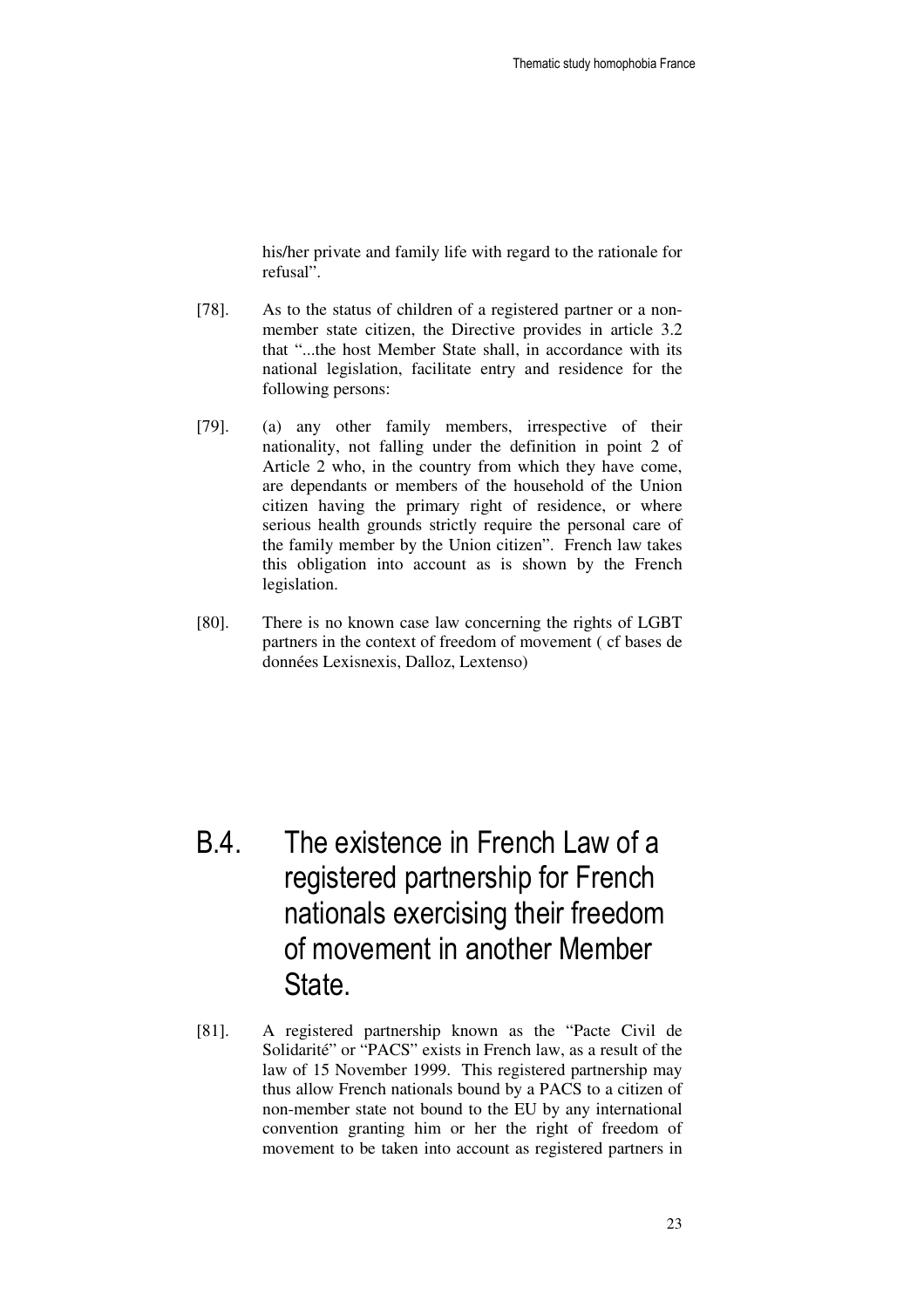the Member States of the European Union whose national legislation recognises registered partnerships as being equivalent to marriage. (Article 2.2 of Directive 2004/38).

- [82]. In the case of a Member State whose legislation does not recognise registered partnerships as being equivalent to marriage, the French/ non-member state partners may nevertheless benefit from the obligation to facilitate residence, an obligation which remains the responsibility of the host Member State, as stated above with regard to French law.
- [83]. Aside from difficulty related to determining who has the right to freedom of movement by virtue of their family ties, potential hurdles exist concerning guarantees of equal treatment of registered partners and other couples.

## B.5. The principle of equality of treatment

- [84]. Directive 2004/38 provides in article 24 that:
- [85]. "1. Subject to such specific provisions as are expressly provided for in the Treaty and secondary law, all Union citizens residing on the basis of this Directive in the territory of the host Member State shall enjoy equal treatment with the nationals of that Member State within the scope of the Treaty. The benefit of this right shall be extended to family members who are not nationals of a Member State and who have the right of residence or permanent residence.
- [86]. 2. By way of derogation from paragraph 1, the host Member State shall not be obliged to confer entitlement to social assistance during the first three months of residence or, where appropriate, the longer period provided for in Article 14(4)(b), nor shall it be obliged, prior to acquisition of the right of permanent residence, to grant maintenance aid for studies, including vocational training, consisting in student grants or student loans to persons other than workers, self-employed persons, persons who retain such status and members of their families."
- [87]. This principle of equality of treatment creates a requirement of equality in granting tax privileges and a requirement of equality in granting social benefits.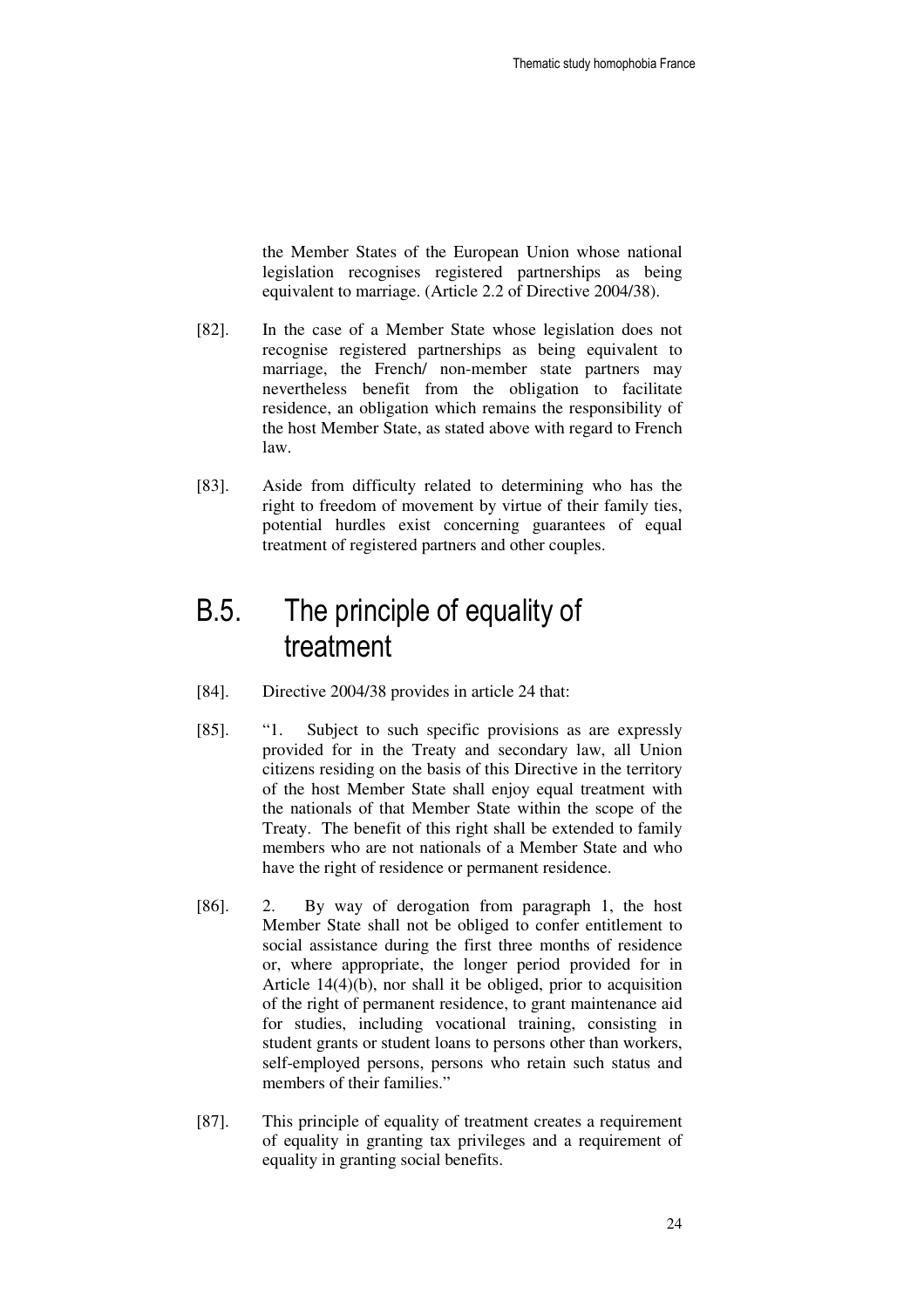## B.6. Granting of tax privileges

[88]. The requirement of equality in granting tax privileges is imposed by the principle of non-discrimination based upon sexual orientation. This aspect is problematic in French law as registered partners or partners bound by a PACS may certainly benefit from a regime of joint taxation similar to that of married couples but only after three years of mutual commitment. This mandatory period is not required however if both partners must pay wealth tax (ISF), in which case they may file a joint tax declaration from the beginning their PACS commitment. Such a disadvantage regarding taxation could constitute an obstacle to freedom of movement of persons insofar as it could discourage EU citizens bound by a registered partnership to settle in France, because they would not be able to file a joint tax declaration unless they prove that their reciprocal commitment is over 3 years old or that they are subject to the wealth tax.

## B.7. Access to social benefits

[89]. On the other hand, France guarantees equality of treatment of homosexual and heterosexual couples with regard to social benefits. Thus, with housing benefit for instance, the administration only asks whether the beneficiary lives alone or in a couple, without requesting information about the partner's sex, nor about the couple's type of union (marriage, PACS or de facto unions).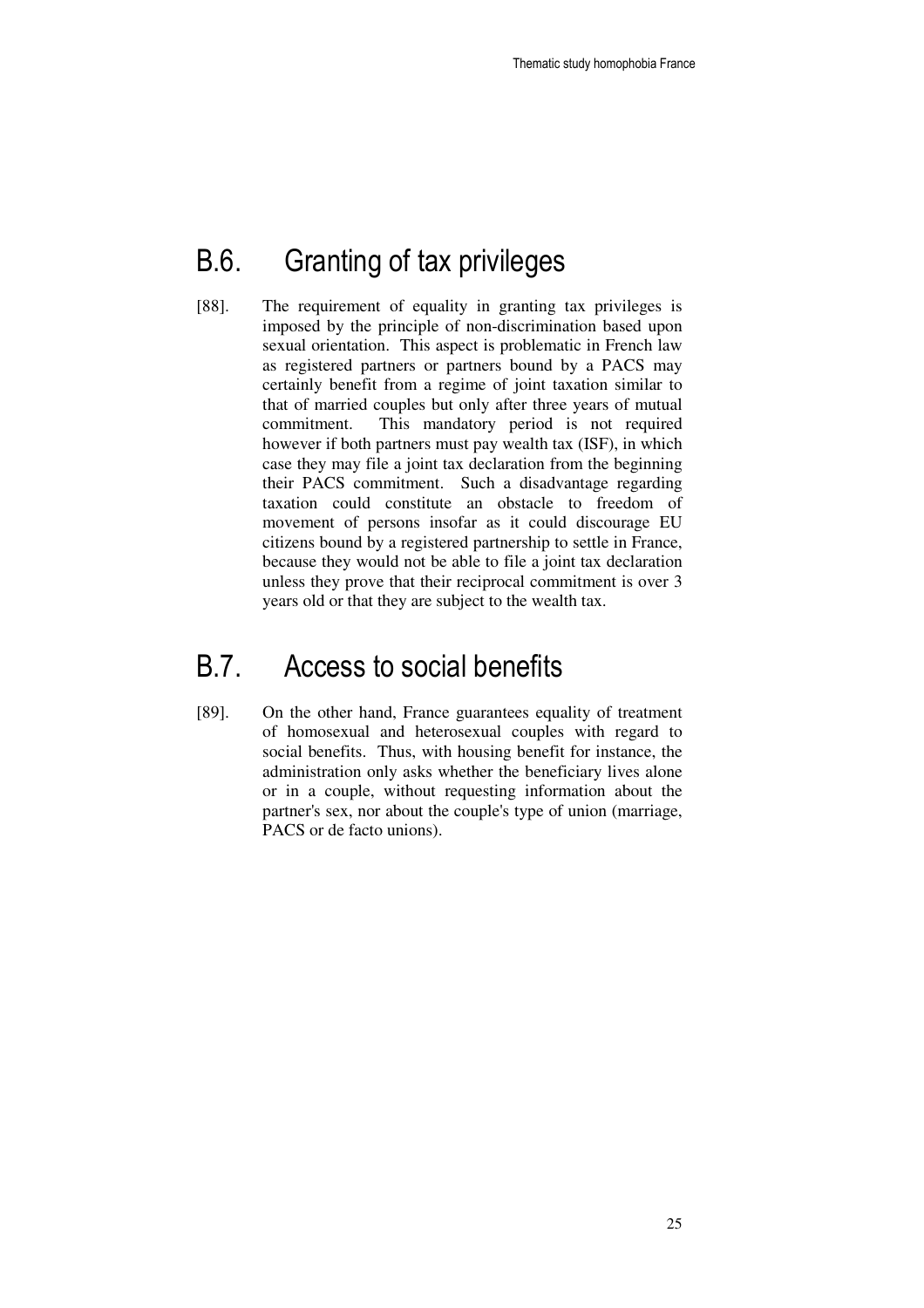# C. Asylum and subsidiary protection

- [90]. According to the Geneva Convention of 1951 (Chapter 1, Article 1, A) a refugee is anyone who has a "well-founded fear of being persecuted for reasons of race, religion, nationality, membership of a particular social group or political opinion". Directive 2004/83/EC of the Council of 29 April 2004 reiterates the main principles of this convention with regard to the minimum criteria required to obtain refugee status. It has allowed LGBT persons to advance. Indeed, concerning the reasons for persecution, the social group is redefined in a new way since a social group can be defined as one that is "perceived as being different by the surrounding society". A specific social group may therefore be one whose members are characterised by sexual orientation, thus including LGBT persons.
- [91]. In the French system, LGBT persons may, in theory, be granted asylum as a result of persecution related to their sexual orientation. Thus, Directive 2004/83/EC was anticipated in part in France by Law 2003-1176 of 10 December 2003. This law, which amended law n° 52-893 of 25 July 1952 relative to the right of asylum, came into force on the 1st of January 2004. It draws upon texts debated at the European Union level dealing with the definition of "refugee", the procedures for granting asylum as well as "subsidiary protection".

## C.1. The approved criteria.

[92]. In France, asylum claims are examined by the French Office for the Protection of Refugees and Stateless Persons (OFPRA). If the claim is rejected, the asylum-seeker may appeal to the Refugee Appeals Board (CRR), replaced in 2007 by the National Court for the Right of Asylum (CNDA). The solutions recommended by the OFPRA, the CRR as well as the Council of State (Conseil d'Etat, the highest French court) reflect the way Directive 2004/83 is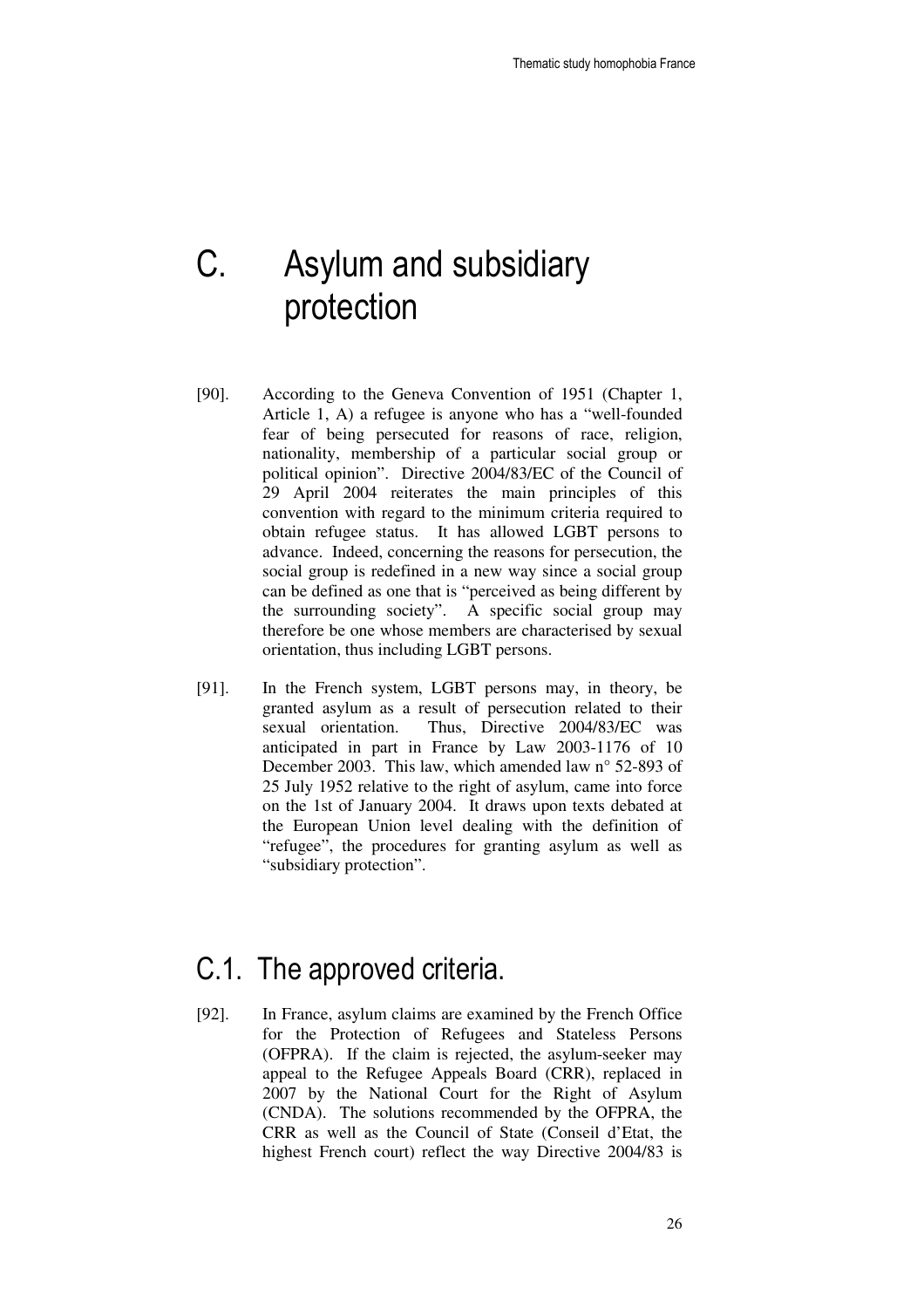applied in France. These bodies examined different criteria for granting conventional protection by reason of persecution based upon sexual orientation: the legislation in force in the country of origin, the level of the society's tolerance toward LGBT persons as well as awareness of the asylum-seeker's sexual orientation. These criteria may be sufficient on their own but may be combined in certain cases.

## C.2. Homosexuals

- [93]. The CRR considered that the situation of homosexuals in Mauritania, a country where homosexuality is forbidden under sharia law, allows them to be seen as a circumscribed group of persons and as sufficiently identifiable to constitute a social group, although they had neither asserted nor manifested their sexual orientation in an ostensible manner (CRR, 1 December 2006, 579547, Ms N.). In this case, examining national legislation proved sufficient to grant refugee status.
- [94]. The same solution was used for the case of a LGBT asylumseeker from Sierra Leone, a country where homosexuality is illegal, who had publicly asserted his sexual orientation. His belonging to a social group was thus recognised on the basis of these two criteria. (CRR, 18 May 2006, 559666, Mr J.)
- [95]. In the case of a Russian of Ingush descent whose homosexuality was widely known to a large portion of the Ingush population, the primary criteria were the awareness of his sexual orientation and the local Ingush population's attachment to tradition and conservative religious values (CRR, 31 May 2006, 543182, Mr I.).
- [96]. The solutions chosen by the CRR concerning whether LGBT persons belong to a social group are an offshoot of decisions taken by the OFPRA. On 16 April 1999, the Recourse Commission (Commission des recours) of the OFPRA had already recognised that Algerian homosexuals were persecuted and that they belonged to a social group: "in the prevailing conditions in Algeria, persons who assert their homosexuality and intend to show it in their public behaviour are thereby risking criminal charges... as well as police surveillance and bullying; that in these conditions the fears that X might reasonably have because of his behaviour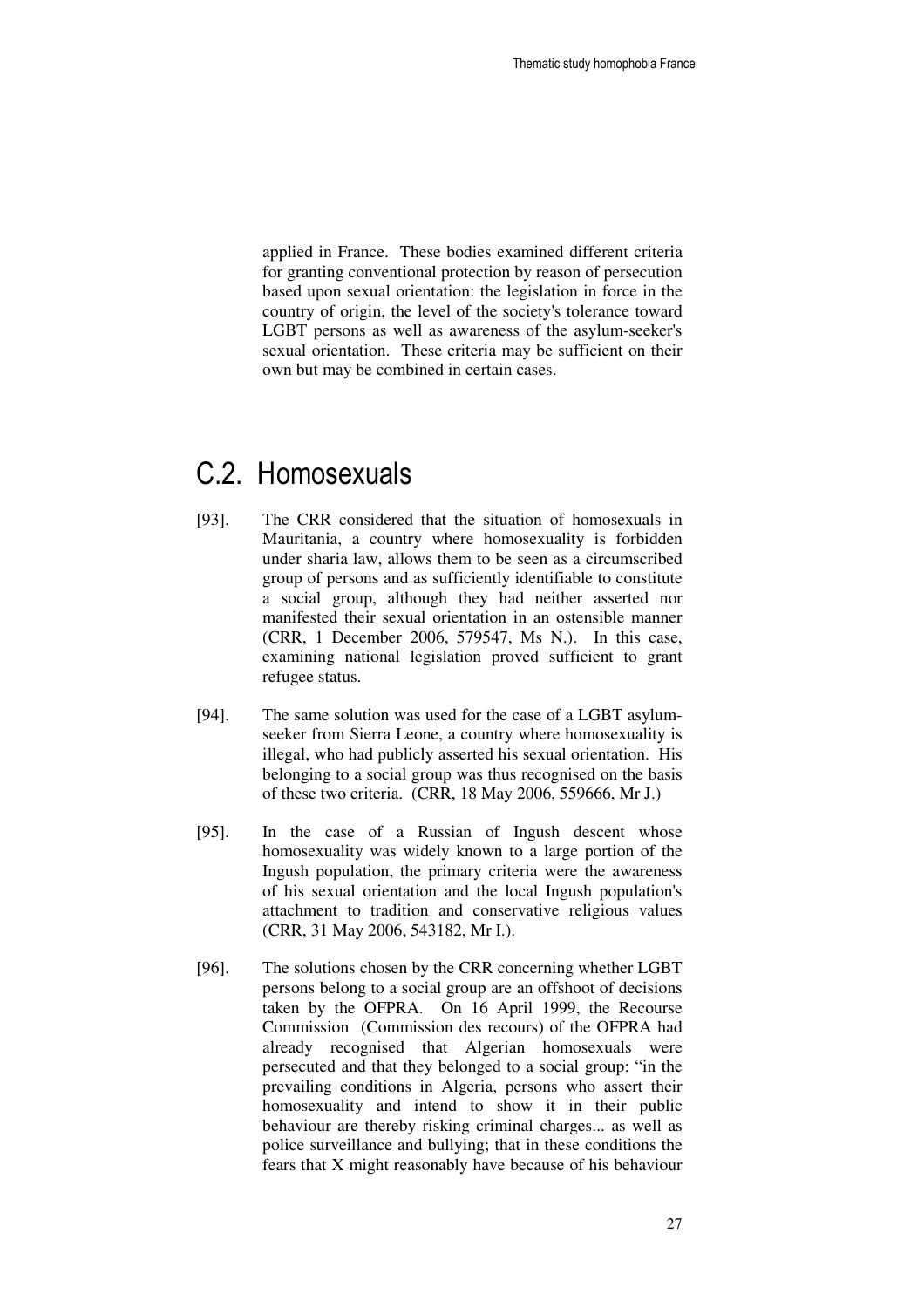in case of his return to his country must be considered as resulting from his belonging to a social group in the spirit of Article 1 A 2 (of the Geneva Convention)".

## C.3. Transsexuals

- [97]. The same criteria are applied in the case of transsexuals. This is how Mr. B., an Algerian citizen, having publicly manifested his transsexuality and having suffered persecution by elements both related and unrelated to the state, was granted refugee status by reason of belonging to a social group. (CRR, 15 February 2005, 496775, Mr B.).
- [98]. In recent years, the concept of belonging to a social group has been an area of advancing jurisprudence that has come to enable LGBT persons to be protected by the Convention. However, acceptance of this notion remains strictly limited and many LGBT asylum-seekers have their claims rejected by reason of not belonging to a social group.
- [99]. In this case, LGBT persons may be granted subsidiary protection if they can prove the existence of grave threats and/or inhuman or degrading treatment. Indeed by the terms of the provisions of article L. 712-1 of the Immigration and Asylum Code  $(CESEDA<sup>1</sup>)$ , "subsidiary protection is granted to any person who does not meet the requirement for refugee status as defined by the preceding paragraph and who establishes that he or she is gravely threatened in his or her country by one of the following: ... b) torture or inhuman or degrading punishment or treatment."
- [100]. Subsidiary protection is only granted for a renewable period of one year, in contrast to the 10-year residence visa granted to conventional refugee. The OFPRA may refuse "to renew subsidiary protection at its term if the circumstances justifying its attribution have ceased to exist or have undergone sufficiently profound change rendering the protection unnecessary2."
- [101]. In this way, a Bosnian citizen, Mr S., not having ostensibly manifested his homosexuality and not having been subject to legal proceedings, was not considered as belonging to a

 $\overline{a}$ 

<sup>1</sup> CESEDA (Code de l'entrée et du séjour

<sup>2</sup> Title IV of article 2 of the law of 25 July 1952, amended.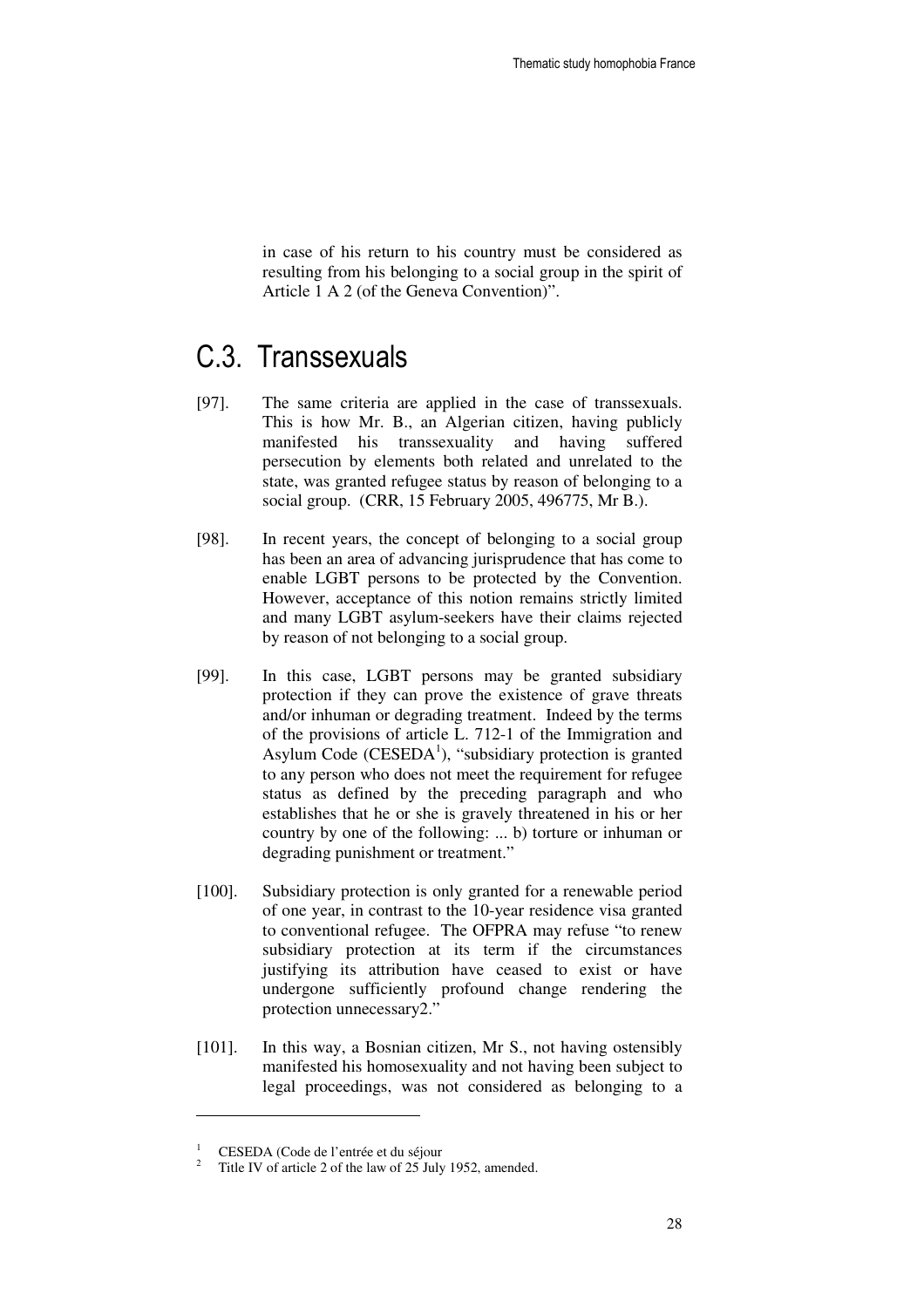circumscribed group of persons that is sufficiently identifiable to constitute a social group in the spirit of the Geneva Convention. He nevertheless was able to establish that in his country he was at risk of reprisals from individuals by reason of his sexuality, and that the Bosnian authorities would not be able to offer him protection; he thereby established that he was exposed to the type of grave threat addressed by the provisions of b) of article L. 712-1 of the Immigration and Asylum Code (CESEDA). The CRR thus annulled the OFPRA's decision and granted subsidiary protection to Mr S. (CRR, 12 May 2006, 555672, Mr S.).

- [102]. Subsidiary protection was granted to Mr. B., a Gabonese national, on the same basis. He was granted subsidiary protection by reason of two arbitrary arrests and ill-treatment suffered at the hands of his family. Contesting the OFPRA's decision which granted him subsidiary protection in order to seek conventional asylum, his claim was rejected on the grounds that homosexuals in Gabon do not constitute a social group as defined by article 1, A, 2 of the Geneva Convention. (CRR, 3 July 2006, 497803, Mr B).
- [103]. The creation by the OFPRA of a list of safe countries of origin has, among other things, weakened protection of LGBT persons. According to the OFPRA's decision of 20 June 2005, a country is considered as such if it ensures that principles of freedom, democracy and the rule of law are respected, as well as human rights and fundamental freedoms. This list is, since the decision of 16 May 2006, made up of 17 states (Albania, Benin, Bosnia-Herzegovina, Cape Verde, Croatia, Georgia, Ghana, India, Macedonia, Madagascar, Mali, Mauritius, Mongolia, Niger, Senegal, Tanzania and Ukraine). Persons originating from these countries have their claims fast-tracked and any appeal is non-suspensive, i.e. they can be deported before the CNDA (formerly the CRR) hears their appeal. Yet these countries have explicitly homophobic legislation. This is the case in Benin, Ghana, India, Mauritius, Senegal and Tanzania. NGOs report however that binational "PACSed" couples and homosexuals still encounter difficulty obtaining asylum in France. It is impossible to obtain official statistics concerning sexual orientation. More precisely, there are no statistics in France concerning the number of persons seeking asylum on the basis of persecution based upon their sexual orientation. P. Roy (France Terre d'Asile) states that out of 200 to 300 hundred asylum claims monitored by his association, 4 are claims by homosexuals.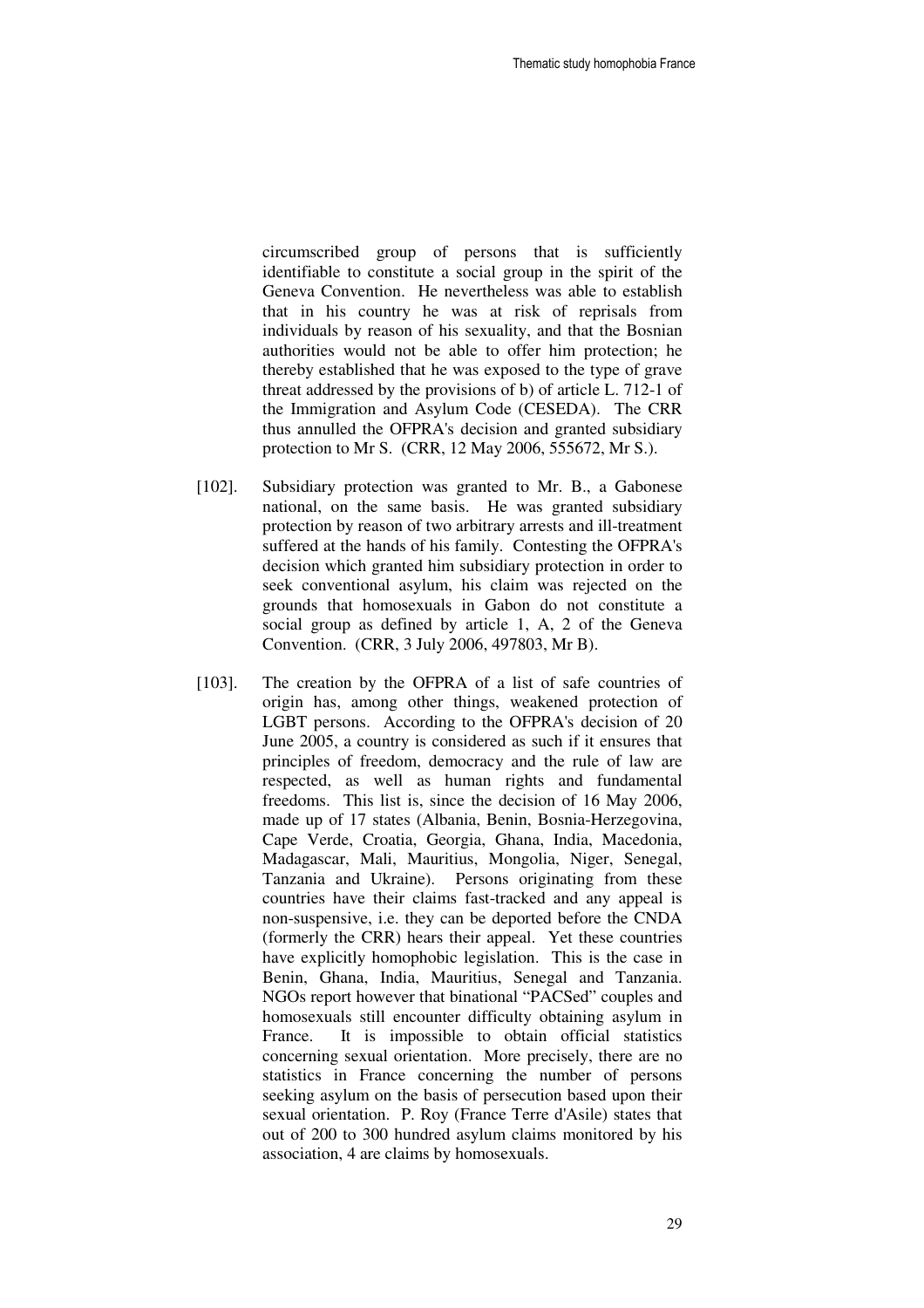[104]. More generally, it can be observed that conventional or subsidiary protection is more and more difficult to obtain in France, whether the person is LGBT or not. Indeed, in 1994, 30.70% of asylum-seekers were granted protection by the OFPRA or the CRR, compared to 22.80% in 2000 and 19.11% in 2003.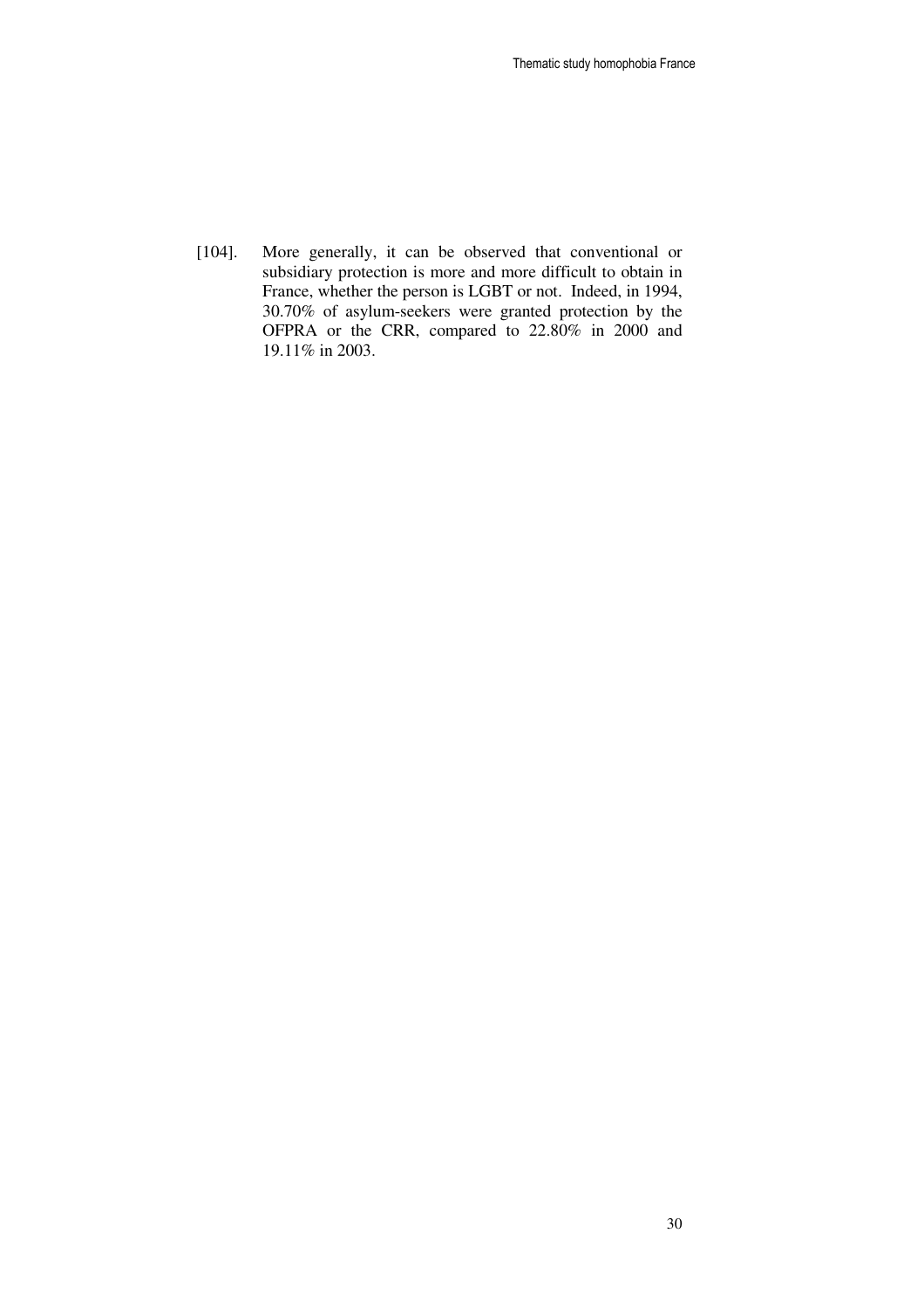# D. Family reunification

- [105]. In France, family reunification only covers the asylumseeker's spouse and minor children (article L. 411-1 of the CESEDA, the Immigration and Asylum Code) and is therefore not available to a partner whether or not a PACS has been signed. Because French law does not authorise same-sex marriage, family reunification does not apply to LGBT couples.
- [106]. Moreover, when marriage is taken into consideration when determining foreign citizens' rights it is as defined by French law and not as defined by the persons in question (thus excluding same-sex marriages contracted abroad).
- [107]. Law 99-944 of 15 November 1999 enacting the PACS defines it as a contract between two natural persons of the age of majority, of the opposite or the same sex to organise their common life. Article 515-8 of the Civil Code defines cohabitation as a de facto union, characterised by a common life exhibiting stability and continuity, between two persons of the opposite sex or the same sex who live as a couple.
- [108]. With regard to foreigners' rights, couples are ranked: married couples have more rights than PACSed ones, who have more rights than those in a de facto union<sup>3</sup>.
- [109]. The current article, L. 313-11, 7° of the Immigration and Asylum Code (CESEDA) states that: "Unless his or her presence is a threat to public order, the temporary visa bearing the notice "private and family life" shall be granted...  $7^\circ$  to the foreign citizen not living in polygamy, who does not fit into the preceding categories or into those which grant the right to family reunification which include personal and family ties to France, assessed particularly with regard to their strength, duration and stability, the living conditions of the interested person, his insertion into French society as well as the nature of his or her ties with family remaining in the country of origin, are such that refusing to authorise residence would disproportionally harm the person's right to private and family life with regard to the grounds for refusal, without the condition laid out in article L. 311-7 being

 $\overline{a}$ 

<sup>3</sup> Editions Législatives, Dictionnaire Permanent – Droit des étrangers. Update n° 35 (text deadline : 1 March 2007), page 1148.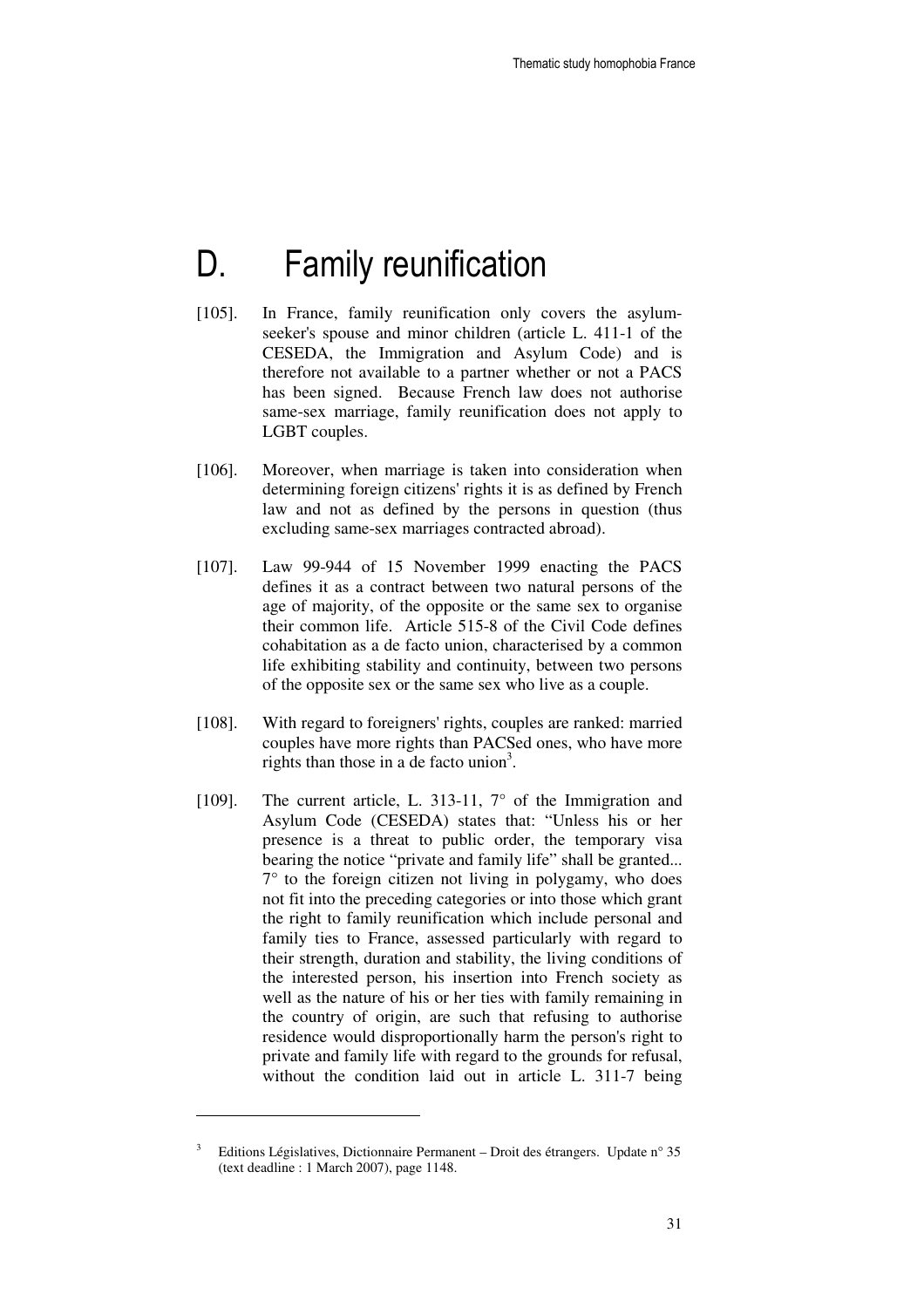required. Insertion of the foreigner into French society is assessed taking particular account of his or her knowledge of the values of the Republic".

- [110]. This article is applied whether the couple is homosexual or heterosexual. It is also applied to married and PACSed couples. Indeed, article 12 of the PACS law refers to the CESEDA and provides that "concluding a PACS constitutes an element of appreciation of personal ties to France in the sense of article 313-11 7° with regard to residence visas." This provision does not introduce "bound jurisdiction", meaning that the Prefecture is not obliged to grant a residence visa based only upon the existence of a PACS but may set other conditions<sup>4</sup>.
- [111]. Circular n° NOR/INTD00134/C of the Ministry of the Interior, adopted on 30 October 2004, recommends that prefects "consider the condition of stability of ties to France as satisfied when the interested parties can prove a duration of cohabitation in France equal to one year". This condition was reiterated in Circular NOR INTD0700005C of 16 January 2007 relative to the right to reside in France of foreign citizens having concluded a PACS. These circulars do not specify that the sexual orientation or nationality of the partners should be taken into account. It must be deduced that the principle of non-discrimination requires identical treatment of all signatories of a PACS.
- [112]. Present important and relevant case law:No relevant case law was found despite inquiries to associations and legal institutions specialised in foreigners' rights. It would seem not to exist or to be inaccessible.

 $\overline{a}$ 

<sup>4</sup> Administrative jurisdictions reiterate "that a foreigner's contracting a PACS, either with a French citizen or with any foreign resident whose status is in order, alone does not automatically give him or her the right to a temporary residence visa ; that concluding such a contract does however constitute for the administrative jurisdiction an element of the personal status of the interested person, which must be taken into account, to assess whether refusing to grant the visa requested by the applicant, taking into account the duration of cohabitation with his or her partner, would not lead to excessive invasion of privacy;" (for an example, see the judgement of the Nantes Administrative Court n°05NT00206 of 3 March 2006).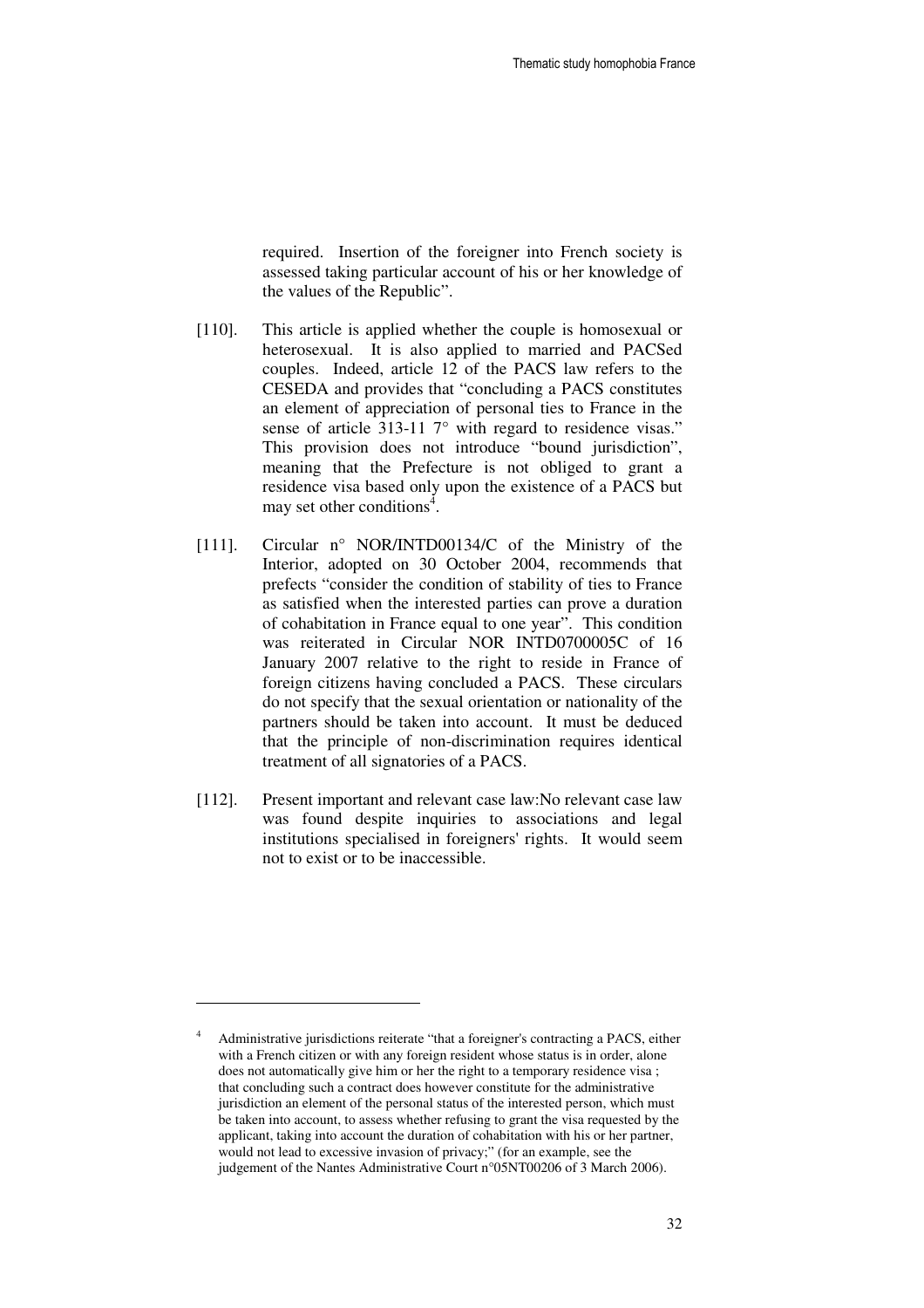# E. Freedom of assembly

- [113]. In France, LGBT persons suffer no discrimination based upon their sexual orientation when founding an association to assert their rights. Any difficulties encountered by LGBT associations are more related to their means of action.
- [114]. The close ties between freedom of association and freedom of demonstration should be noted as these are two sides of the same fundamental freedom to express opinions as a group. This was recognised by the Constitutional Council in its decision of 16 July 1971, as a fundamental principle recognised be the laws of the Republic. The life of an association inherently includes demonstrations.
- [115]. These constitute the best means for these associations to raise awareness of their interests. The most visible demonstration is the Pride March (formerly Gay Pride), organised annually since 1981 in Paris, but also in all large provincial cities. In 1996 another march, Existrans, was created with the aim to defend the rights of transsexuals. In addition, LGBT associations organise marches to support LGBT persons in other countries (Turkey, Russia, Iran, Egypt...). Finally, these associations have created various festivals and cultural events or specific days and weeks such as the International Day Against Homophobia on 17 May and the remembrance of homosexual deportation.

## E.1. Overview of national legislation.

[116]. It should be noted that French legislation with regard to association and demonstration is egalitarian, meaning that it does not treat people differently on the basis of their sexual orientation and that all persons wishing to form an association are subject to the same regime.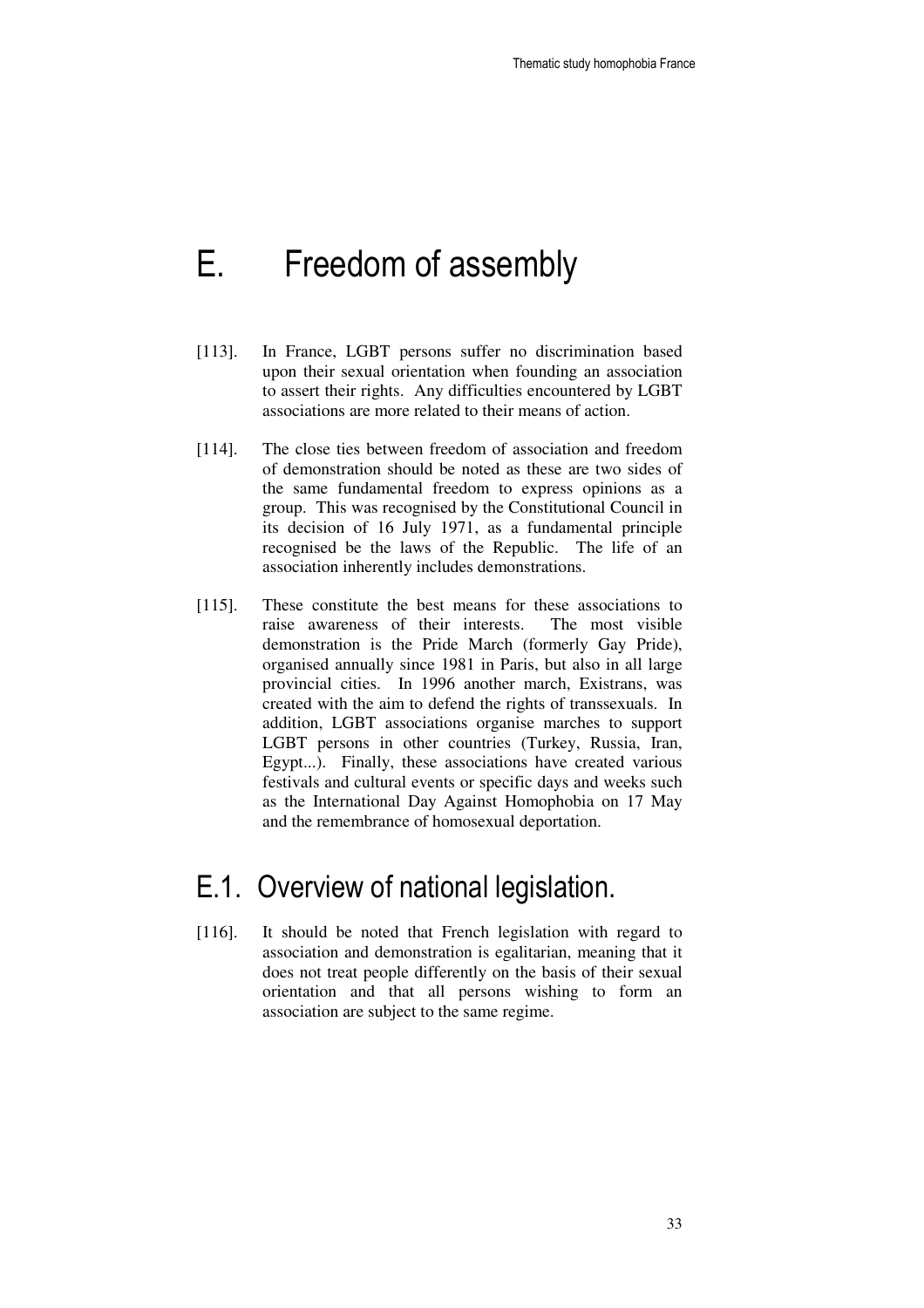### E.1.1. Conditions relative to forming an association and organising a demonstration.

- [117]. Associations are governed by the law of 1 July 1901 relative to partnership agreements and its application decree of 16 August 1901, both of which are still in effect. These texts are applicable in Metropolitan France with the exception of the departments of the Haut-Rhin, the Bas-Rhin and the Moselle where associations are governed by articles 21 and 79 of the Local Civil Code; in overseas departments; in overseas territories; in New Caledonia and in the departmental collectivities of Mayotte and Saint-Pierre-et-Miquelon.
- [118]. The relevant provisions are the following:
- [119]. Article 2: "Associations of persons shall be formed freely and without prior authorisation or declaration, but they do not have legal status unless they conform to the provisions of Article 5".
- [120]. The criterion of sexual orientation or identity is not taken into account.
- [121]. Article 3: "Any association founded upon an illicit cause or objective, contrary to laws, good morals, or whose purpose poses a danger to national integrity and to the republican form of government is null and void".
- [122]. The notion of good morals, elusive and ever-changing, has not been used in case law to restrict either freedom of association or demonstration of homophobes or prohomosexuals.
- [123]. Article 5: "Any association seeking to obtain the legal capacity provided for by Article 6 must be made public by its founders.
- [124]. Prior declaration shall be made to the Prefecture of the department or to the Sub-Prefecture of the district in which the association has its seat. It shall publish the name and object of the association, its seat and the names, professions, domiciles and nationalities of those who, in whatever capacity, are responsible for its administration or management. Two copies of the association's charter shall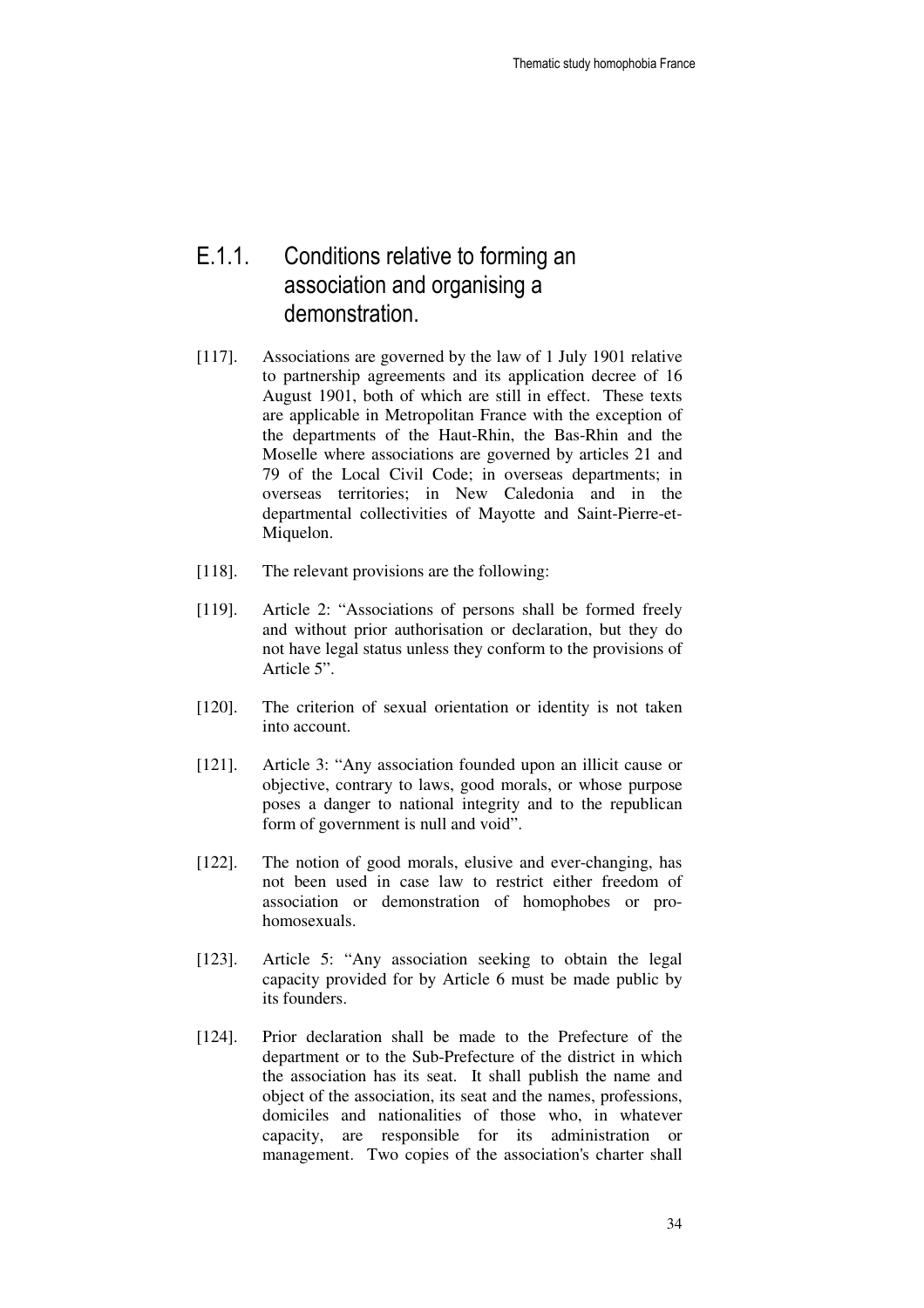be appended to the declaration. A receipt shall be given for this within 5 days..."

- [125]. Demonstrations on the public way are governed by the decree law of 23 October 1935 regulating measures relative to strengthening the maintenance of public order amended by the orientation and programming law n°95-73 of 21 January 1995 relative to security.
- [126]. The relevant provisions are the following:
- [127]. Article 1: "...all types of processions, parades and assemblies of persons, and, generally speaking, all demonstrations on the public way are subject to prior declaration..."
- [128]. Article 2: "The declaration shall be made at the commune's Town Hall or at the Town Halls of the different communes on which territory the demonstration shall take place, three clear days at least and fifteen clear days at most prior to the date of the demonstration. For Paris and communes of the department of the Seine, the declaration is made at the police prefecture. It is made to the Prefect or to the Sub-Prefect for communes served by the state police.
- [129]. The declaration states the surnames, forenames and domiciles of the organisers and is signed by three of them, electing domicile in the department. It states the purpose of the demonstration, the location, the marshalling date and time and, when appropriate, the planned route".
- [130]. The departments of the Haut-Rhin, Bas-Rhin and the Moselle are governed by a local civil code that specifies the authorisation process for associations and demonstrations. This implies that the Prefectoral Authority has real control, whereas in fact the declaration is just a formality. However, the declaratory regime allows the prohibition of a demonstration in cases of manifest risk to public order.

### E.1.2. The conditions of dissolution of associations and demonstrations.

[131]. For both regimes of authorisation the dissolution of an association is governed by article 7 of the law of 1901: "In case of nullity as in Article 3, dissolution of the association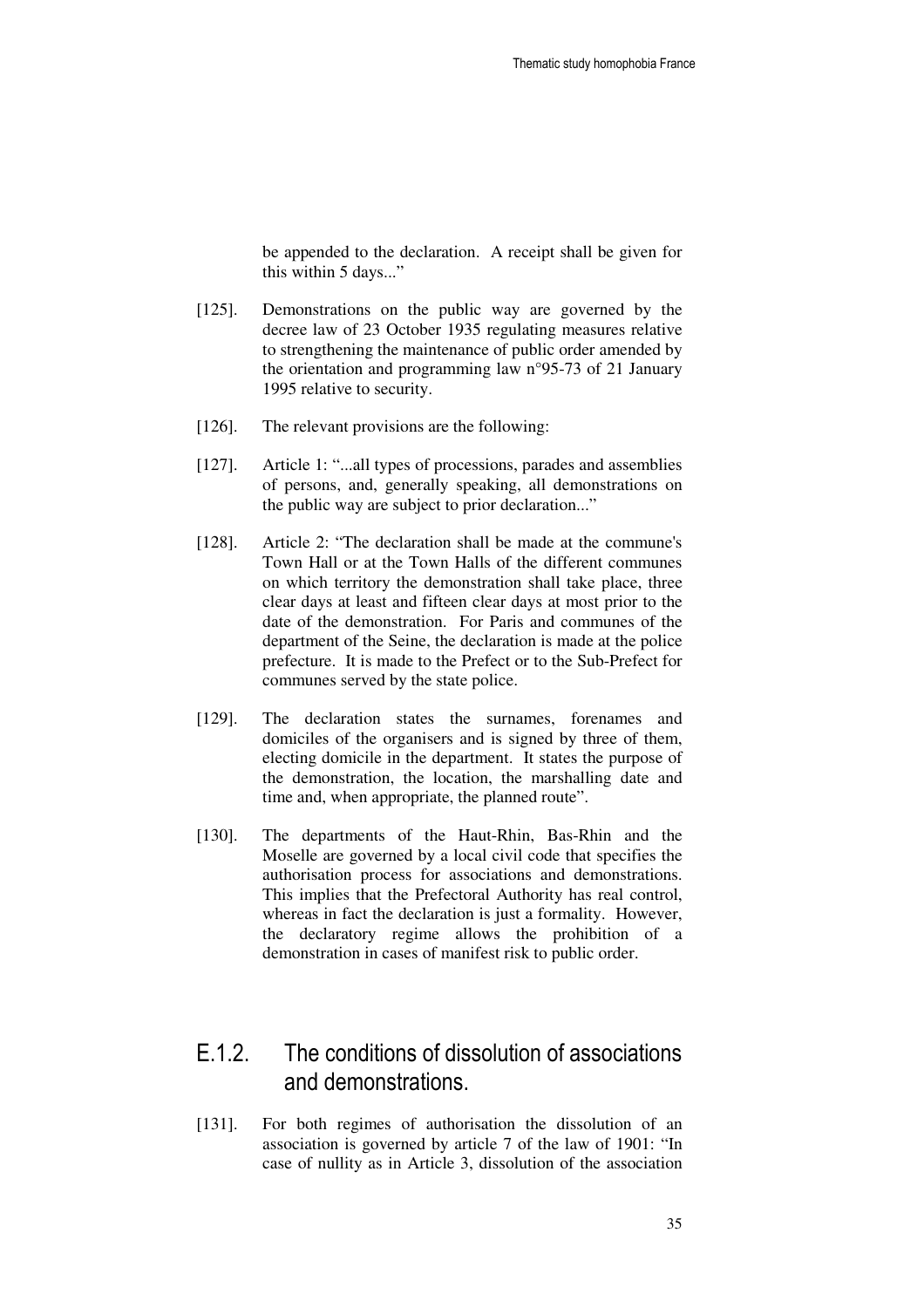is pronounced by the Court of First Instance, either at the request of any interested person or at the request of a public ministry. The latter may commence proceedings and the court, as part of the penalties provided for by Article 8, may order provisorily and notwithstanding appeal, the closing of association premises and may prohibit association members from meeting. In case of infringement of the provisions of Article 5, dissolution may be pronounced at the request of any interested party or by the public ministry".

- [132]. Dissolution of a demonstration is governed by Article 3 of the Decree Law of 1935: "If the authority vested with police powers concludes that a planned demonstration is of a nature to trouble public order, it may prohibit it by means of an order of which it immediately informs the signatories of the declaration of election of domicile."
- [133]. "The Mayor may, under the conditions stated by the law of 5 April 1884, either order a ban or annul an existing one".
- [134]. It should be noted that French laws dealing with nondiscrimination do not strengthen the right of freedom of association and demonstration of LGBT persons.

### E.1.3. Infringement of LGBT persons' freedom of assembly

- [135]. There are no national statistics relative to limitations of the rights to association and demonstration of LGBT or anti-LGBT persons. Out of 100 prefectures in France that were contacted, only a dozen replied to us before the deadline.
- [136]. In the majority of cases, they had no data to send to us. The Ministry of the Interior, Overseas and Territorial Collectivities, the Ministry of National Defence, the Ministry of Culture and of Communication, and the Ministry of Justice did not reply to our inquiries. Of approximately thirty LGBT associations contacted, only three got back to us before the deadline.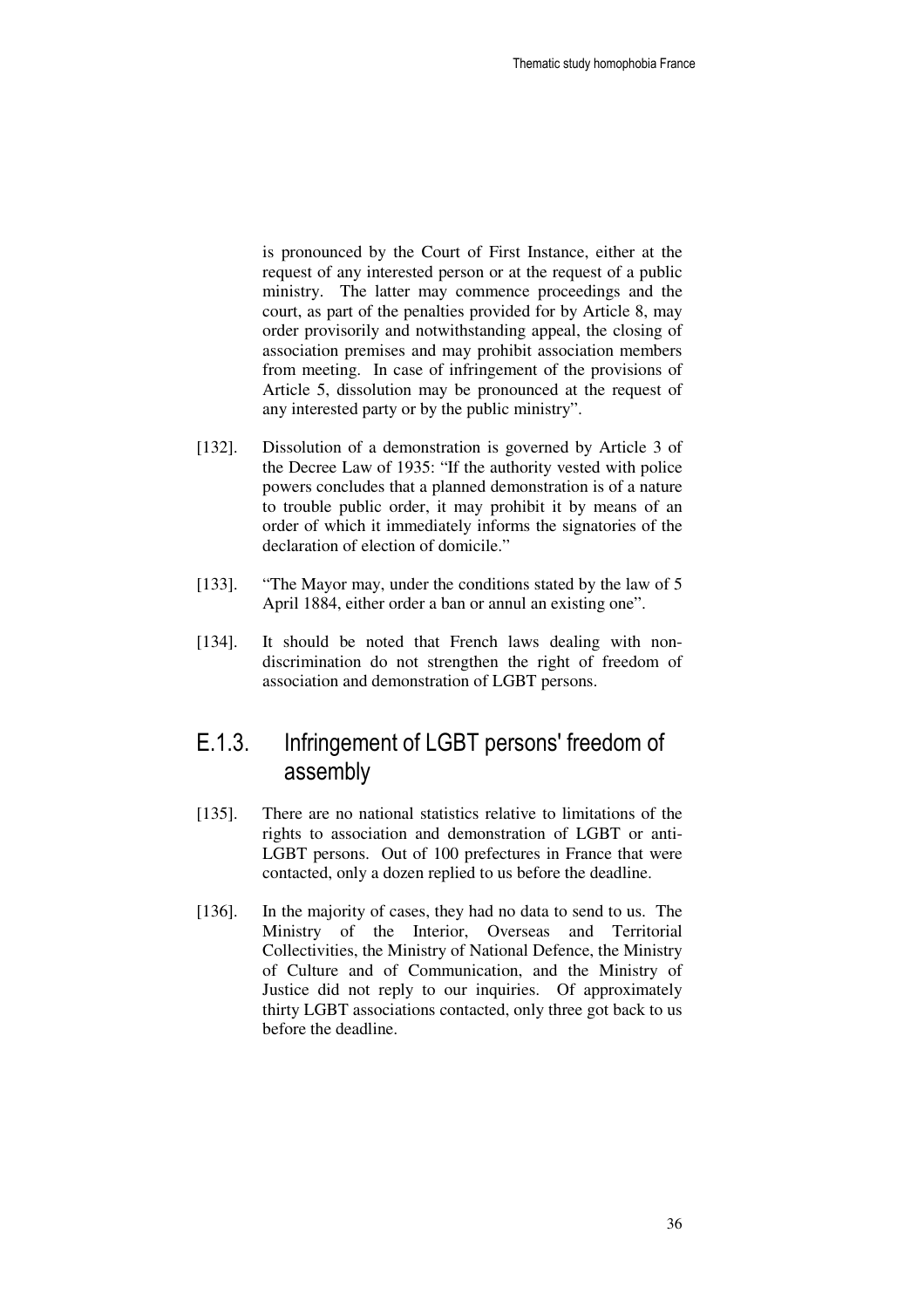### E.1.3.1. Cases of refusal or prohibition observed for pro-LGBT demonstrations:

- [137]. During one of the first Existrans marches, after following an authorised route and despite the presence and protests of elected officials from Paris City Hall, police officers shut down the demonstration.
- [138]. The route of the Pride March is still only allowed through the "southern" parts of Paris. Access to central or prestigious streets (Avenue des Champs Elysées, Rue de Rivoli) has never been granted to the organisers of the march. The same problem has been encountered in Moselle, where the city of Metz has opposed its passage through pedestrian-only streets, something that has never been a problem for other types of demonstrations.
- [139]. On 25 April 2004, during the National Day of Remembrance of the Victims and Heroes of Deportation, the commemoration of the deportation of homosexuals has been banned or disturbed in certain municipalities such as Grenoble, Lille, Montpellier, Nîmes, Orléans or Reims for instance (a military band launching into a fanfare during the minute of silence (Lille), threats of arrest (Montpellier), forbidding the laying of a wreath (Grenoble)...). And yet the government recommendations of 9 April 2001, 27 February 2002 and 23 April 2003 state explicitly that associations founded to commemorate this deportation "may join in the homage France pays every year to the victims of Nazism" and may "lay a wreath".

### E.1.3.2. Cases of refusal or prohibition observed for anti-LGBT demonstrations:

[140]. Anti-LGBT movements don't advertise themselves: no association is declared nor is any march organised. One can observe a great deal of discontent and incidents but these are generally individual initiatives. One exception should be noted: during the demonstration organised by the collective "Génération anti-PACS" in 1999, which gathered 100 000 people in Paris and was comprised mainly of pro-marriage heterosexual persons, insults and homophobic behaviours were observed.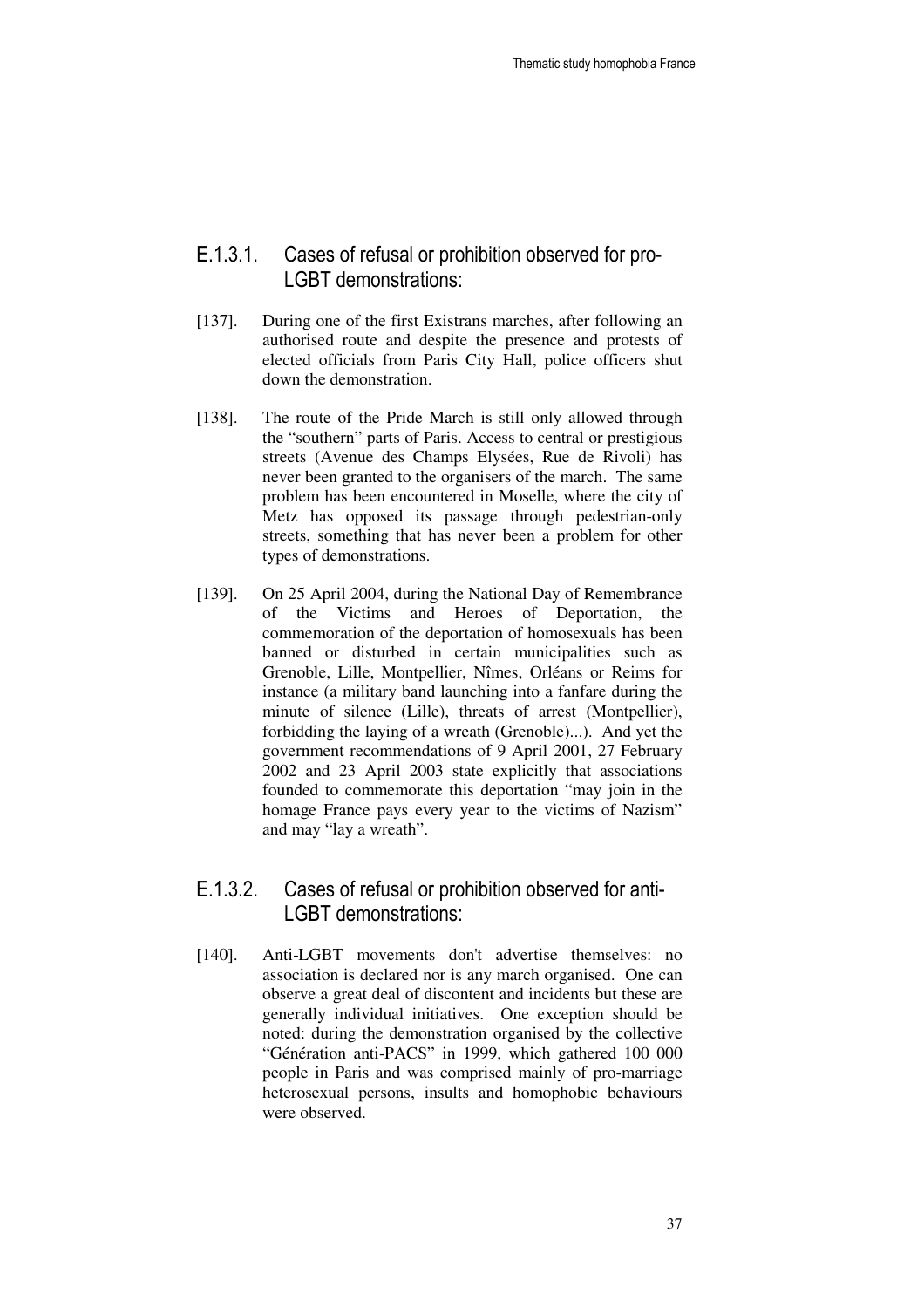### E.1.3.3. Is a change in legislation necessary?

- [141]. National legislation does not impose limits on the freedom of association and demonstration of LGBT persons. However, it does not protect them specifically against discrimination based upon sexual identity.
- [142]. Considering the fact that we have found no anti-LGBT associations or demonstrations we can only suppose that such practices are banned by the authorities.

## E.2. The State's Duties of Protection

- [143]. Even if the organisers of a demonstration must provide security, the exercise of police powers falls to the State. On this point, the figures we have received appear contradictory. The associations told us that the police presence seemed very strict and well-staffed, yet the Prefecture of Loire-Atlantique showed more modest figures (15 police officers during the 2007 Pride March in Nantes). One can assume that the police presence varies according to the types of demonstrations organised. Indeed, the figures reported by the Prefecture of Loire-Atlantique were those for the Pride March while the figures reported by SOS Homophobie (3 coach-loads of Gendarmes for 15 demonstrators) were for a demonstration organised to criticise the attitude of Egyptian authorities towards LGBT persons, during an official visit by the Egyptian president.
- [144]. Protection is assured when a third party "goes too far". Certain associations have nonetheless felt an attitude of contempt from the police.

# F. Criminal law

[145]. In the French legal arsenal, several laws explicitly condemn discrimination founded on sexual orientation. Firstly, law n°2001-1066 of 16 November 2001, relative to fighting discrimination, and which in particular amends articles 225-1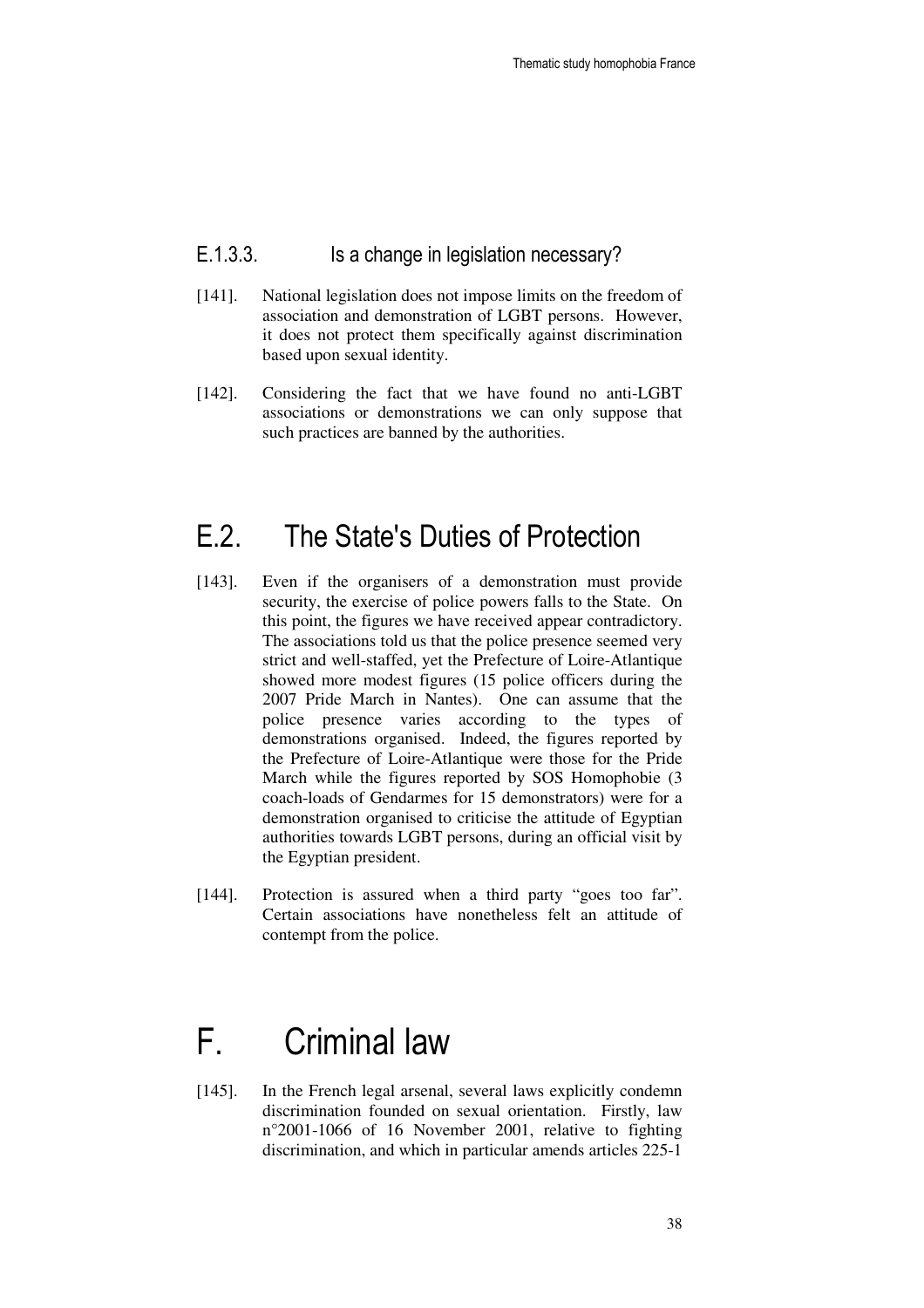and 225-2 of the Penal Code on punishable discrimination, makes discrimination based upon sexual orientation an offence. Article 225-1 defines types of discrimination against natural persons and article 225-2 specifies the conditions in which these types of discrimination constitute a criminal offence. These are:

- [146]. refusal to provide goods or services:
- [147]. obstruction to normal economic activity;
- [148]. refusal to hire, penalising or dismissal of a person;
- [149]. exclusion from offers of employment or training, from offers of goods or services on the basis of one of the criteria of discrimination listed in Article 225-1;
- [150]. refusal to accept a person for training or retraining, especially with regard to victims of workplace accidents.
- [151]. Furthermore, Article 225-4 of the Penal Code states that artificial persons may be declared criminally responsible, (in accordance with the conditions of Article 121-2), for offences defined in Article 225-2.
- [152]. Thus, whether these types of discrimination are committed against a natural or artificial person, they are punishable by a prison sentence of 3 years and a  $£45,000$  fine.
- [153]. Additionally, Law n°2003-239 for domestic security of 18 March 2003 makes discrimination based upon sexualorientation an aggravating circumstance (Article 132-77 of the Penal Code). The 2007 Report on Homophobia by the association SOS Homophobie states that "homophobia as an aggravating circumstance seems to have been embraced by the justice system in cases involving homosexuals. In certain cases, this circumstance can even be introduced by the prosecutor when it was not envisaged by the victim and his or her lawyer. In 2006, all over France, several perpetrators of homophobic assaults were tried and some were even sentenced to prison. We applaud the courts' strict application of the Penal Code" (p. 59).
- [154]. Gaps have been found in the law on the press of 29 July 1881. Homophobic statements could not be punished based on Article 24, paragraph 8, of this law relative to provoking discrimination, hate or racial hate. This gap in French law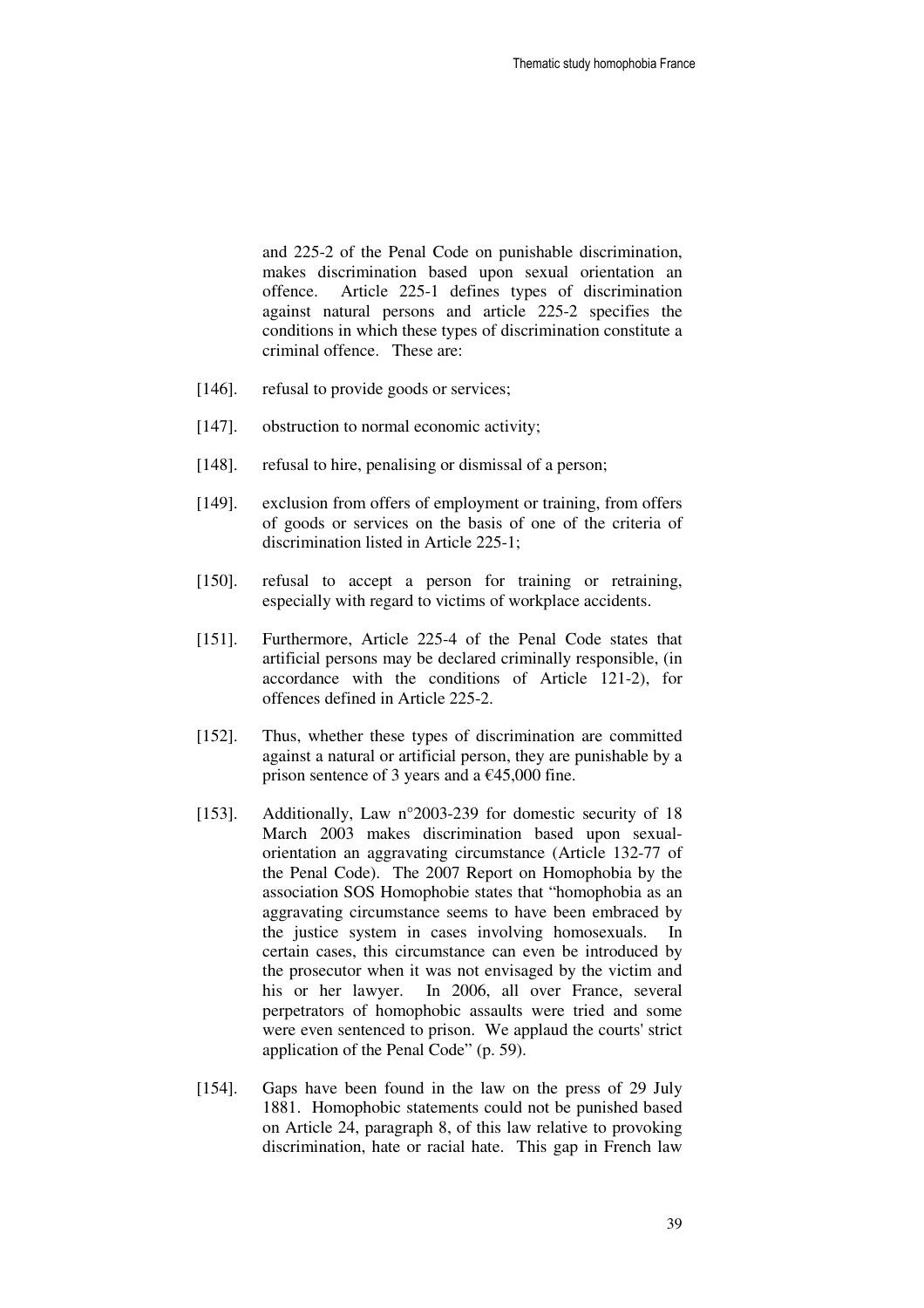had to be repaired. For this reason, by recommendation of the Senate, a law was enacted to complete the existing legislation, particularly the law of 1881. The law in question is law n°2004-1486 which created the High Authority for the Elimination of Discrimination and for Equality (HALDE) (see above). Title III of this law adds discriminatory statements of a homophobic nature to the list of provocations to discrimination (Article 20 of the law). In addition, it is now possible to punish a person for homophobic libel or slander (Article 21 of the law). In this case, charges may be brought by the Public Ministry (Article 22 of the law). Moreover, any association, properly declared for a minimum of five years at the time of the incident in question, aiming by its charter to fight violence or discrimination based upon sexual orientation or to assist victims of such discrimination, may present itself as a civil party with the consent of the person(s) when an offence has allegedly been committed against persons considered individually.

[155]. Finally, the law of 9 March 2004 adapting the justice system to the evolution of crime amends Article 222-18-1 of the Penal Code, thus allowing specific incrimination for a threat based upon real or supposed sexual orientation. This is punishable by 2 to 7 years of imprisonment and fine of €30,000 to €100,000, according to the category of threat as described in Article 222-17 of the Penal Code.

# G. Transgender issues

- [156]. It is difficult to obtain information on transgender persons. There are no official statistics.
- [157]. Transsexuals have the right to change the sex stated on their birth certificate. This right appears in no law, but in jurisprudence. In 1992, France was found guilty by the European Court of Human Rights on 25 March (B. v. France) of violating Article 8 of the European Convention on Human Rights. Seized by a complaint by Miss B., a transsexual man who had become a woman, The European Court found that French law, by requiring constant revelation of her official sex, placed the complainant in a situation that was incompatible with her right to privacy.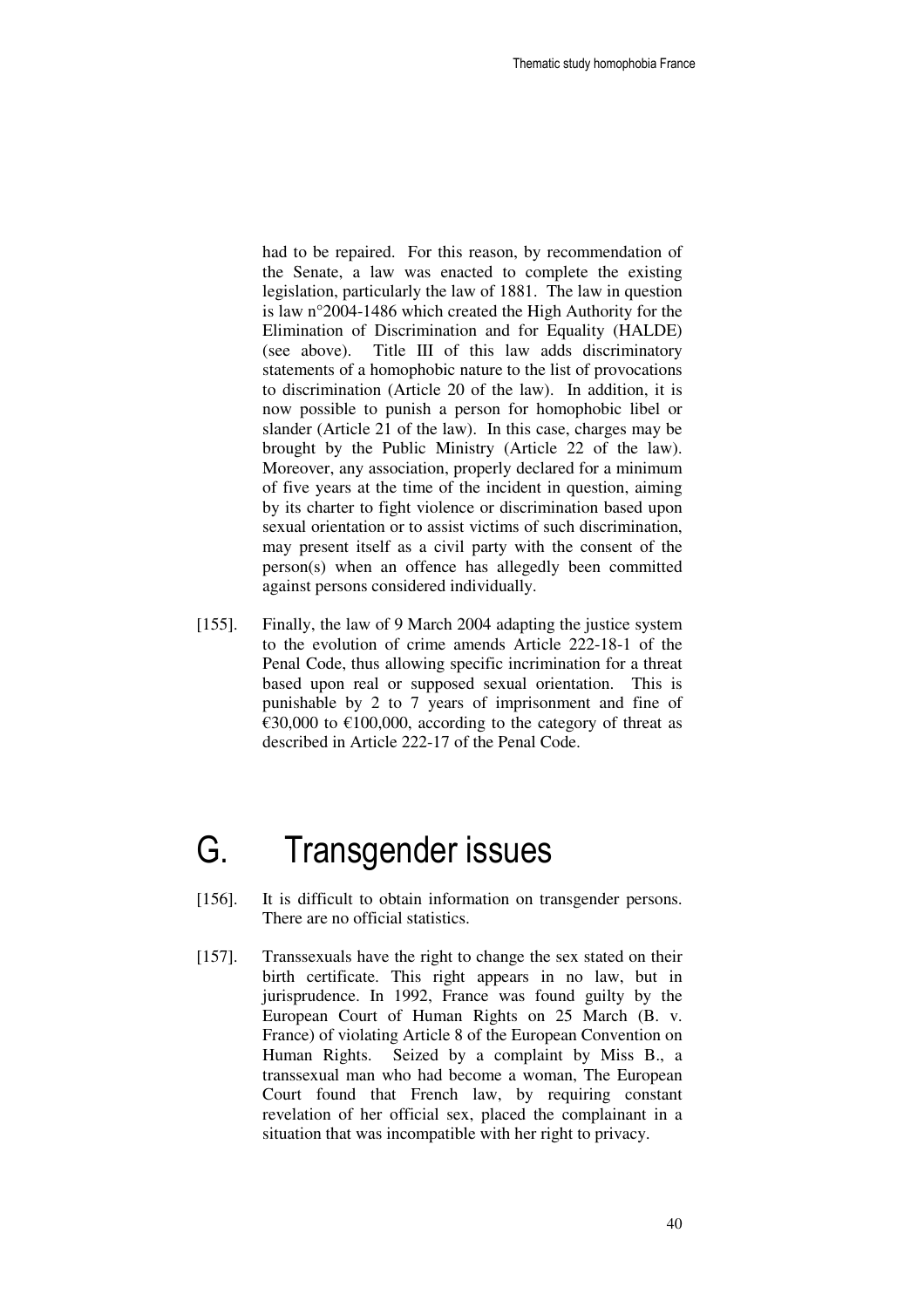- [158]. Following this European verdict, the Plenary Assembly of the Court of Cassation amended its jurisprudence relative to transsexualism. It now allows the birth certificate to be amended after a sex change in the name of privacy rights: "the principle of the right to privacy justifies that the civil status of the transsexual person indicate the sex he or she appears to be"(11 December 1992, JCP 1993, II, 21991).
- [159]. Transsexuals also have the right to change their forename. Changing the sex stated in one's civil status automatically gives one the right to change one's forename if one so wishes.
- [160]. Like any person, a transsexual has the right to the respect of his or her family life, as protected by article 8 of the E.C.H.R. He or she may marry in his or her new sex, a right which has never been prohibited in France.
- [161]. Finally, a transsexual may be granted visiting rights to an ex cohabiting partner's children. (V. CA Aix-en-Provence, 12 March 2002.)
- [162]. For other issues, it is difficult to obtain reliable statistical data. The High Authority for the Elimination of Discrimination and for Equality (HALDE) has been seized several times regarding questions related to transsexuals. See for example proceedings n° 2008/29 18 February 2008: Clarisse XXXXX was immediately excluded at work, and then dismissed following the announcement of her change of gender. The time between her revealing her transsexualism and her dismissal was so short, as established by the HALDE, that it revealed that her employer's attitude and her dismissal were based upon Clarisse XXXXX's sex change.
- [163]. An analysis of case law shows that any discrimination based upon a person's transsexualism is equivalent to discrimination on the basis of sex, which is contrary to the Directive on the equality of men and women. As a result, the dismissal may be considered null and void by virtue Article L. 122-45 of the Labour Code. The solution seems to be accepted as a doctrine in France.
- [164]. The High Authority for the Elimination of Discrimination and for Equality has requested to present its observations before the Montpellier Conciliation Board as part of the current proceedings.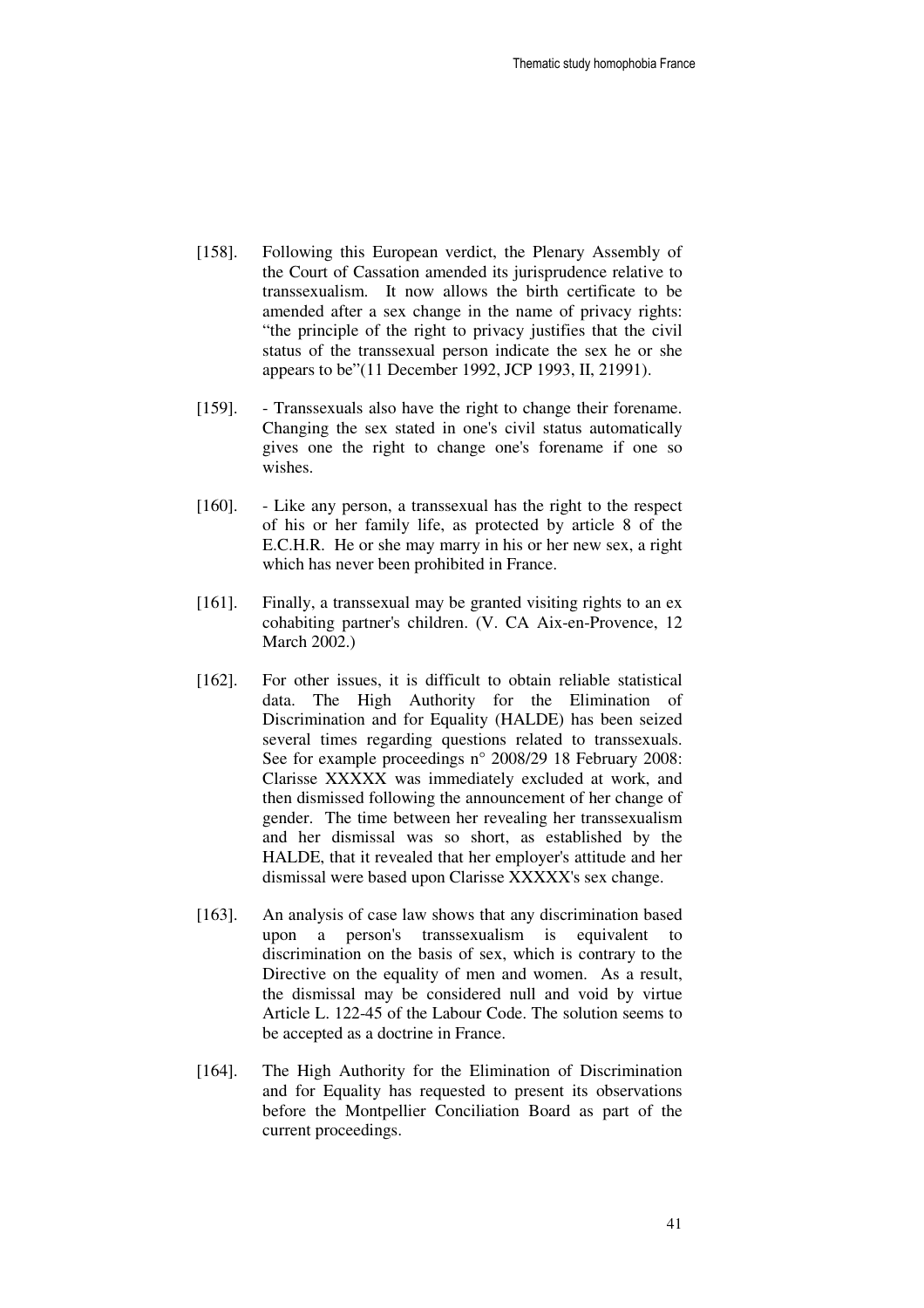# H. Miscellaneous

### H.1. Homosexual adoptions.

- [165]. The European Court of Human Rights has found France guilty of discrimination for refusing approval for adoption of a child by a schoolteacher on the basis her homosexuality. The Court found that such discrimination, relative to the respect of privacy and family life, can only be justified by "particularly serious and convincing reasons". "In this case, no such reasons exist, as French law allows adoption of a child by a single person, thus opening the possibility of adoption for a single homosexual person", stated the judges who ruled 10 to 7 against France. (ECHR 22 January 2007 (E.B. v. France)).
- [166]. In 2002, the Strasbourg court dismissed the complaint of a French homosexual man who complained of the same situation. The judges found that while France had a "certain margin of appreciation" as it is a subject that must balance the "both the interests of the complainant and those of the children which may be adopted." (ECHR 26 February 2002 Frette v. France)
- [167]. The Rennes appellate court refused, on 30 January 2008, to grant a young homosexual mother the right to paternity leave. 31-year-old Elodie had requested paternity leave for Basile, 3 and-a-half, the child that her partner Karine, 32 years old, had given birth to after an artificial insemination in Belgium. This leave was refused by the Health Insurance body (CPAM) and then by the court of social security affairs in Nantes on 20 March 2006.
- [168]. Paternity leave, according to the work site, concerns " an employee, who is the father of a new born child (who) may request paid leave of a duration of 11 to 18 days". This type of leave is generally the CPAM's responsibility. It differs from parental leave which is for a man or a woman who, following a birth or an adoption, may request leave for a maximum of one year, renewable twice, during which the employee is not paid.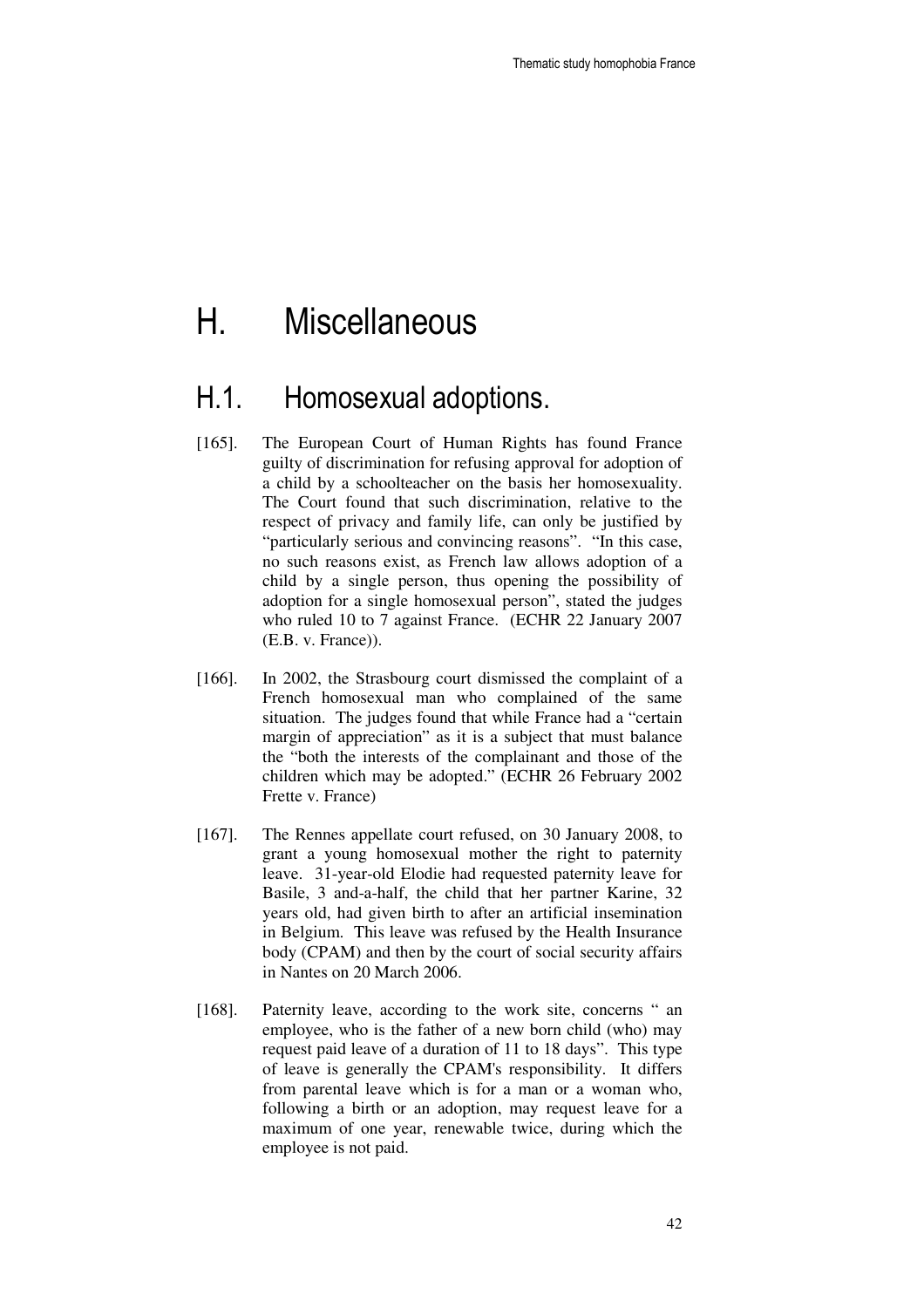# I. Good practices

- [169]. The Charter of Diversity in the Workplace seeks to encourage companies to better reflect in their staff the diversity of the French population, and to make nondiscrimination and diversity a strategic goal.
- [170]. The HALDE is currently working on a "Diversity Label" which would reward the exemplary practices of some companies, administrations, or associations in matters of diversity.

Warning:It should be noted that it is currently difficult in France to obtain data concerning discrimination homosexuals may be subject to. This is for at least two reasons. The first is the elimination in the Fillon government of the "State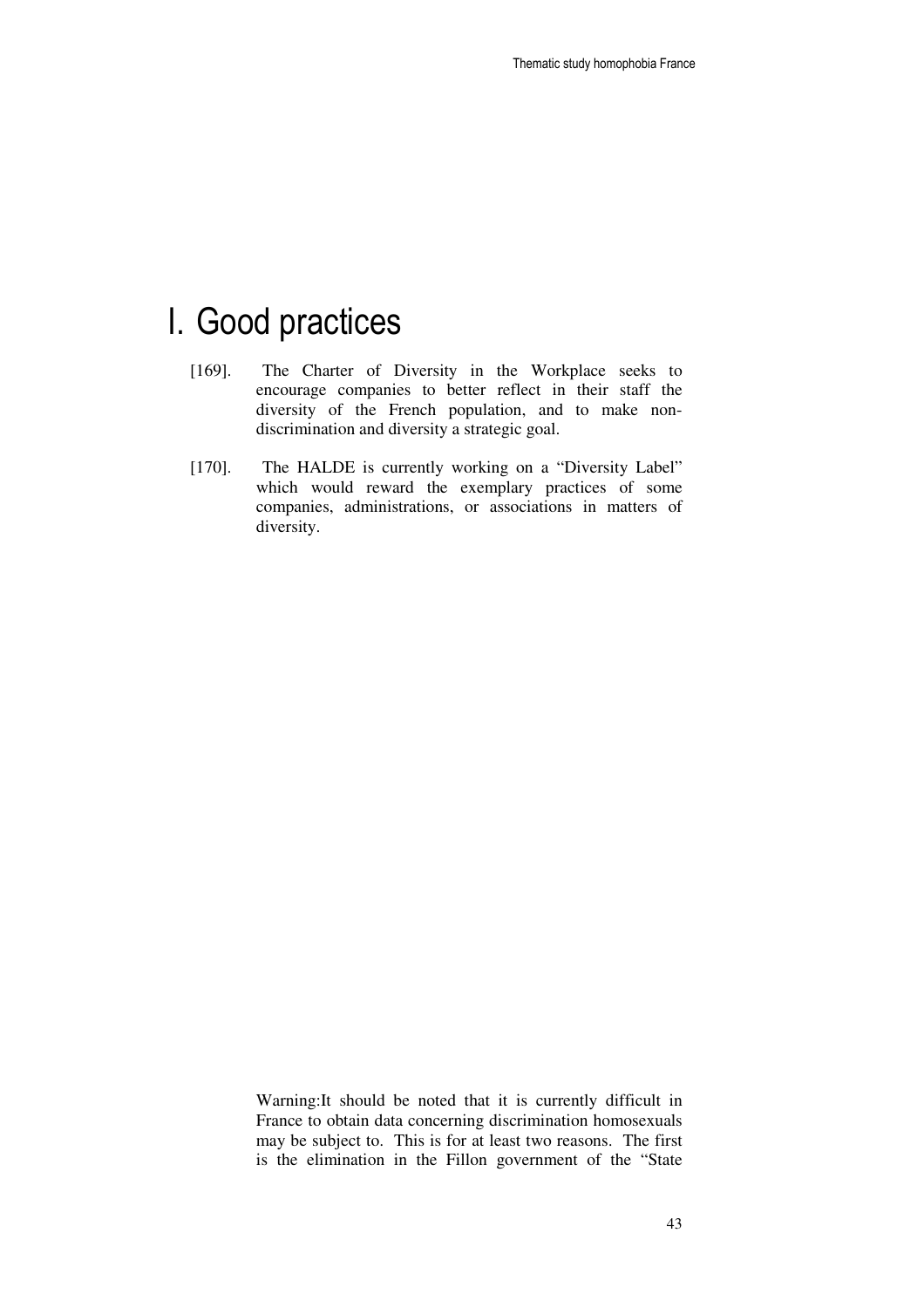Secretariat in Charge of Ouestions of Integration and Equal Opportunity" (extant from 31 March 2004 to 28 October 2004 ). This secretariat centralised data concerning equality of the sexes but also was in charge of questions concerning equality in general. To obtain such data today, one must deal with several different ministries: the Ministry of Labour, Social Relations and Solidarity; the Ministry of Immigration, Integration, National Identity and Co-development; the Ministry of Housing and Cities; the Ministry of the Interior etc. One must also find the appropriate departments in these ministries, which is often no mean feat.

The second reason is the fact that keeping a record of data reflecting sexual orientation has been prohibited since 1992 and is subject to penal sanction. Article 31 of the information technology and freedoms law ("loi informatique et libertés") states in this regard that it "is forbidden to put into or keep in electronic memory nominative data which directly or indirectly reveal one's racial origins or political, philosophical, or religious opinions, one's membership to a trade union or one's mores". The National Information Technology and Freedoms Commission (CNIL) is responsible for ensuring the law's provisions are obeyed and charges can be laid based upon articles 226-16 to 226-24 of the Penal Code.

[171]. There are thus no official statistics on the GBLT community inFrance.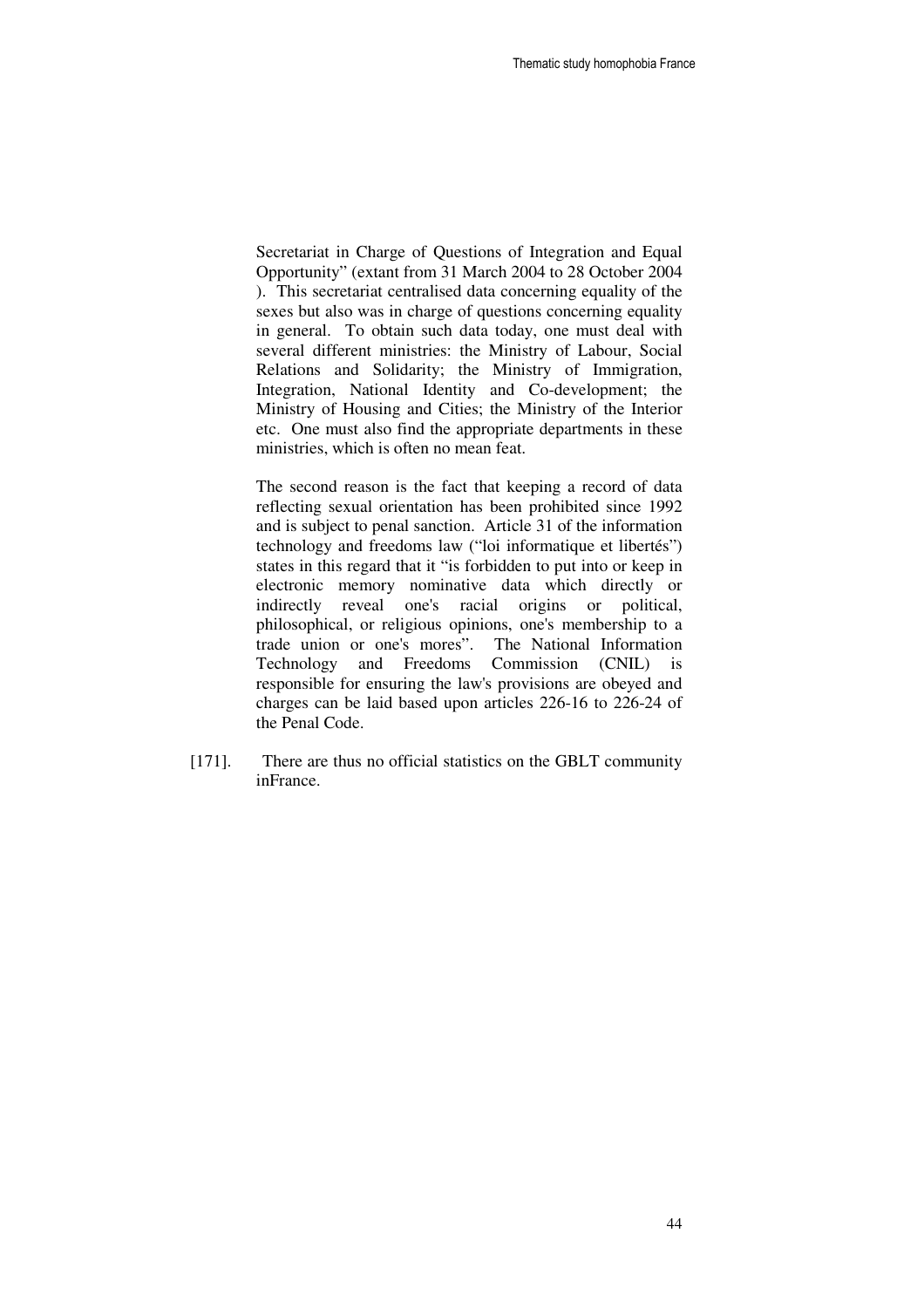# Annex 1 – Case law

| Case title                                                                                                                        | Unknown                                                                                                                                                                   |
|-----------------------------------------------------------------------------------------------------------------------------------|---------------------------------------------------------------------------------------------------------------------------------------------------------------------------|
| Decision date                                                                                                                     | 15 December 2005                                                                                                                                                          |
| Reference details (type and<br>title of court/body; in original<br>language and English [official]<br>translation, if available]) | Agen Court of Appeal, Cour d'appel d'Agen                                                                                                                                 |
| Key facts of the case<br>$(max. 500 \text{ chars})$                                                                               | A nurse was refused entry to the home of an elderly couple she was sent to care for by reason of her alleged<br>homosexuality.                                            |
| Main<br>reasoning/argumentation<br>$(max. 500 \text{ chars})$                                                                     | Article 225-2 of the Penal Code prohibits discrimination based on sexual orientation, particularly when it is an<br>obstacle to participating in an economic activity.    |
| Key issues (concepts,<br>interpretations) clarified by<br>the case (max. 500 chars)                                               |                                                                                                                                                                           |
| Results (sanctions) and key<br>consequences or implications<br>of the case (max. 500 chars)                                       | The accused were sentenced by the first two courts to a fine of 300 euros each and 500 euros as per Article 475-1<br>of the CPP and to one euro of damages to the victim. |

#### Chapter A, the interpretation and/or implementation of Employment Equality Directive 2000/78/EC, case 1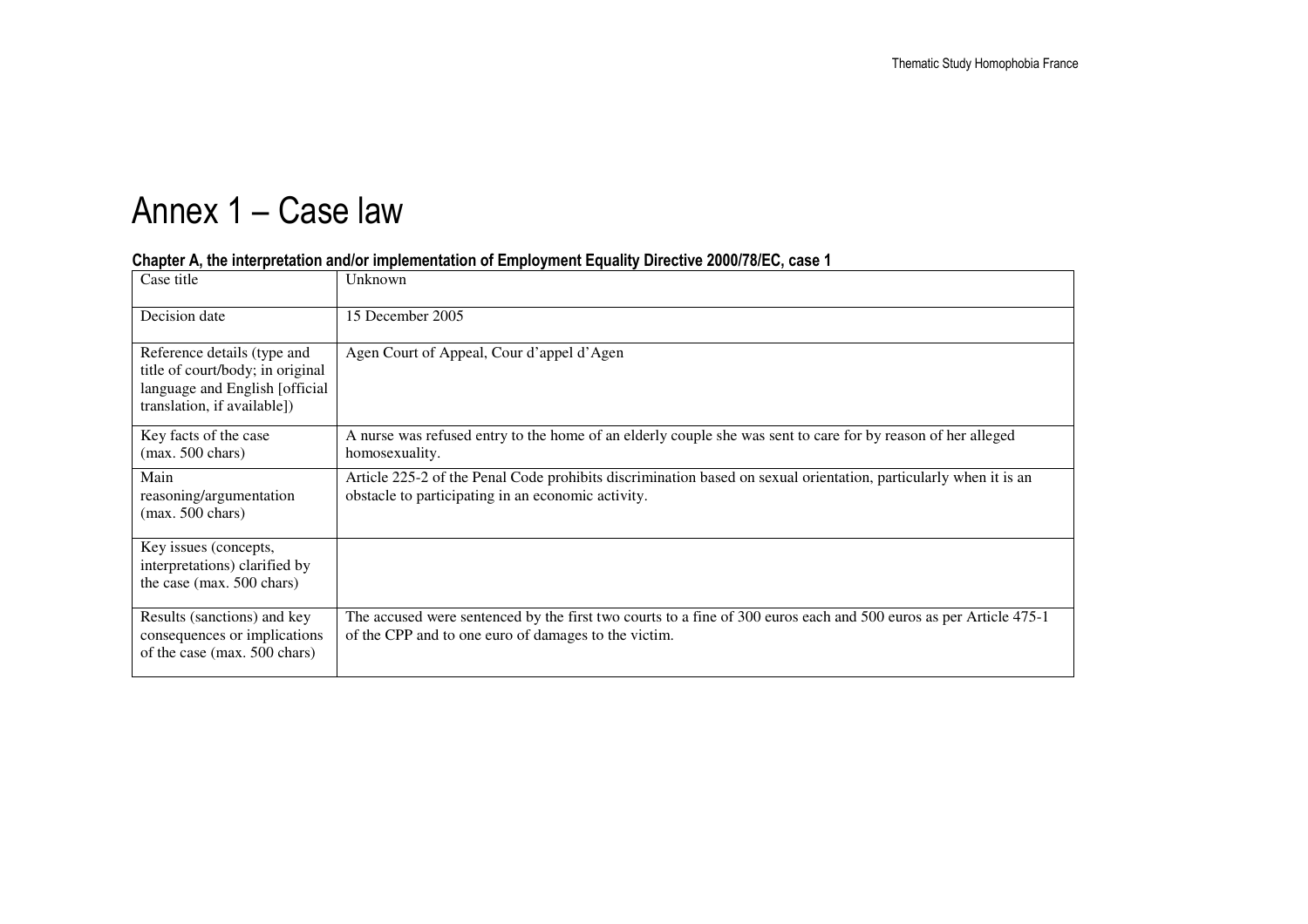| Case title                                                                                                                        | Bouville c. scté Lidl                                                                                                                                                                                                                                                                              |
|-----------------------------------------------------------------------------------------------------------------------------------|----------------------------------------------------------------------------------------------------------------------------------------------------------------------------------------------------------------------------------------------------------------------------------------------------|
| Decision date                                                                                                                     | 3 April 2007                                                                                                                                                                                                                                                                                       |
| Reference details (type and<br>title of court/body; in original<br>language and English [official]<br>translation, if available]) | Cour d'appel; Court of Appeal Rouen                                                                                                                                                                                                                                                                |
| Key facts of the case<br>$(max. 500 \text{ chars})$                                                                               | The dispute deals with the dismissal of M.B. following an altercation with a fellow colleague due to the<br>homophobic behaviour of the latter.                                                                                                                                                    |
| Main<br>reasoning/argumentation<br>$(max. 500 \text{ chars})$                                                                     | M.B. justifies the common existence of insults and teases link to his homosexuality. In these conditions, although<br>he did not get any bad assessment for his behaviour under his employment contract, violence used against M.H<br>cannot constitute an actual and serious ground of dismissal. |
| Key issues (concepts,<br>interpretations) clarified by<br>the case (max. 500 chars)                                               | Breach of article L 122-14 of French "Code du travail"                                                                                                                                                                                                                                             |
| Results (sanctions) and key<br>consequences or implications<br>of the case (max. 500 chars)                                       | Conviction of Lidl company for dismissal without any actual and serious reason to pay 12 000 euros of damages.                                                                                                                                                                                     |

Chapter A, interpretation and/or implementation of Employment Equality Directive 2000/78/EC, case 2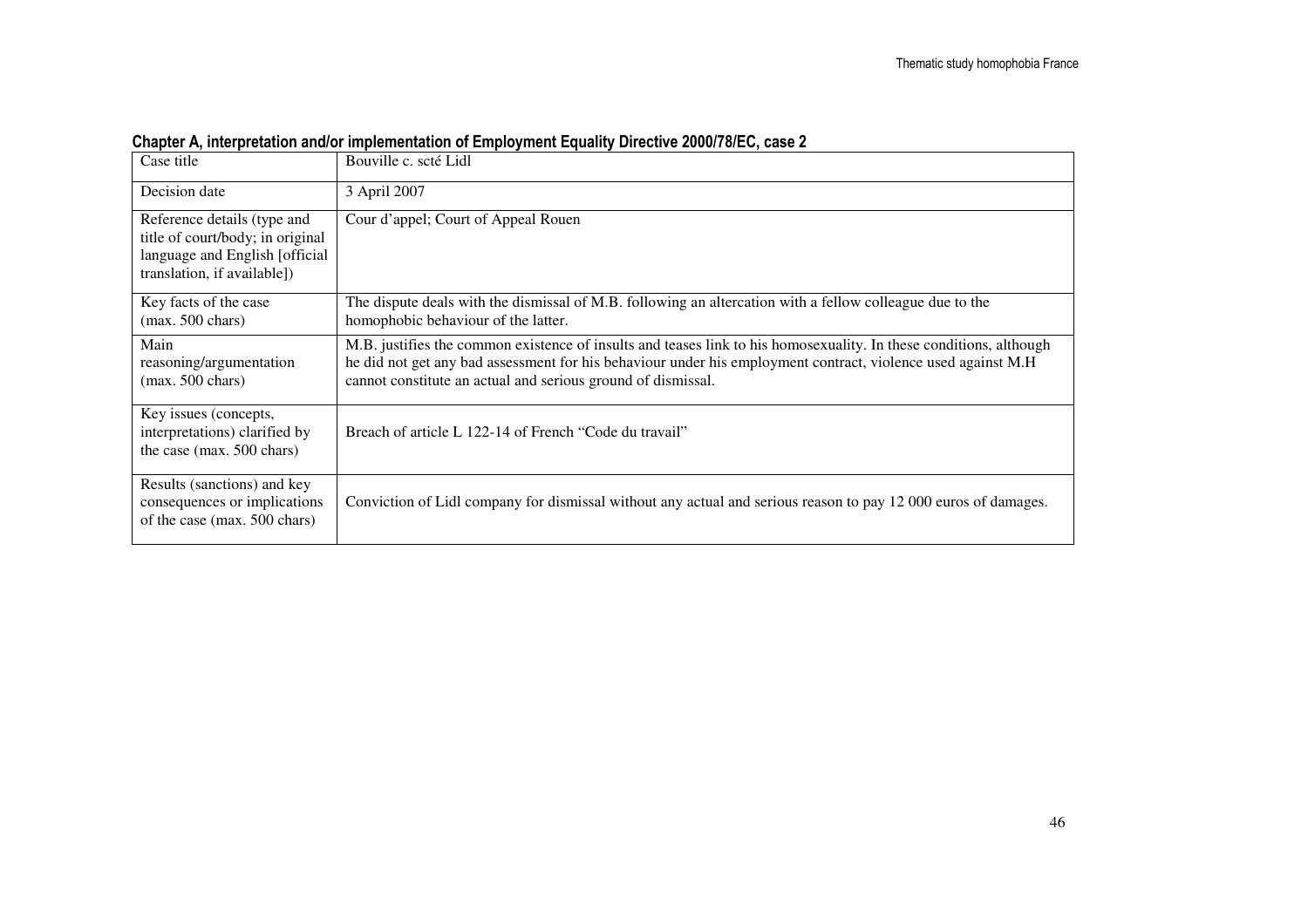| ոթագում է այստանային ա<br>Case title                                                                                             | Case n°32, proceedings n°2005-91                                                                                                                                                                                                                                                                                                                                                                        |
|----------------------------------------------------------------------------------------------------------------------------------|---------------------------------------------------------------------------------------------------------------------------------------------------------------------------------------------------------------------------------------------------------------------------------------------------------------------------------------------------------------------------------------------------------|
| Decision date                                                                                                                    | 19 déc. 2006                                                                                                                                                                                                                                                                                                                                                                                            |
| Reference details (type and<br>title of court/body; in original<br>language and English [official<br>translation, if available]) | High Authority for the Elimination of Discrimination and for Equality (HALDE)                                                                                                                                                                                                                                                                                                                           |
| Key facts of the case<br>$(max. 500 \text{ chars})$                                                                              | Complaint by a male couple who were allegedly refused rental of a hotel room by reason of their sexual<br>orientation.                                                                                                                                                                                                                                                                                  |
| Main<br>reasoning/argumentation<br>$(max. 500 \text{ chars})$                                                                    | The HALDE found this amounted to a discrimination offence as defined and punished by articles 225-1 and 225-2-<br>1 of the Penal Code.                                                                                                                                                                                                                                                                  |
| Key issues (concepts,<br>interpretations) clarified by<br>the case (max. 500 chars)                                              |                                                                                                                                                                                                                                                                                                                                                                                                         |
| Results (sanctions) and key<br>consequences or implications<br>of the case (max. 500 chars)                                      | Insofar as the complainants had confirmed they would renounce legal action if presented with an official apology,<br>the High Authority contacted the hoteliers to offer them an amicable settlement, whereupon the hoteliers agreed to<br>mediation. The two parties being agreed, the College of the High Authority requested the President to empower<br>the Mediation Centre to appoint a mediator. |

Chapter A, interpretation and/or implementation of Employment Equality Directive 2000/78/EC, case 3

Chapter A, interpretation and/or implementation of Employment Equality Directive 2000/78/EC, case 4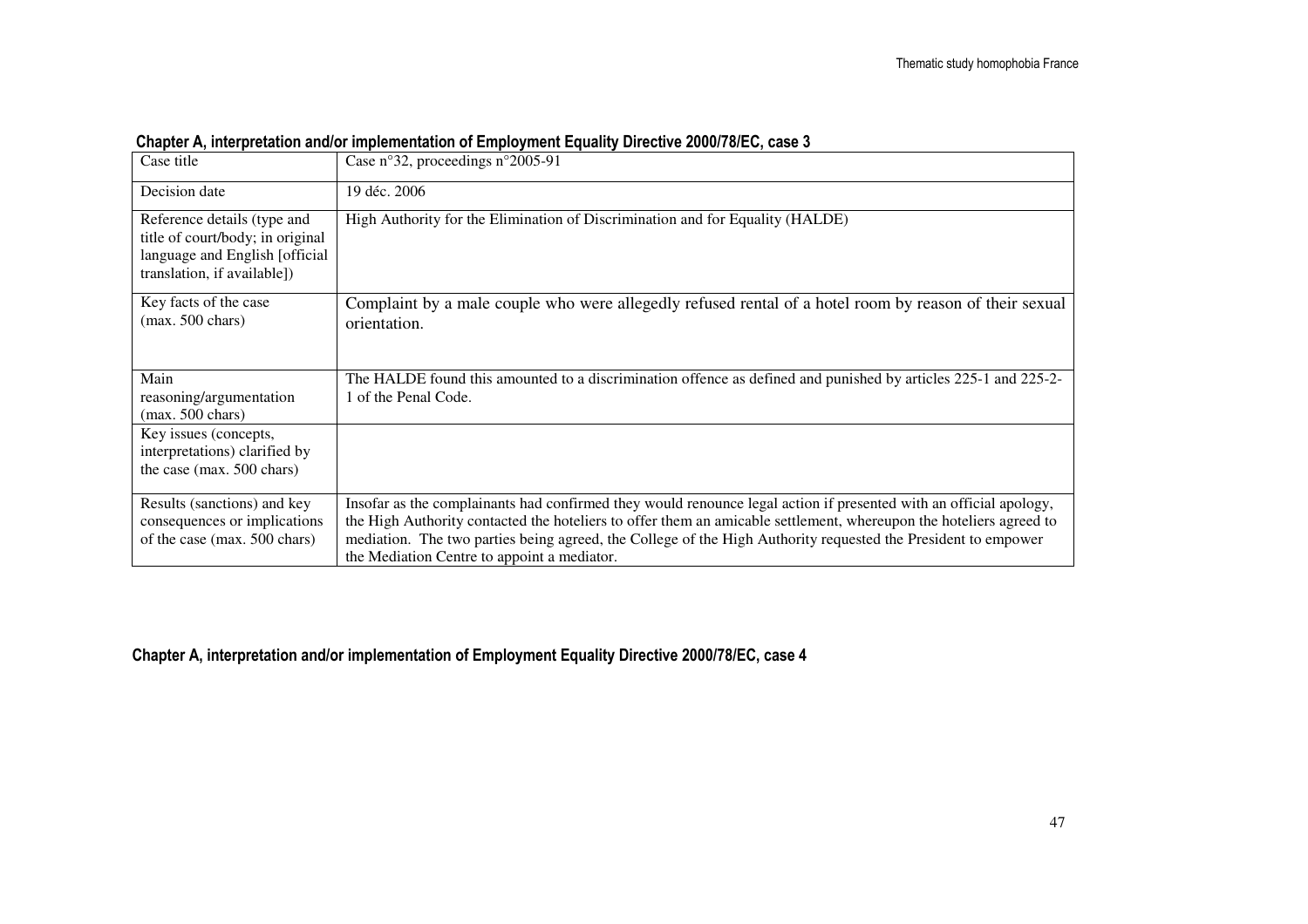| Case title                                                                                                                        |                                                                                                                                                                                                                                                                                                                                                                                                                                                                                                                                                          |
|-----------------------------------------------------------------------------------------------------------------------------------|----------------------------------------------------------------------------------------------------------------------------------------------------------------------------------------------------------------------------------------------------------------------------------------------------------------------------------------------------------------------------------------------------------------------------------------------------------------------------------------------------------------------------------------------------------|
| Decision date                                                                                                                     |                                                                                                                                                                                                                                                                                                                                                                                                                                                                                                                                                          |
| Reference details (type and<br>title of court/body; in original<br>language and English [official]<br>translation, if available]) | High Authority for the Elimination of Discrimination and for Equality HALDE (report<br><b>High Authority</b><br>2006 p. 95).                                                                                                                                                                                                                                                                                                                                                                                                                             |
| Key facts of the case<br>$(max. 500 \text{ chars})$                                                                               | The complaint is that of a civil servant who was a victim of discriminatory moral harassment by reason of his<br>sexual orientation. This harassment came from both his subordinates and some colleagues without any steps being<br>taken by the victim's management to bring an end to this gravely damaging behaviour the High. In the<br>investigation of the responsibility of the subordinates for the harassment as well as that of management which,<br>while not entirely passive, found no better solution than simply transferring the victim, |
| Main<br>reasoning/argumentation<br>$(max. 500 \text{ chars})$                                                                     |                                                                                                                                                                                                                                                                                                                                                                                                                                                                                                                                                          |
| Key issues (concepts,<br>interpretations) clarified by<br>the case (max. 500 chars)                                               |                                                                                                                                                                                                                                                                                                                                                                                                                                                                                                                                                          |
| Results (sanctions) and key<br>consequences or implications<br>of the case (max. 500 chars)                                       | Authority requested that the minister responsible for the administration in question seize the relevant authority.<br>The minister in question informed the High Authority that an inquiry was underway.                                                                                                                                                                                                                                                                                                                                                 |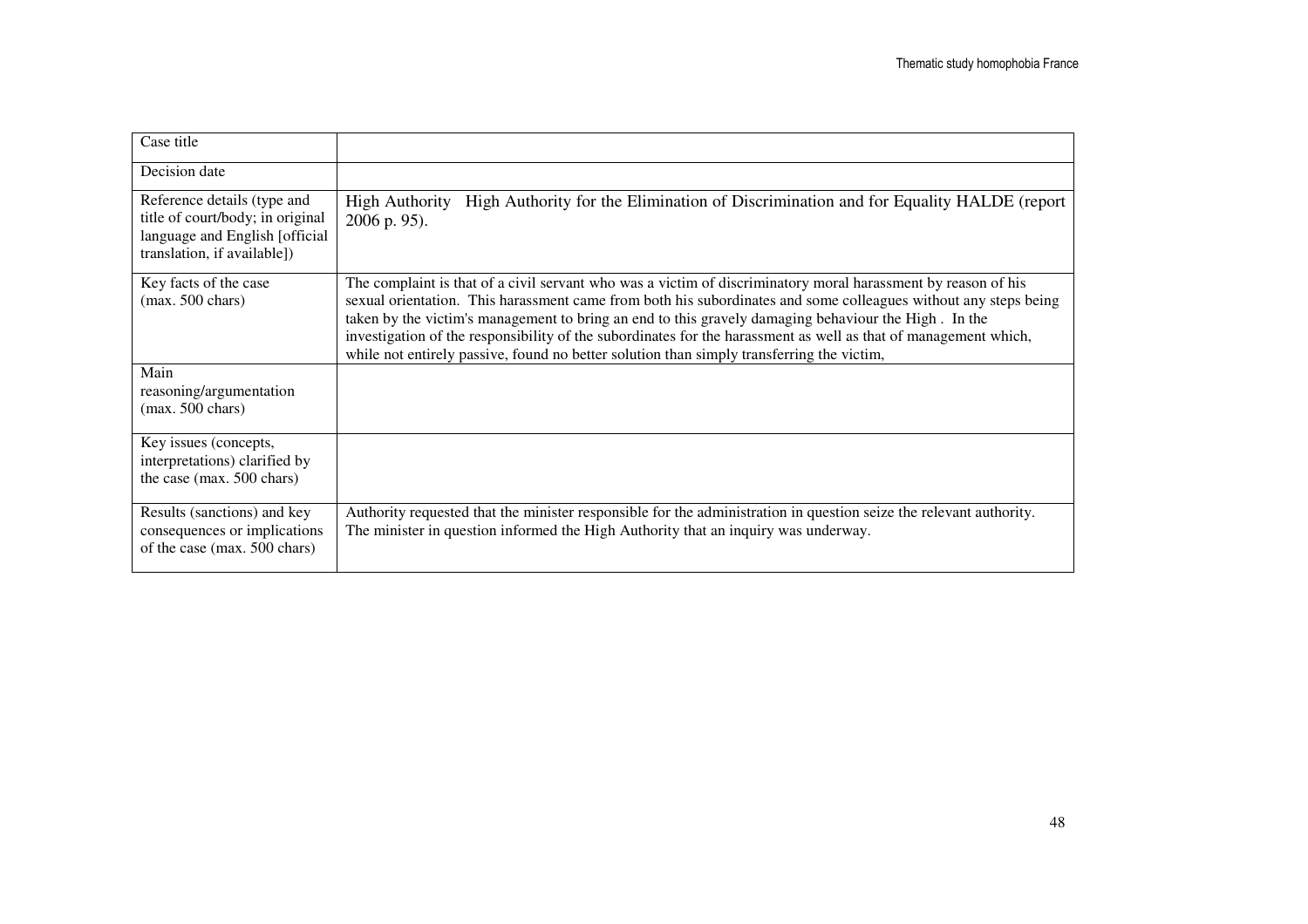| Case title                                                                                                                       |                                                                                                                                                         |
|----------------------------------------------------------------------------------------------------------------------------------|---------------------------------------------------------------------------------------------------------------------------------------------------------|
| Decision date                                                                                                                    |                                                                                                                                                         |
| Reference details (type and<br>title of court/body; in original<br>language and English [official<br>translation, if available]) | There is no case law concerning the rights of LGBT partners in the context of freedom of movement (cf bases de<br>données Lexisnexis, Dalloz, Lextenso) |
| Key facts of the case<br>$(max. 500 \text{ chars})$                                                                              |                                                                                                                                                         |
| Main<br>reasoning/argumentation<br>$(max. 500 \text{ chars})$                                                                    |                                                                                                                                                         |
| Key issues (concepts,<br>interpretations) clarified by<br>the case (max. 500 chars)                                              |                                                                                                                                                         |
| Results (sanctions) and key<br>consequences or implications<br>of the case (max. 500 chars)                                      |                                                                                                                                                         |

#### Chapter B, Freedom of movement, case law relevant to Directive 2004/38/EC, case 1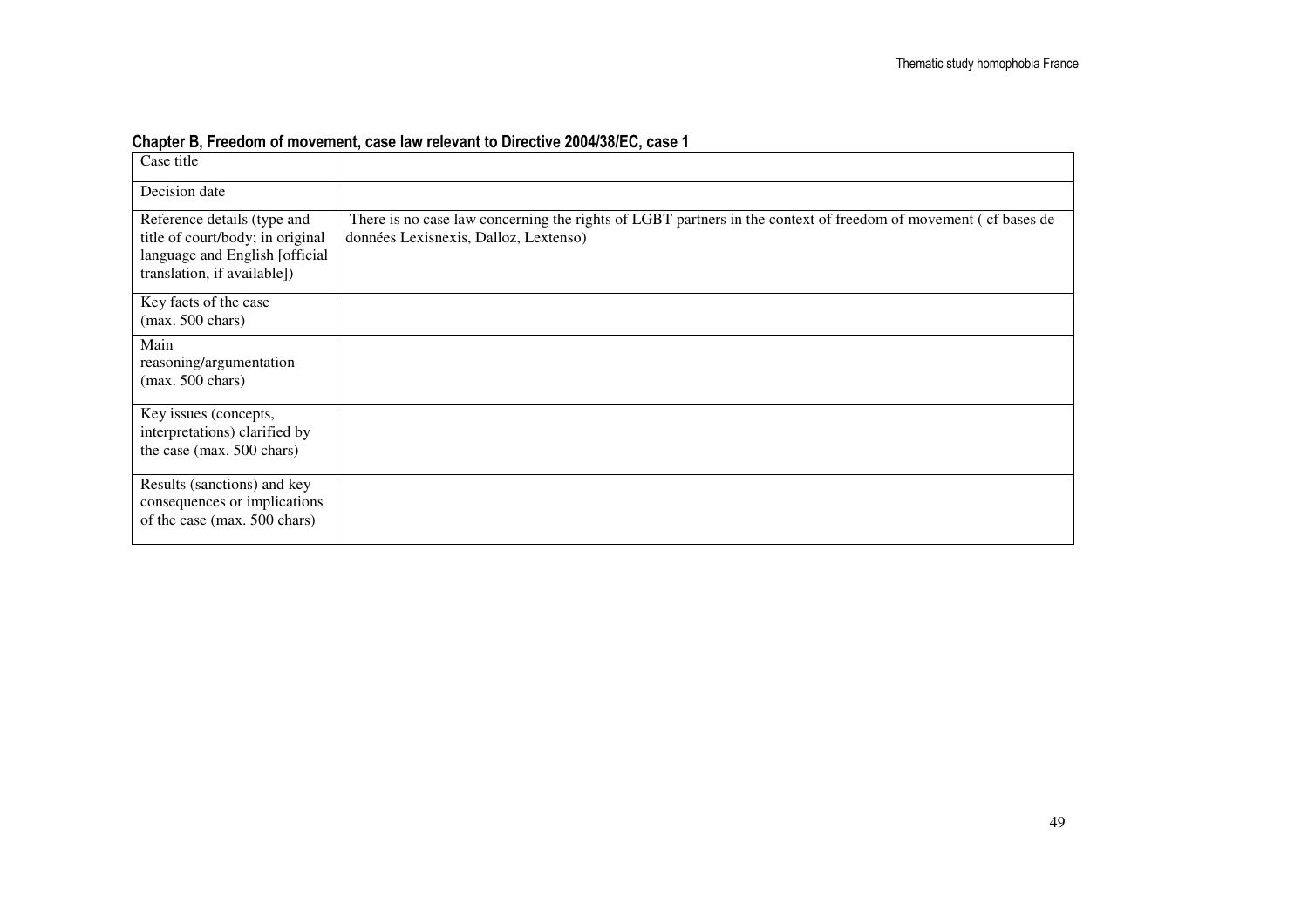| Case title                                                                                                                       | $M K - Russian Federation$                                                                                                                                                                                                                                                                                                                                                                                                                                                                                                                                          |
|----------------------------------------------------------------------------------------------------------------------------------|---------------------------------------------------------------------------------------------------------------------------------------------------------------------------------------------------------------------------------------------------------------------------------------------------------------------------------------------------------------------------------------------------------------------------------------------------------------------------------------------------------------------------------------------------------------------|
| Decision date                                                                                                                    | 21 October 2005                                                                                                                                                                                                                                                                                                                                                                                                                                                                                                                                                     |
| Reference details (type and<br>title of court/body; in original<br>language and English [official<br>translation, if available]) | CRR, 21 October 2005, 495394                                                                                                                                                                                                                                                                                                                                                                                                                                                                                                                                        |
| Key facts of the case<br>$(max. 500 \text{ chars})$                                                                              | M.K., a Russian National, was a victim of assaults and insults during his military service, this persecution was<br>linked to his homosexuality, dispite its decriminalisation in Russia. In 2000, he creates a party that defends<br>homosexual rights, which leads to legal pressure and harassment, including police brutality and being charged with<br>two fallacious crimes. This leads him to flee to France before returning to Russia at the expiration of his visa.<br>Continued persecution leads him to flee his country definitively in 2002.          |
| Main<br>reasoning/argumentation<br>$(max. 500 \text{ chars})$                                                                    | M.K. declares he was the victim of persecution due to his belonging to a social group (by reason of his<br>homosexuality) which is a motive for persecution laid out in Article 1, A, 2 of the Geneva Convention. He wishes<br>to be granted protection following rejection of his claim by the OFPRA.                                                                                                                                                                                                                                                              |
| Key issues (concepts,<br>interpretations) clarified by<br>the case (max. 500 chars)                                              | The CRR finds that M.K. had sought to "manifest his homosexuality" and had been subject to "criminal charges in<br>his country, which were made fallaciously, and that he had been a victim of police brutality". The CRR therefore<br>considered that he belonged to a "circumscribed group of persons that is sufficiently identifiable to constitute a<br>social group" in the sense of Article 1, A, 2 of the Geneva Convention.<br>According to the CRR M.K.'s situation falls within the scope of the Geneva Convention (in the sense of Article 1,<br>A, 2). |
| Results (sanctions) and key<br>consequences or implications<br>of the case (max. 500 chars)                                      | The CRR annulled the decision of OFPRA's general director and granted M.K. refugee status.                                                                                                                                                                                                                                                                                                                                                                                                                                                                          |

Chapter C, Asylum and subsidiary protection, case law relevant to art 10/1/d of Council Directive 2004/83/EC, case 1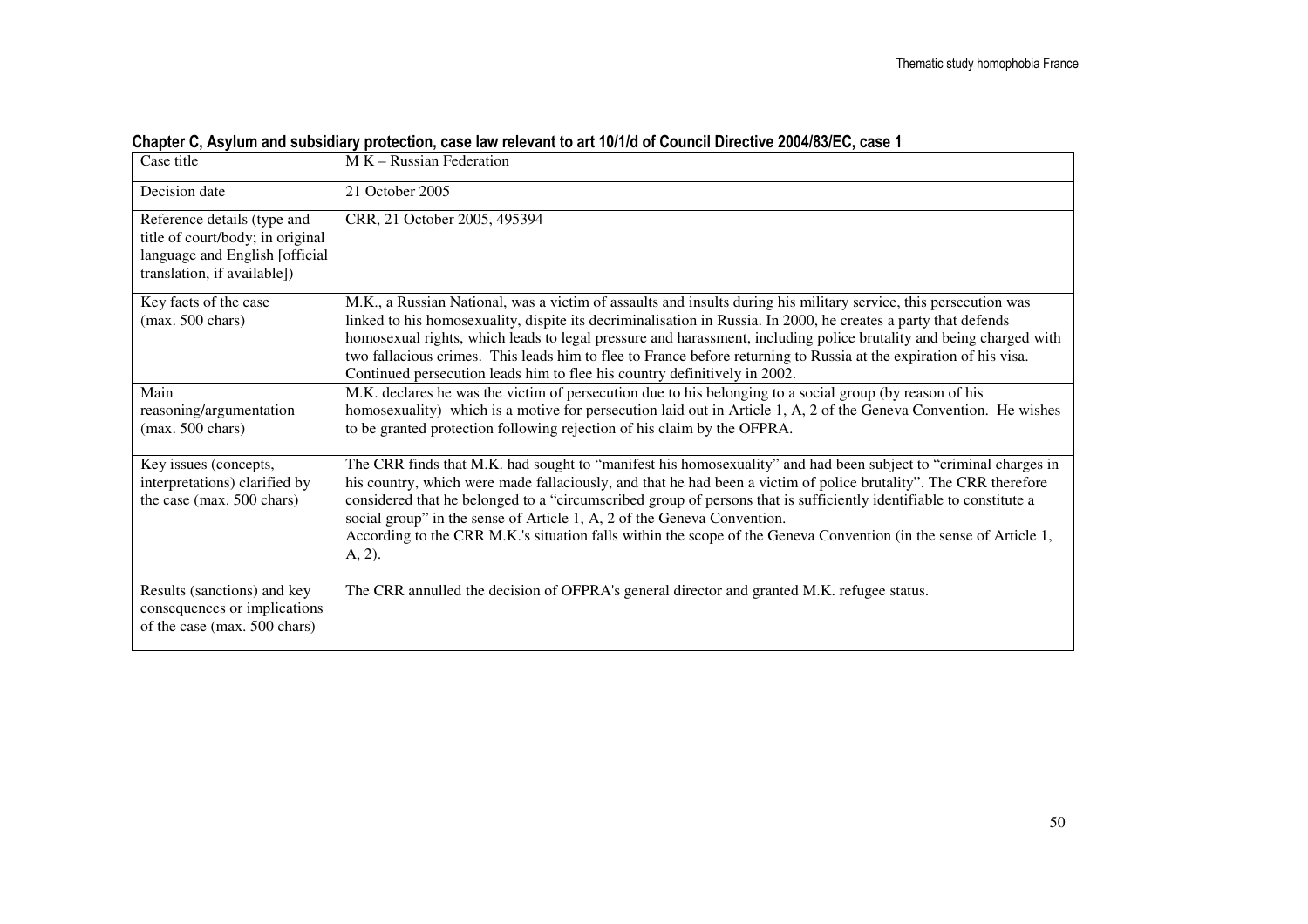| Case title                                                                                                                       | M. S., Bosnia-Herzegovina                                                                                                                                                                                                                                                                                                                                                                                                                                                                                                   |
|----------------------------------------------------------------------------------------------------------------------------------|-----------------------------------------------------------------------------------------------------------------------------------------------------------------------------------------------------------------------------------------------------------------------------------------------------------------------------------------------------------------------------------------------------------------------------------------------------------------------------------------------------------------------------|
| Decision date                                                                                                                    | 12 May 2006                                                                                                                                                                                                                                                                                                                                                                                                                                                                                                                 |
| Reference details (type and<br>title of court/body; in original<br>language and English [official<br>translation, if available]) | CRR, 12 mai 2006, 555672, M.S. Published: 6/10/2006                                                                                                                                                                                                                                                                                                                                                                                                                                                                         |
| Key facts of the case<br>$(max. 500 \text{ chars})$                                                                              | M.S, a Bosnian national, is the child of a mixed couple, his father being Bosnian and his mother a Serb. Beaten by<br>Serbian soldiers in Tarevci, and victim of serious abuse in a detention centre, M.S. was also persecuted in<br>Gradacac, in Bosnia-Herzegovina, by reason of his mixed origin and homosexuality. In order to escape this<br>persecution, he fled to Republika Srpska, where he was beaten by police because of his Bosnian origin. He has fled<br>his country and cannot return without fear of harm. |
| Main<br>reasoning/argumentation<br>$(max. 500 \text{ chars})$                                                                    | M.S. declares he was the victim of persecution based on his ethnic origin and his belonging to a social group (by<br>reason of his homosexuality), which are motives of persecution laid out in Article 1, A, 2 of the Geneva<br>Convention. He therefore seeks protection following a rejection of his claim by the OFPRA.                                                                                                                                                                                                 |
| Key issues (concepts,<br>interpretations) clarified by<br>the case (max. 500 chars)                                              | The CRR finds that M.S. had not sought to "ostensibly manifest his homosexuality" and had not been "subject to<br>criminal charges in his country", where the provisions of the Penal Code prohibiting homosexual acts had been<br>repealed in March 2003. The CRR therefore found that he did not belong to a "circumscribed group of persons that<br>is sufficiently identifiable to constitute a social group" in the sense of the Geneva Convention.                                                                    |
| Results (sanctions) and key<br>consequences or implications<br>of the case (max. 500 chars)                                      | The CRR found that M.S.'s situation did not fall within the scope of the Geneva Convention. However M.S. is at<br>risk of reprisals from individuals on the basis of his homosexuality, and that the Bosnian authorities cannot provide<br>protection. Therefore, he is at risk of one of the serious threats defined by Article L712-1, b) of the Immigration<br>and Asylum Code (CESEDA), which concerns subsidiary protection. The CRR thus annulled the OFPRA's<br>decision and granted subsidiary protection to M.S.   |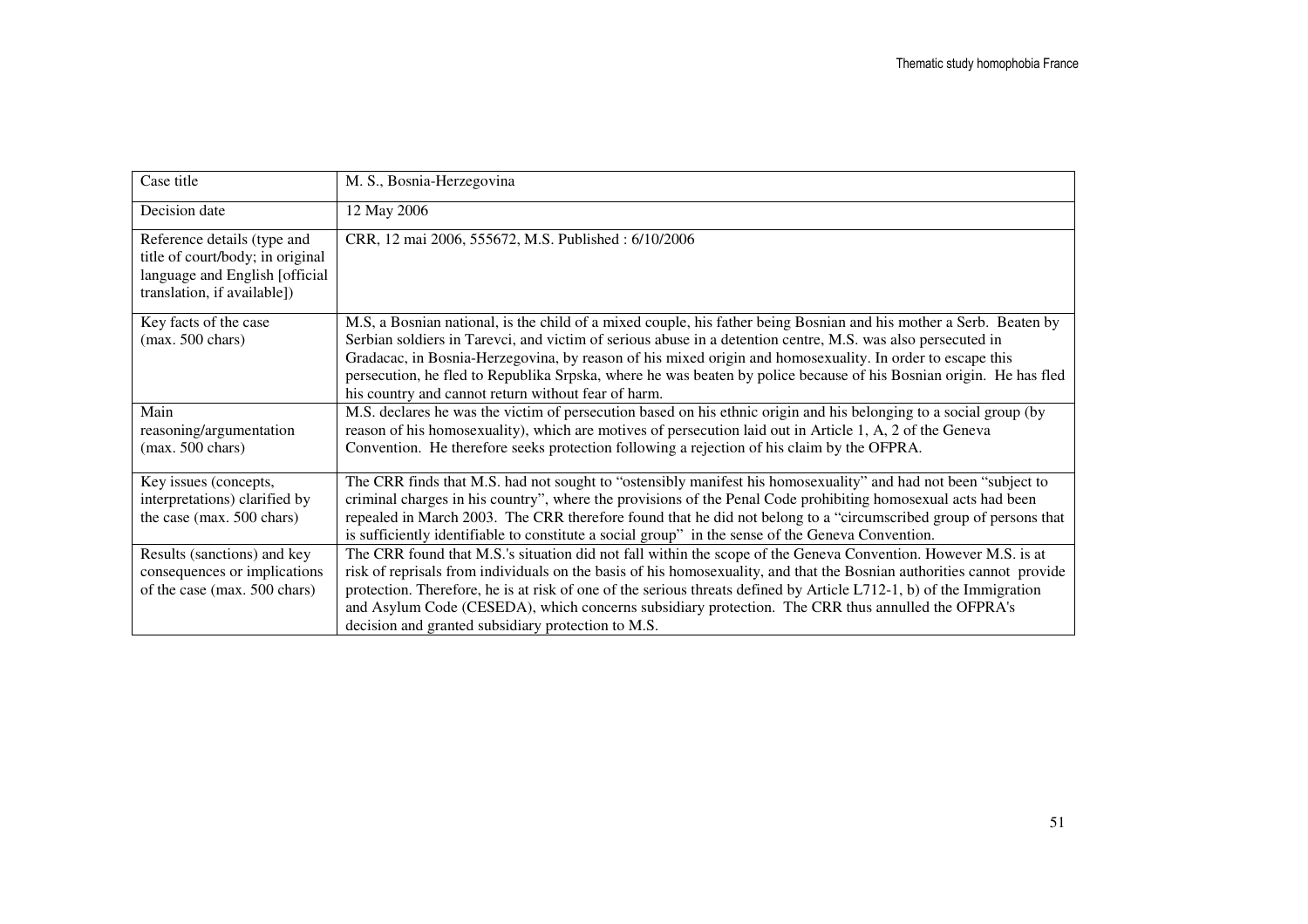| Case title                                                                                                                        | M.B., Gabon                                                                                                                                                                                                                                                                                                                                                                                                                                                                                  |
|-----------------------------------------------------------------------------------------------------------------------------------|----------------------------------------------------------------------------------------------------------------------------------------------------------------------------------------------------------------------------------------------------------------------------------------------------------------------------------------------------------------------------------------------------------------------------------------------------------------------------------------------|
| Decision date                                                                                                                     | 3 July 2006                                                                                                                                                                                                                                                                                                                                                                                                                                                                                  |
| Reference details (type and<br>title of court/body; in original<br>language and English [official]<br>translation, if available]) | CRR, 3 juillet 2006 497803                                                                                                                                                                                                                                                                                                                                                                                                                                                                   |
| Key facts of the case<br>$(max. 500 \text{ chars})$                                                                               | M.B., a Gabonese national, was granted subsidiary protection by reason of two arbitrary detentions as well as ill-<br>treatment by his family. He now requests convention asylum on the basis that homosexuals constitute a persecuted<br>social group in Gabon.                                                                                                                                                                                                                             |
| Main<br>reasoning/argumentation<br>$(max. 500 \text{ chars})$                                                                     | M.B. claims that although homosexuality is not a criminal offence in Gabon, the authoritarian regime doesn't<br>hesitate to tread upon homosexual rights and that judges and police officers see homosexuality as a criminal<br>deviance and threat to society. He also claims that the majority of the public holds homophobic opinions. M.B.<br>claims to belong to a social group whose members are collectively persecuted by police and therefore requests<br>conventional asylum.      |
| Key issues (concepts,<br>interpretations) clarified by<br>the case (max. 500 chars)                                               | The CRR considers that neither their investigations, nor the explanations offered behind closed doors by the<br>claimant before the Board prove that homosexuals constitute a social group in Gabon in the sense of article 1, A, 2<br>of the Geneva Convention. This being the case, it cannot be established that M.B. is at risk of persecution based<br>only upon his sexual orientation nor that the events of which he was a victim fall within the scope of the Geneva<br>Convention. |
| Results (sanctions) and key<br>consequences or implications<br>of the case (max. 500 chars)                                       | The claim was rejected.                                                                                                                                                                                                                                                                                                                                                                                                                                                                      |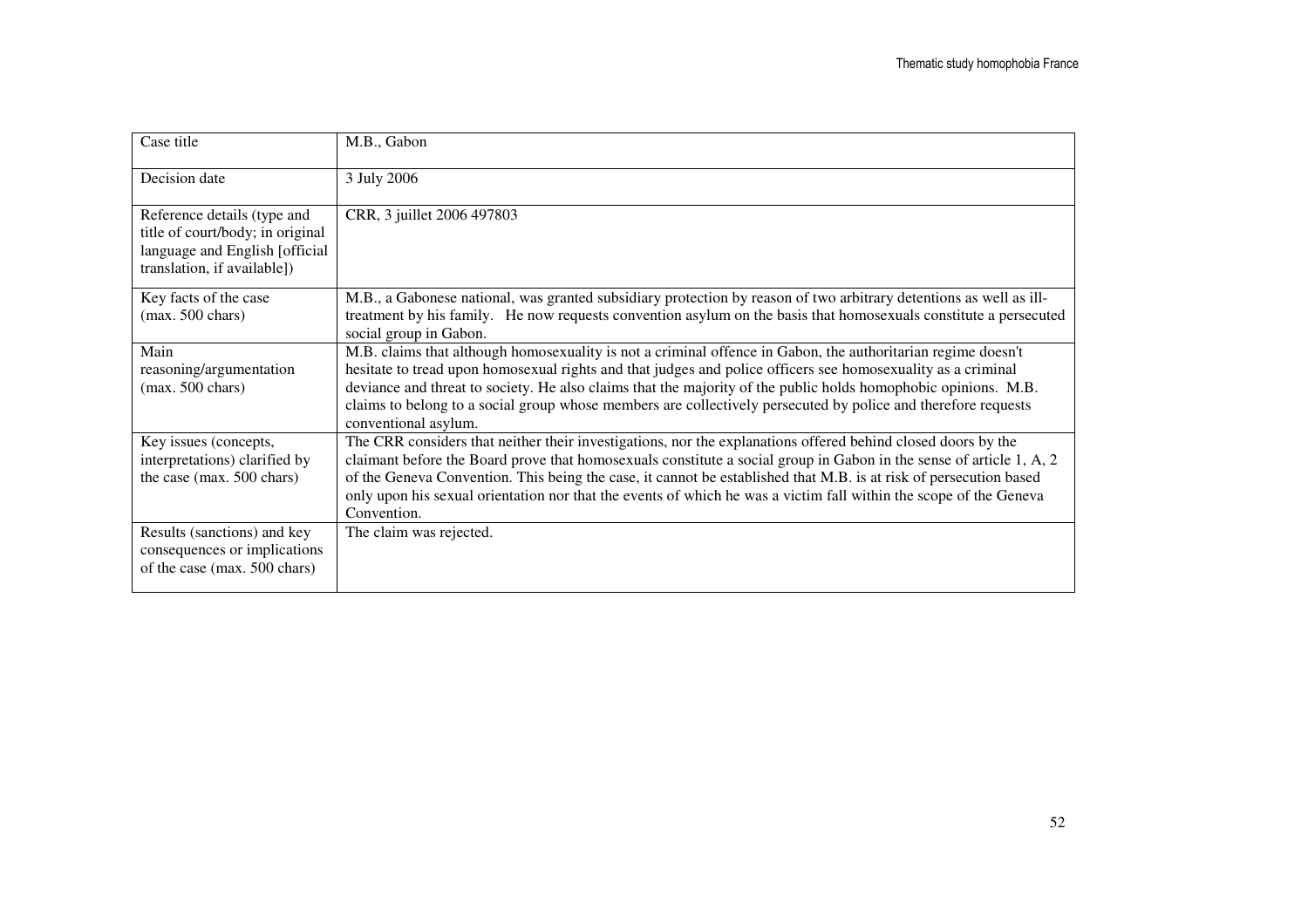| Case title                                                                                                                       | M.A. Algeria                                                                                                                                                                                                                                                                                                                                                                                              |
|----------------------------------------------------------------------------------------------------------------------------------|-----------------------------------------------------------------------------------------------------------------------------------------------------------------------------------------------------------------------------------------------------------------------------------------------------------------------------------------------------------------------------------------------------------|
|                                                                                                                                  |                                                                                                                                                                                                                                                                                                                                                                                                           |
| Decision date                                                                                                                    | 22 February 2000                                                                                                                                                                                                                                                                                                                                                                                          |
| Reference details (type and<br>title of court/body; in original<br>language and English [official<br>translation, if available]) | CRR, 22/02/2000, 343157                                                                                                                                                                                                                                                                                                                                                                                   |
| Key facts of the case<br>$(max. 500 \text{ chars})$                                                                              | M.A. is an Algerian national who is "widely known" to be homosexual, by reason of his actions as an activist for<br>the homosexual community.<br>He has been subject to intimidation, pressure and death threats by his country's authorities. Fearing for his life, he<br>fled his country to seek refuge in France.                                                                                     |
| Main<br>reasoning/argumentation<br>$(max. 500 \text{ chars})$                                                                    | M.A. seeks refugee status by virtue of the Geneva Convention, judging that his belonging to a social group, i.e. the<br>homosexual community, is a motive for persecution as laid out in Article 1, A, 2 of the Convention. Following the<br>rejection of his claim by the OFPRA, he appeals to the CRR to obtain refugee status.                                                                         |
| Key issues (concepts,<br>interpretations) clarified by<br>the case (max. 500 chars)                                              | The CRR esteems that homosexuals who wish to exhibit their homosexuality through their public behaviour in<br>Algeria are at risk of criminal charges as well as intimidation and pressure. In this sense, M.A.'s fears are<br>considered to be the result of his belonging to a social group in the sense of Article 1, A, 2, of the Geneva<br>Convention, and that seeking refugee status is justified. |
| Results (sanctions) and key<br>consequences or implications<br>of the case (max. 500 chars)                                      | La CRR annuls the OFPRA's decision and grants M.A. refugee status in the sense of the Geneva Convention.                                                                                                                                                                                                                                                                                                  |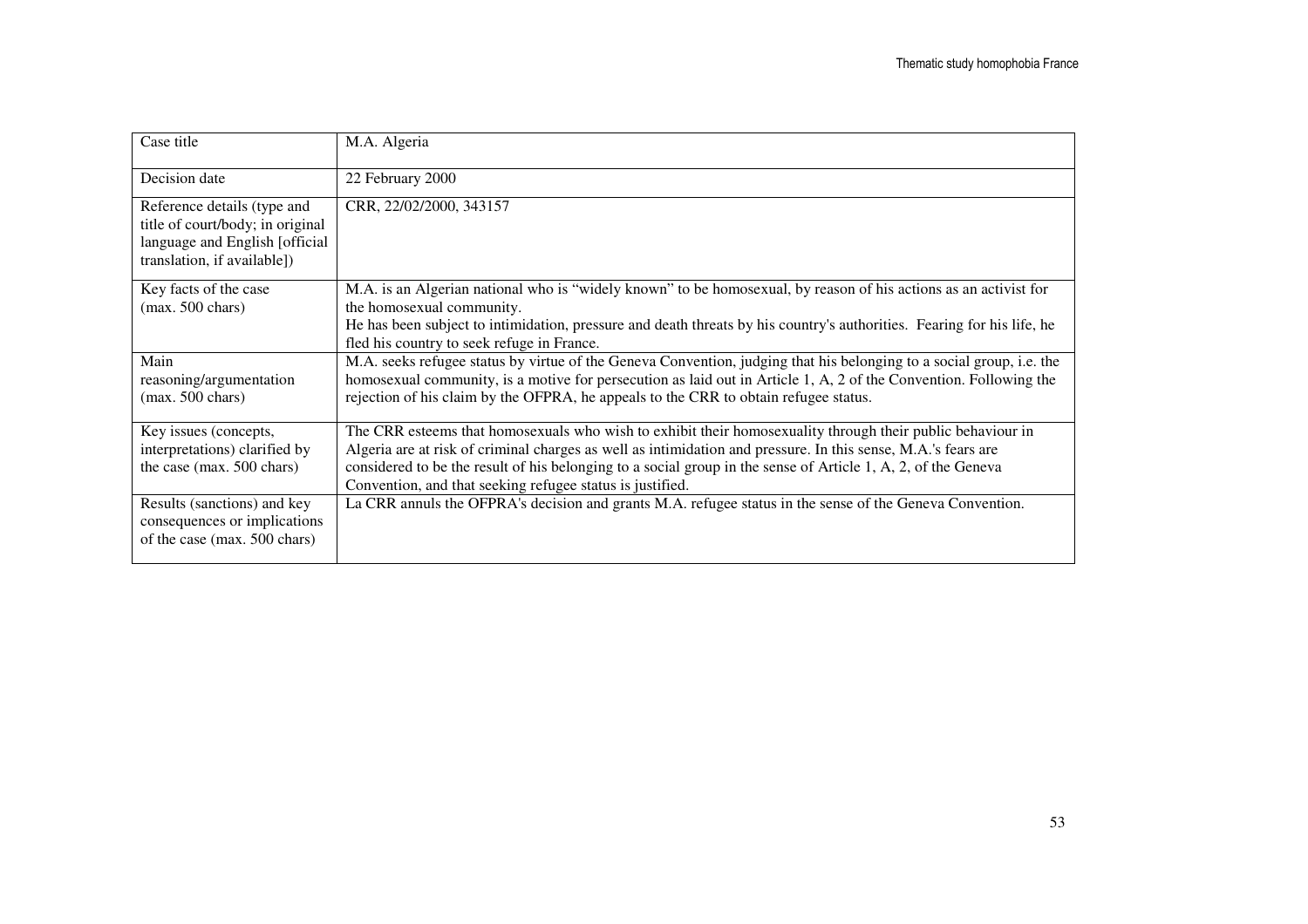| Case title                                                                                                                       | M.E. Algeria                                                                                                                                                                                                                                                                                                                                                                                                                                                                                                                                                      |
|----------------------------------------------------------------------------------------------------------------------------------|-------------------------------------------------------------------------------------------------------------------------------------------------------------------------------------------------------------------------------------------------------------------------------------------------------------------------------------------------------------------------------------------------------------------------------------------------------------------------------------------------------------------------------------------------------------------|
| Decision date                                                                                                                    | 22 May 2000                                                                                                                                                                                                                                                                                                                                                                                                                                                                                                                                                       |
| Reference details (type and<br>title of court/body; in original<br>language and English [official<br>translation, if available]) | CRR, 22/05/2000, 340068                                                                                                                                                                                                                                                                                                                                                                                                                                                                                                                                           |
| Key facts of the case<br>$(max. 500 \text{ chars})$                                                                              | M.E. is an Algerian student who received threatening letters condemning his homosexuality. Attributing the letter<br>to Islamist groups, he did not expect to benefit from any state protection. He nevertheless asked for protection and<br>thus admitted his homosexuality to Algerian authorities. Once in France he requested territorial asylum- a request<br>rejected by the Ministry of the Interior.<br>Convinced that upon returning to his country he would be persecuted by Algerian authorities and by Islamists, he<br>sought conventional asylum.   |
| Main<br>reasoning/argumentation<br>$(max. 500 \text{ chars})$                                                                    | M.E. believes that his country's authorities are not able to protect him from the threats he receives from Islamist<br>groups. Moreover he feels he is a victim of discrimination on the part of the authorities by reason of his<br>homosexuality.<br>Because he feels that his country's authorities cannot guarantee his safety, he seeks refugee status by virtue of the<br>Geneva Convention.                                                                                                                                                                |
| Key issues (concepts,<br>interpretations) clarified by<br>the case (max. 500 chars)                                              | The CRR considers that there is no proof that the letters were sent by Islamist groups. The court establishes that<br>there is no proof that his request for protection had been refused and esteems that the military authorities only noted<br>his homosexuality but took no repressive measures. According to the CRR's investigation M.E. did not publicly<br>affirm his homosexuality and had not been charged with any crime. Therefore the fears of persecution are<br>unfounded and the claimant does not fall within the scope of the Geneva Convention. |
| Results (sanctions) and key<br>consequences or implications<br>of the case (max. 500 chars)                                      | The CRR rejects the claim and confirms the Interior Ministry's decision.                                                                                                                                                                                                                                                                                                                                                                                                                                                                                          |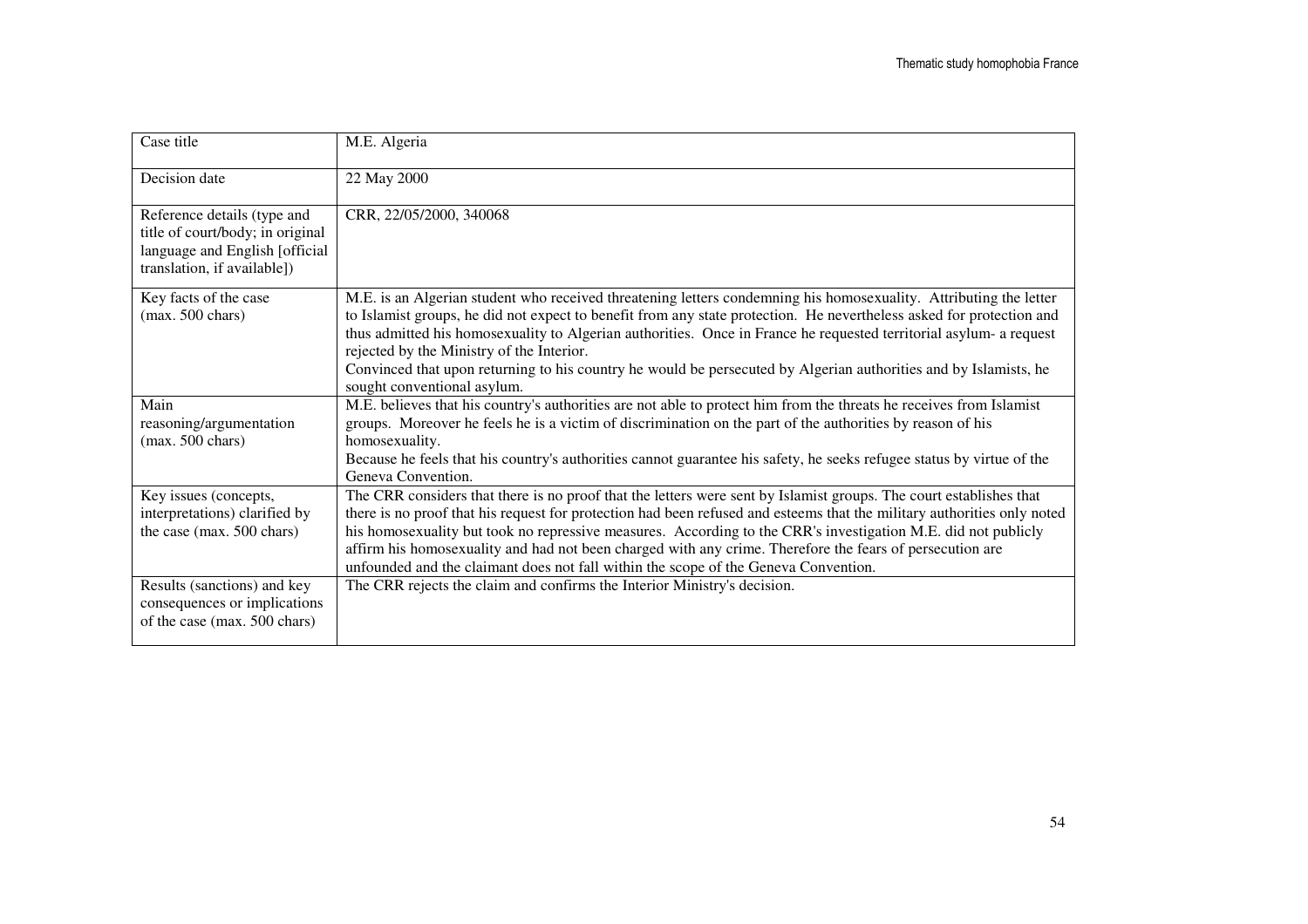| Case title                                                                                                                       |  |
|----------------------------------------------------------------------------------------------------------------------------------|--|
| Decision date                                                                                                                    |  |
| Reference details (type and<br>title of court/body; in original<br>language and English [official<br>translation, if available]) |  |
| Key facts of the case<br>$(max. 500 \text{ chars})$                                                                              |  |
| Main<br>reasoning/argumentation<br>$(max. 500 \text{ chars})$                                                                    |  |
| Key issues (concepts,<br>interpretations) clarified by<br>the case (max. 500 chars)                                              |  |
| Results (sanctions) and key<br>consequences or implications<br>of the case (max. 500 chars)                                      |  |

#### Chapter C, Asylum and subsidiary protection, case law relevant to art 2/h of Council Directive 2004/83/EC, case 1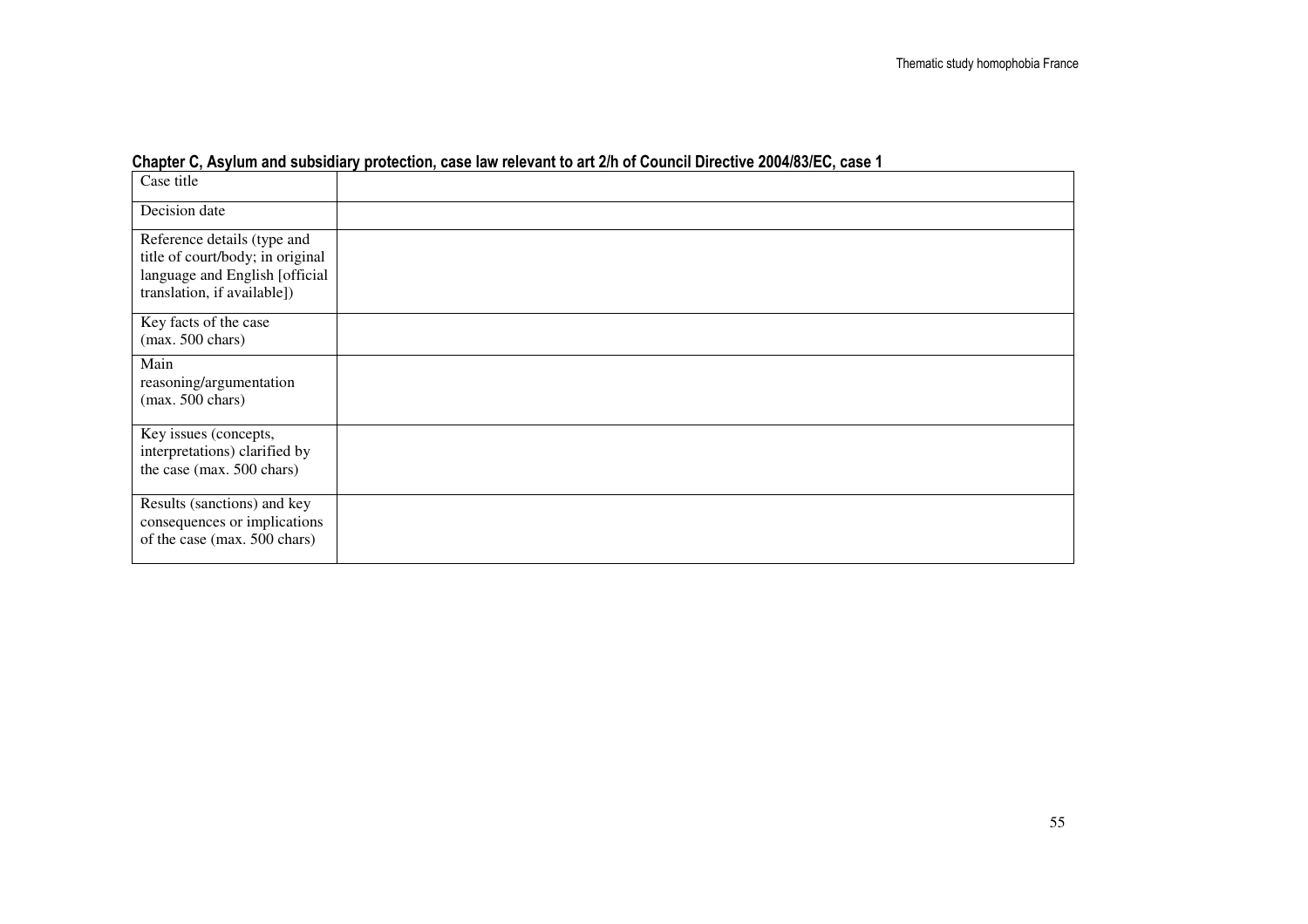| Case title                                                                                                                       |  |
|----------------------------------------------------------------------------------------------------------------------------------|--|
| Decision date                                                                                                                    |  |
| Reference details (type and<br>title of court/body; in original<br>language and English [official<br>translation, if available]) |  |
| Key facts of the case<br>$(max. 500 \text{ chars})$                                                                              |  |
| Main<br>reasoning/argumentation<br>$(max. 500 \text{ chars})$                                                                    |  |
| Key issues (concepts,<br>interpretations) clarified by<br>the case (max. 500 chars)                                              |  |
| Results (sanctions) and key<br>consequences or implications<br>of the case (max. 500 chars)                                      |  |

#### Chapter D, Family reunification, case law relevant to art 4/3 of the Council Directive 2003/86/EC, case 1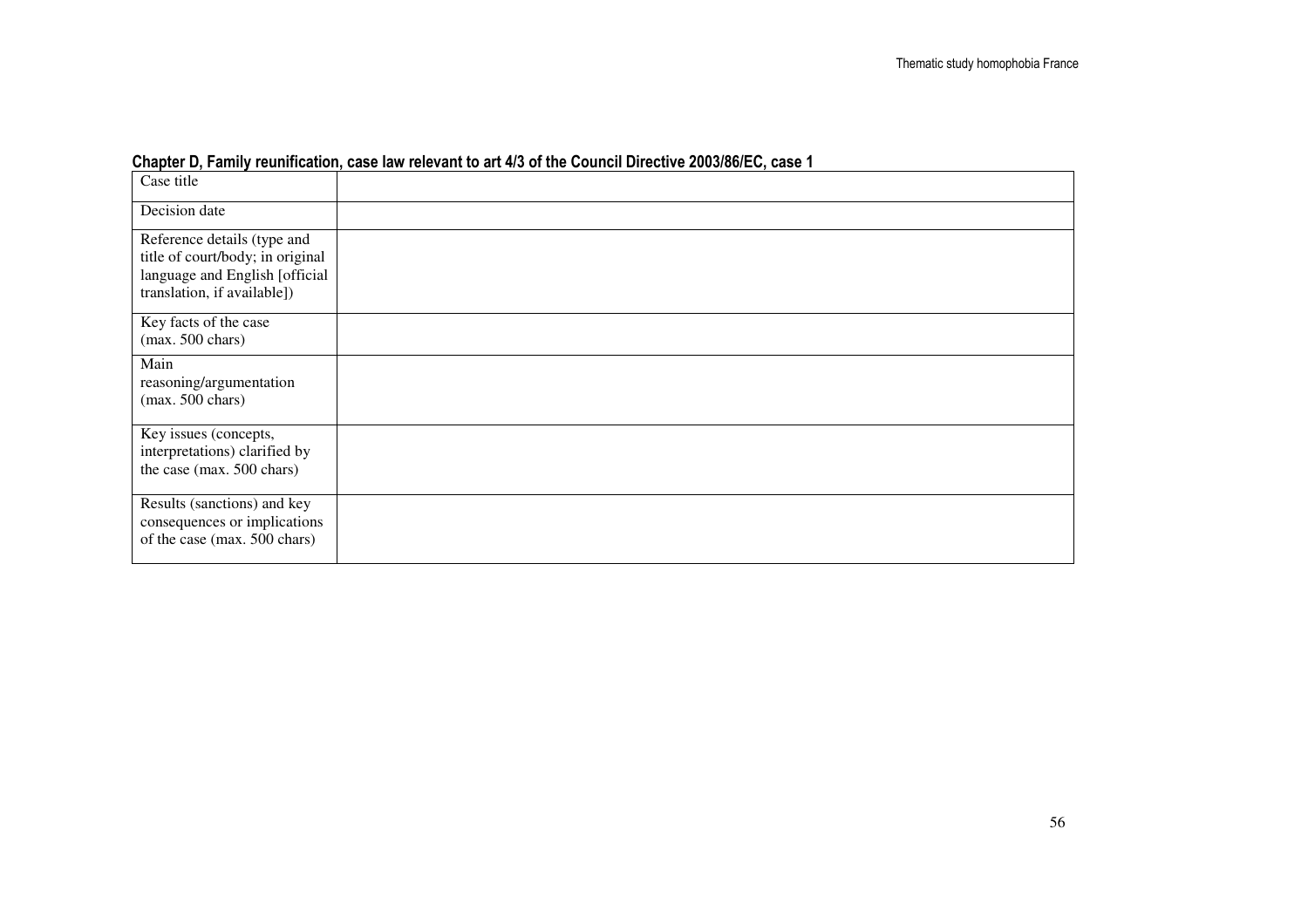#### Chapter E, Freedom of assembly, case 1

| Case title                                                                                                                       |  |
|----------------------------------------------------------------------------------------------------------------------------------|--|
| Decision date                                                                                                                    |  |
| Reference details (type and<br>title of court/body; in original<br>language and English [official<br>translation, if available]) |  |
| Key facts of the case<br>$(max. 500 \text{ chars})$                                                                              |  |
| Main<br>reasoning/argumentation<br>$(max. 500 \text{ chars})$                                                                    |  |
| Key issues (concepts,<br>interpretations) clarified by<br>the case (max. 500 chars)                                              |  |
| Results (sanctions) and key<br>consequences or implications<br>of the case (max. 500 chars)                                      |  |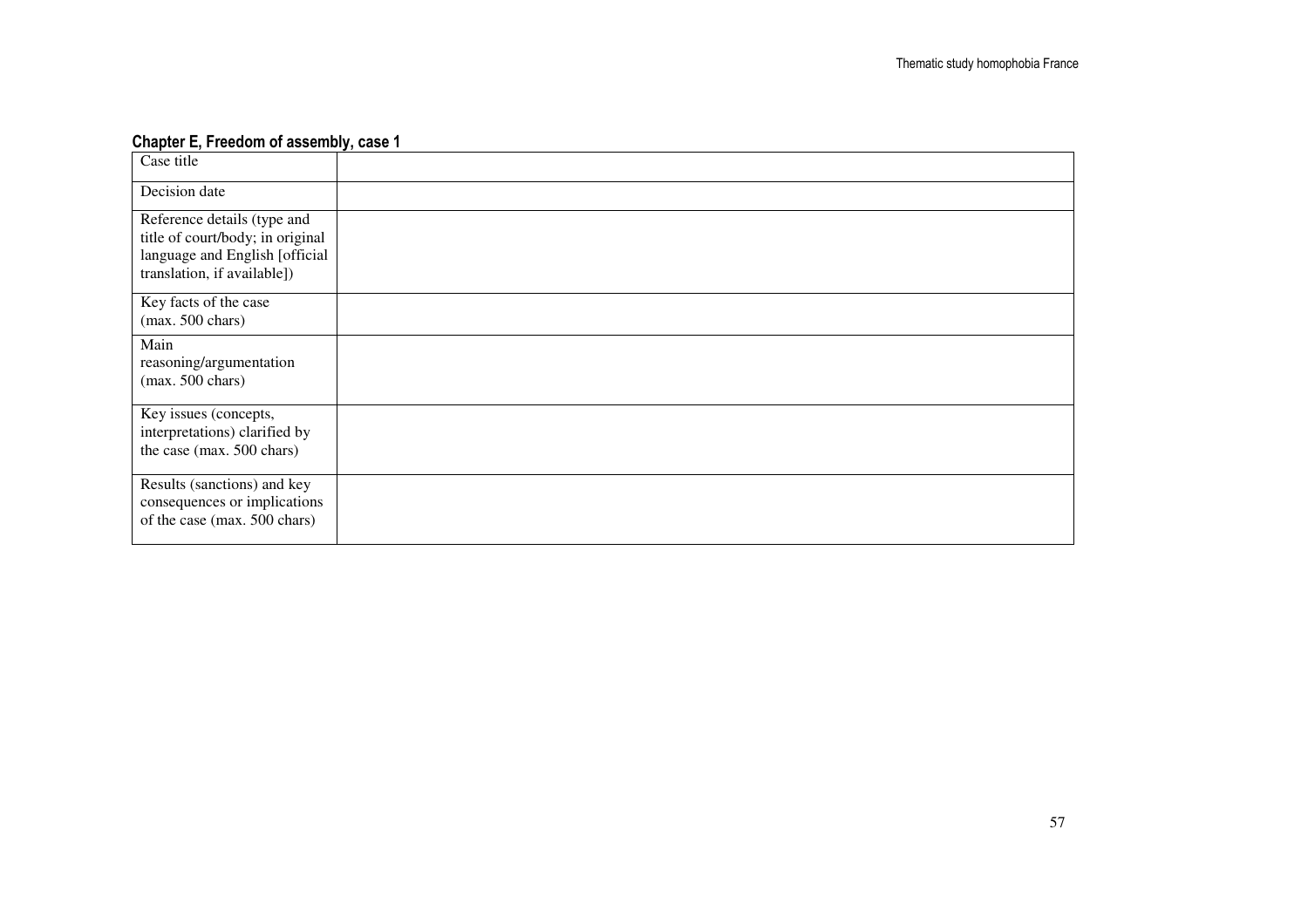#### Chapter F, Hate speech, case 1

| Case title                                                                                                                       | Vanneste Christian                                                                                                                                                                     |
|----------------------------------------------------------------------------------------------------------------------------------|----------------------------------------------------------------------------------------------------------------------------------------------------------------------------------------|
| Decision date                                                                                                                    | 25 January 2007                                                                                                                                                                        |
| Reference details (type and<br>title of court/body; in original<br>language and English [official<br>translation, if available]) | Douai Appellate Court                                                                                                                                                                  |
| Key facts of the case<br>$(max. 500 \text{ chars})$                                                                              | Homophobic statements made by UMP Deputy Christian Vanneste during an interview in the newspaper, "La Voix"<br>du Nord".                                                               |
| Main<br>reasoning/argumentation<br>$(max. 500 \text{ chars})$                                                                    | Restricted to Article 10 of the ECHR<br>Utilised the law of 30 December 2004                                                                                                           |
| Key issues (concepts,<br>interpretations) clarified by<br>the case (max. 500 chars)                                              | Unknown                                                                                                                                                                                |
| Results (sanctions) and key<br>consequences or implications<br>of the case (max. 500 chars)                                      | Fines: 3000 euros<br>7500 euros damages paid to the associations constituted as civil parties<br>1000 euros payment of costs for publishing the court's verdict in several periodicals |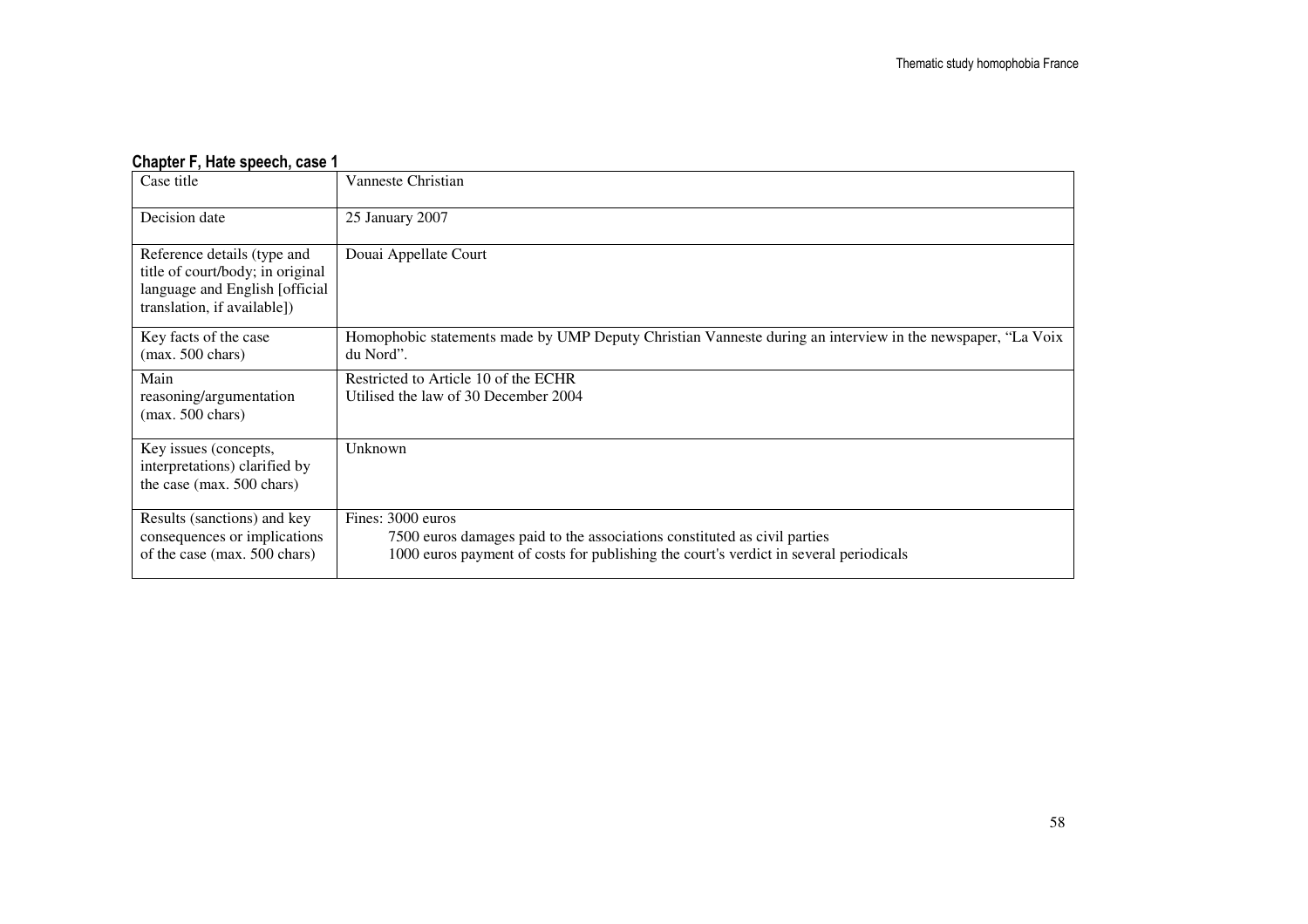| Chapter F, Hate crimes, case 1 |  |  |  |  |
|--------------------------------|--|--|--|--|
|--------------------------------|--|--|--|--|

| Case title                                                                                                                       | Patrick S.                                                                                                                                                                                                                                                                                                                                     |
|----------------------------------------------------------------------------------------------------------------------------------|------------------------------------------------------------------------------------------------------------------------------------------------------------------------------------------------------------------------------------------------------------------------------------------------------------------------------------------------|
| Decision date                                                                                                                    | 1 February 2002                                                                                                                                                                                                                                                                                                                                |
| Reference details (type and<br>title of court/body; in original<br>language and English [official<br>translation, if available]) | Tribunal correctionnel de Lyon                                                                                                                                                                                                                                                                                                                 |
| Key facts of the case<br>$(max. 500 \text{ chars})$                                                                              | On 20 May 2001, Patrick S., a young homosexual from St. Etienne, was mugged by an assailant with a handgun in<br>Gerland (a cruising area near Lyon). The victim filed charges and his assailant was arrested a month later. The<br>assailant was a recidivist who had received a two-year prison sentence in 1999 for assaulting a homosexual |
| Main<br>reasoning/argumentation<br>$(max. 500 \text{ chars})$                                                                    | Unknown                                                                                                                                                                                                                                                                                                                                        |
| Key issues (concepts,<br>interpretations) clarified by<br>the case (max. 500 chars)                                              | Unknown                                                                                                                                                                                                                                                                                                                                        |
| Results (sanctions) and key<br>consequences or implications<br>of the case (max. 500 chars)                                      | The accused was sentenced to 5 years in prison by the Tribunal correctionnel de Lyon                                                                                                                                                                                                                                                           |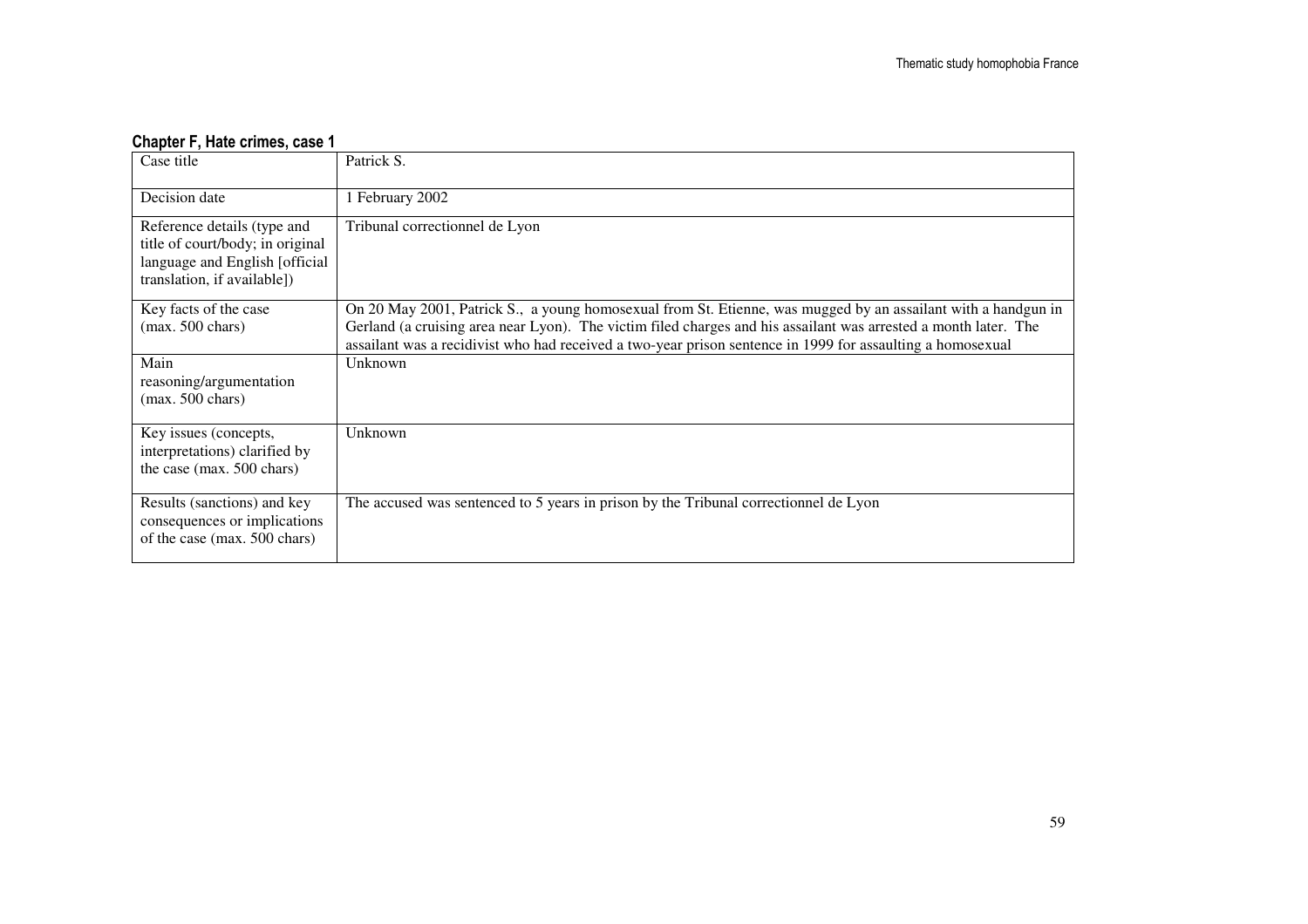| Case title                                                                                                                       | François Chenu                                                                                                                                                                                                                                                                                                                                                                                                                             |
|----------------------------------------------------------------------------------------------------------------------------------|--------------------------------------------------------------------------------------------------------------------------------------------------------------------------------------------------------------------------------------------------------------------------------------------------------------------------------------------------------------------------------------------------------------------------------------------|
| Decision date                                                                                                                    | 8 October 2004                                                                                                                                                                                                                                                                                                                                                                                                                             |
| Reference details (type and<br>title of court/body; in original<br>language and English [official<br>translation, if available]) | Cour d'Assises des mineurs de la Marne                                                                                                                                                                                                                                                                                                                                                                                                     |
| Key facts of the case<br>$(max. 500 \text{ chars})$                                                                              | Three young men, associated with the skinhead movement, beat to death a young homosexual man they had met<br>near a known cruising area. After beating him, they admitted to leaving his body in a lake in a nearby park in<br>Reims. The parents of one of the accused, who was 16 years old at the time of the crime, appeared before the court<br>for destruction of evidence: they had burned the victim's identity papers and wallet. |
| Main<br>reasoning/argumentation<br>$(max. 500 \text{ chars})$                                                                    | Unknown                                                                                                                                                                                                                                                                                                                                                                                                                                    |
| Key issues (concepts,<br>interpretations) clarified by<br>the case (max. 500 chars)                                              | Unknown                                                                                                                                                                                                                                                                                                                                                                                                                                    |
| Results (sanctions) and key<br>consequences or implications<br>of the case (max. 500 chars)                                      | The sentences handed down were those requested by the Prosecutor during the trial: 20 years in prison for two of<br>the accused, 15 years in prison for the third by reason of his being a minor at the time of the crime. The parents of<br>one of the accused were sentenced to two years in prison for the father and two years in prison with an added 6<br>month suspended sentence for the mother.                                   |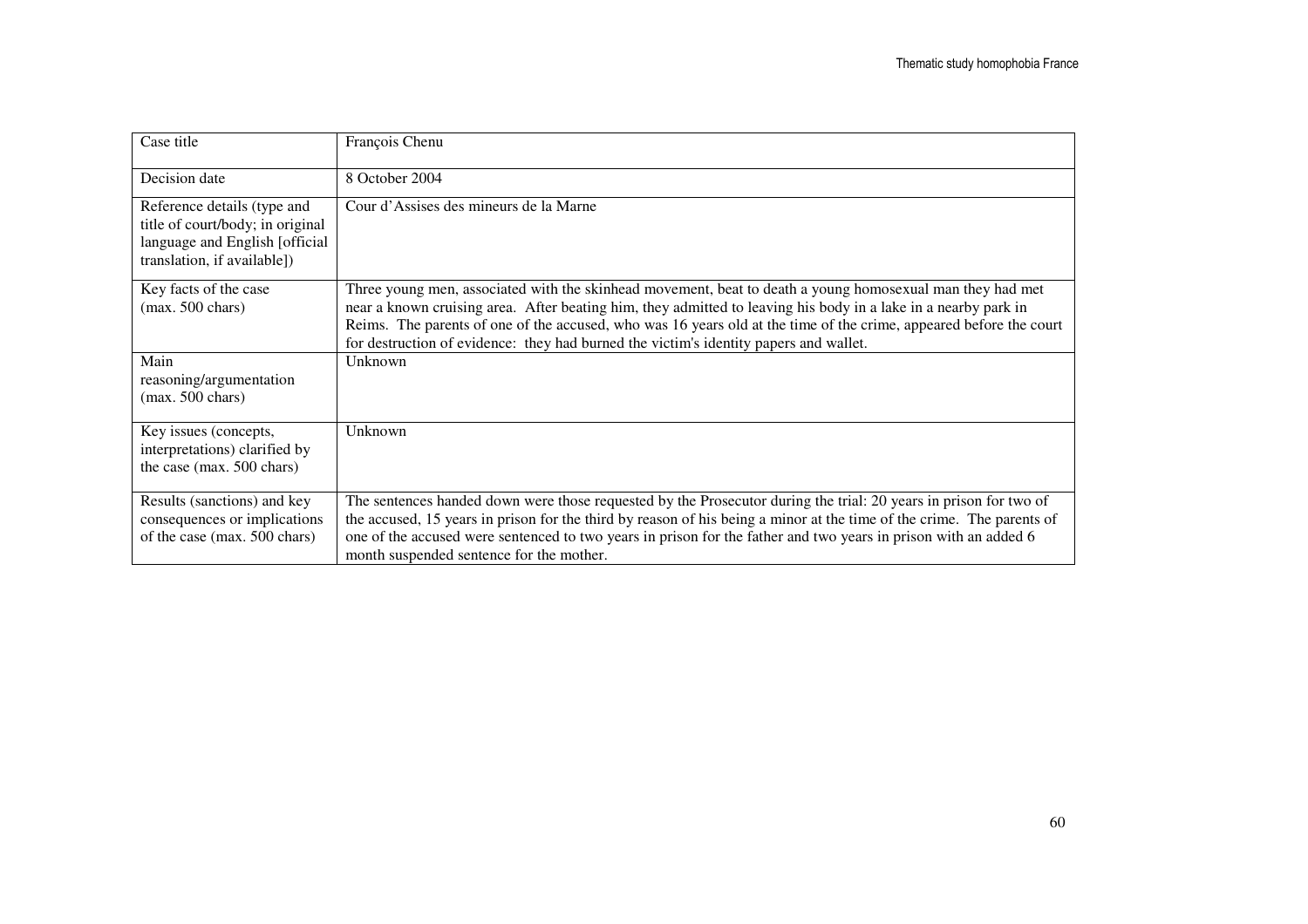| Case title                                                                                                                       | Unknown                                                                                                                                                                                                                     |
|----------------------------------------------------------------------------------------------------------------------------------|-----------------------------------------------------------------------------------------------------------------------------------------------------------------------------------------------------------------------------|
| Decision date                                                                                                                    | 3 April 2003                                                                                                                                                                                                                |
| Reference details (type and<br>title of court/body; in original<br>language and English [official<br>translation, if available]) | Tribunal correctionnel de Lyon                                                                                                                                                                                              |
| Key facts of the case<br>$(max. 500 \text{ chars})$                                                                              | A 36-year-old man was violently assaulted in a wood near Saint-Fons, near Lyon by 5 youths of whom two were<br>minors. The youths surprised the victim masturbating and proceeded to kick, punch and beat him with a stick. |
| Main<br>reasoning/argumentation<br>$(max. 500 \text{ chars})$                                                                    | Unknown                                                                                                                                                                                                                     |
| Key issues (concepts,<br>interpretations) clarified by<br>the case (max. 500 chars)                                              | Unknown                                                                                                                                                                                                                     |
| Results (sanctions) and key<br>consequences or implications<br>of the case (max. 500 chars)                                      | The accused were sentenced by the Tribunal correctionnel de Lyon to sentences ranging from 3 to 6 months'<br>probation. (Summary hearing)                                                                                   |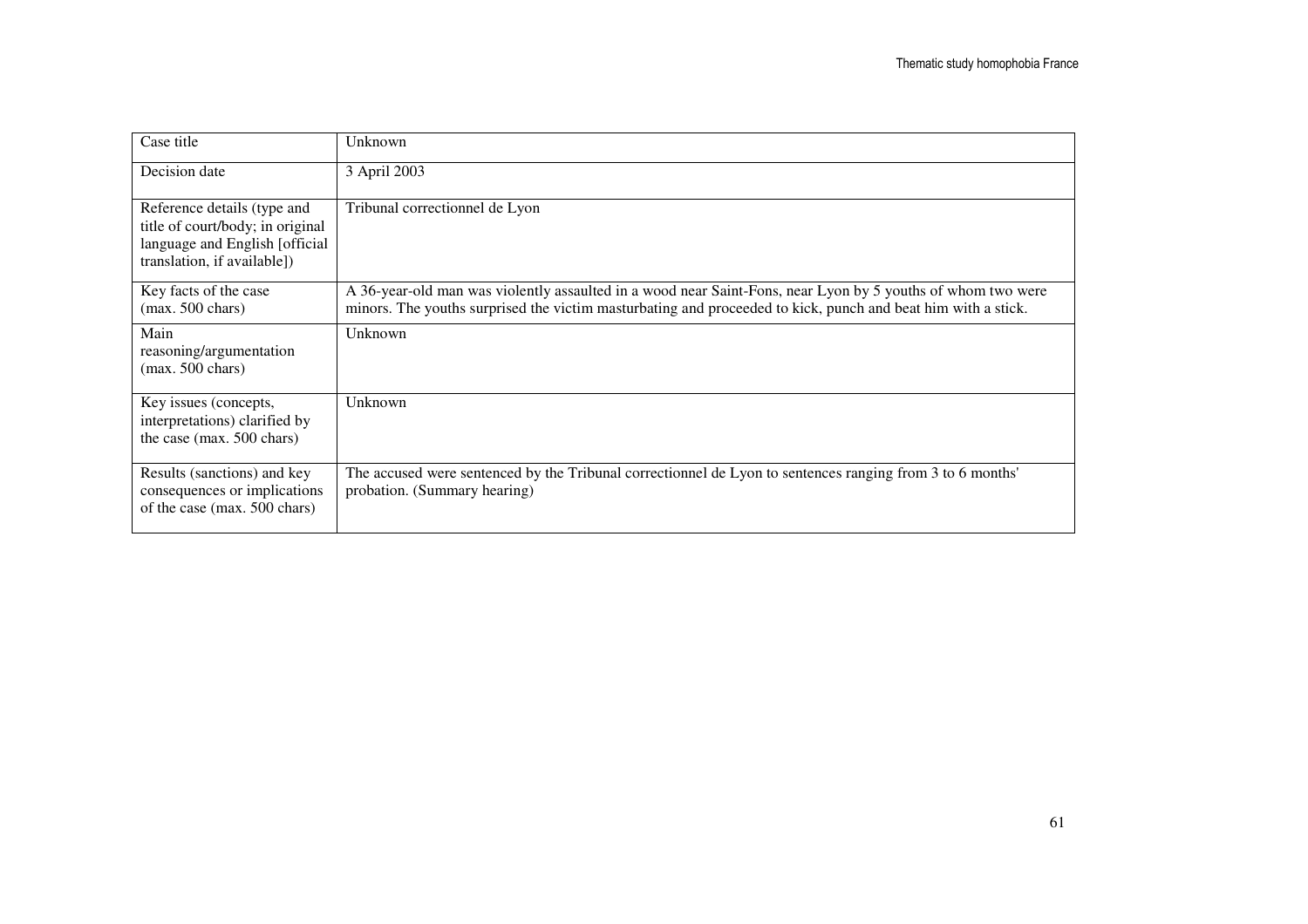| Case title                                                                                                                       |  |
|----------------------------------------------------------------------------------------------------------------------------------|--|
| Decision date                                                                                                                    |  |
| Reference details (type and<br>title of court/body; in original<br>language and English [official<br>translation, if available]) |  |
| Key facts of the case<br>$(max. 500 \text{ chars})$                                                                              |  |
| Main<br>reasoning/argumentation<br>$(max. 500 \text{ chars})$                                                                    |  |
| Key issues (concepts,<br>interpretations) clarified by<br>the case (max. 500 chars)                                              |  |
| Results (sanctions) and key<br>consequences or implications<br>of the case (max. 500 chars)                                      |  |

#### Chapter G, Applicability of legislation on trans gender issues, case 1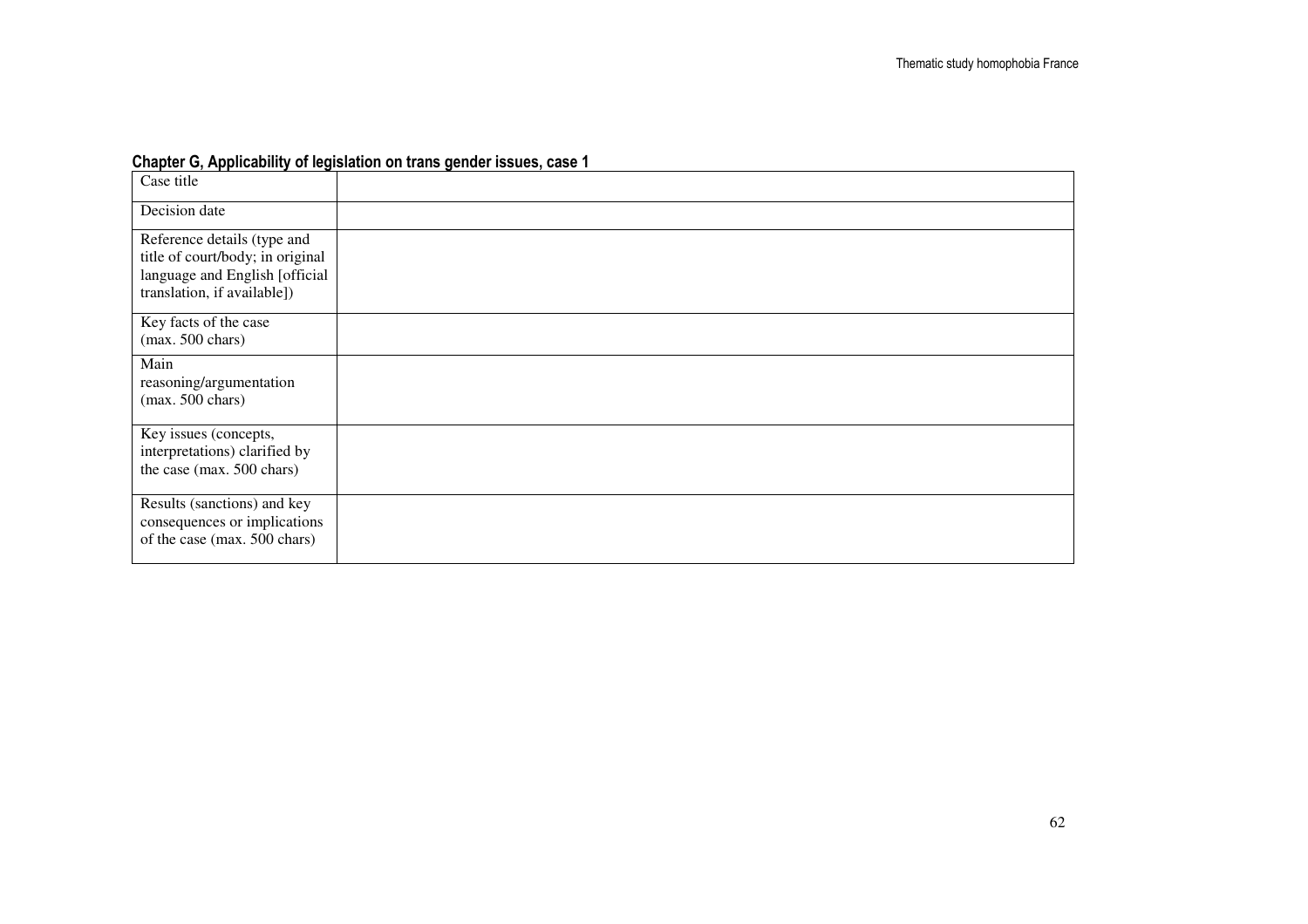| Case title                                                                                                                       |                                                                                        |
|----------------------------------------------------------------------------------------------------------------------------------|----------------------------------------------------------------------------------------|
| Decision date                                                                                                                    | 12 mars 2002                                                                           |
| Reference details (type and<br>title of court/body; in original<br>language and English [official<br>translation, if available]) | Court of Appeal Cour d'appel d'Aix en Provence                                         |
| Key facts of the case<br>$(max. 500 \text{ chars})$                                                                              |                                                                                        |
| Main<br>reasoning/argumentation<br>$(max. 500 \text{ chars})$                                                                    | A transsexual may be granted visiting rights to an ex cohabiting partner's childrenFor |
| Key issues (concepts,<br>interpretations) clarified by<br>the case (max. 500 chars)                                              |                                                                                        |
| Results (sanctions) and key<br>consequences or implications<br>of the case (max. 500 chars)                                      |                                                                                        |

#### Chapter G, Name change and/or sex change of trans gender people, relevant case law, case 1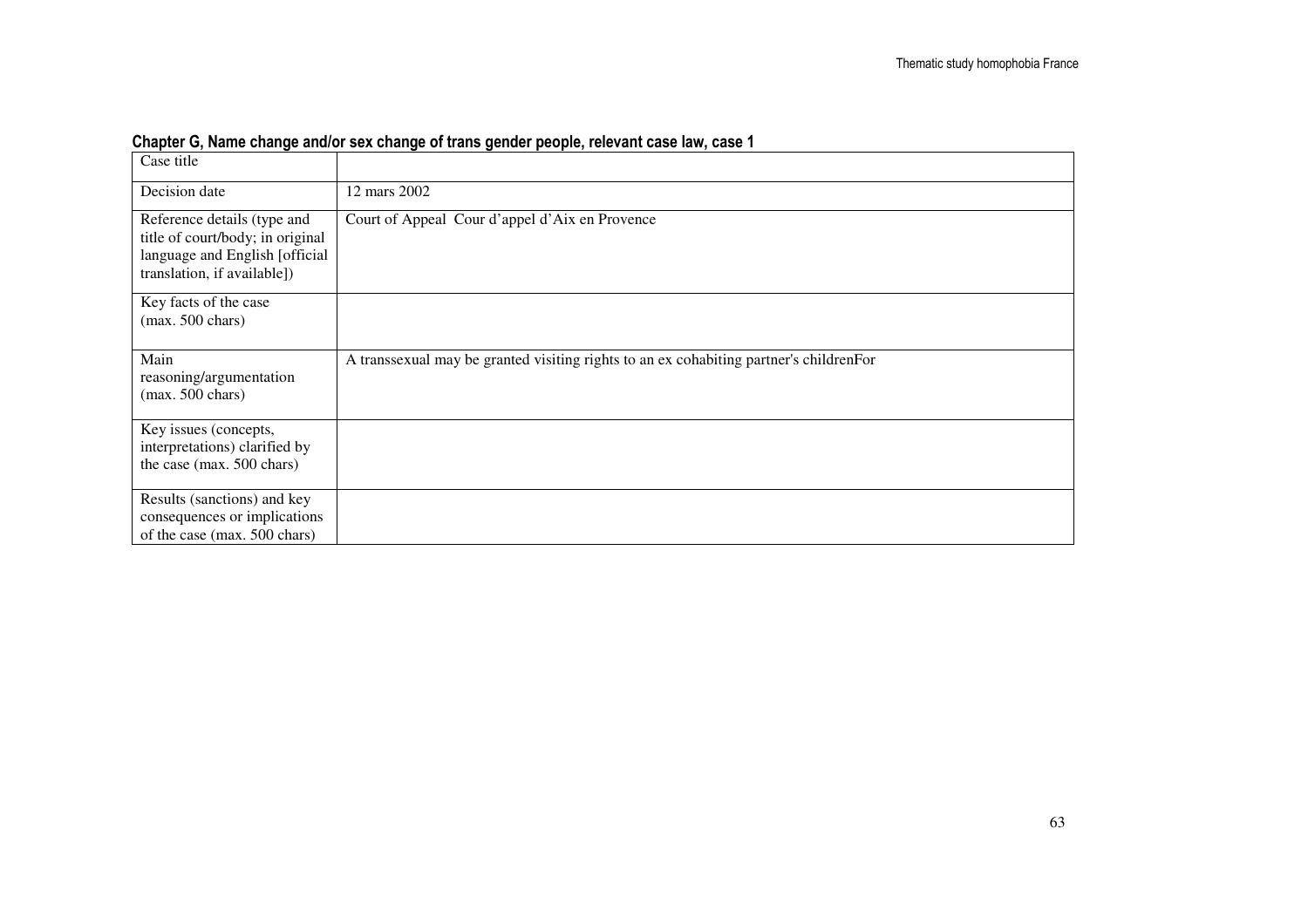| Chapter I, Case law relevant to the impact of good practices on homophobia and/or discrimination on the ground of sexual orientation, case |  |
|--------------------------------------------------------------------------------------------------------------------------------------------|--|
|                                                                                                                                            |  |

| Case title                                                                                                                       | proceedings $n^{\circ}$ 2008/29                                                                                                                                                                                                                                                                                                                              |
|----------------------------------------------------------------------------------------------------------------------------------|--------------------------------------------------------------------------------------------------------------------------------------------------------------------------------------------------------------------------------------------------------------------------------------------------------------------------------------------------------------|
| Decision date                                                                                                                    | 18 February 2008:                                                                                                                                                                                                                                                                                                                                            |
| Reference details (type and<br>title of court/body; in original<br>language and English [official<br>translation, if available]) | High Authority for the Elimination of Discrimination and for Equality                                                                                                                                                                                                                                                                                        |
| Key facts of the case<br>$(max. 500 \text{ chars})$                                                                              | Clarisse XXXXX was immediately excluded at work, and then dismissed following the announcement of her<br>change of gender. The time between her revealing her transsexualism and her dismissal was so short, as<br>established by the HALDE, that it revealed that her employer's attitude and her dismissal were based upon Clarisse<br>XXXXX's sex change. |
| Main<br>reasoning/argumentation<br>$(max. 500 \text{ chars})$                                                                    |                                                                                                                                                                                                                                                                                                                                                              |
| Key issues (concepts,<br>interpretations) clarified by<br>the case (max. 500 chars)                                              |                                                                                                                                                                                                                                                                                                                                                              |
| Results (sanctions) and key<br>consequences or implications<br>of the case (max. 500 chars)                                      |                                                                                                                                                                                                                                                                                                                                                              |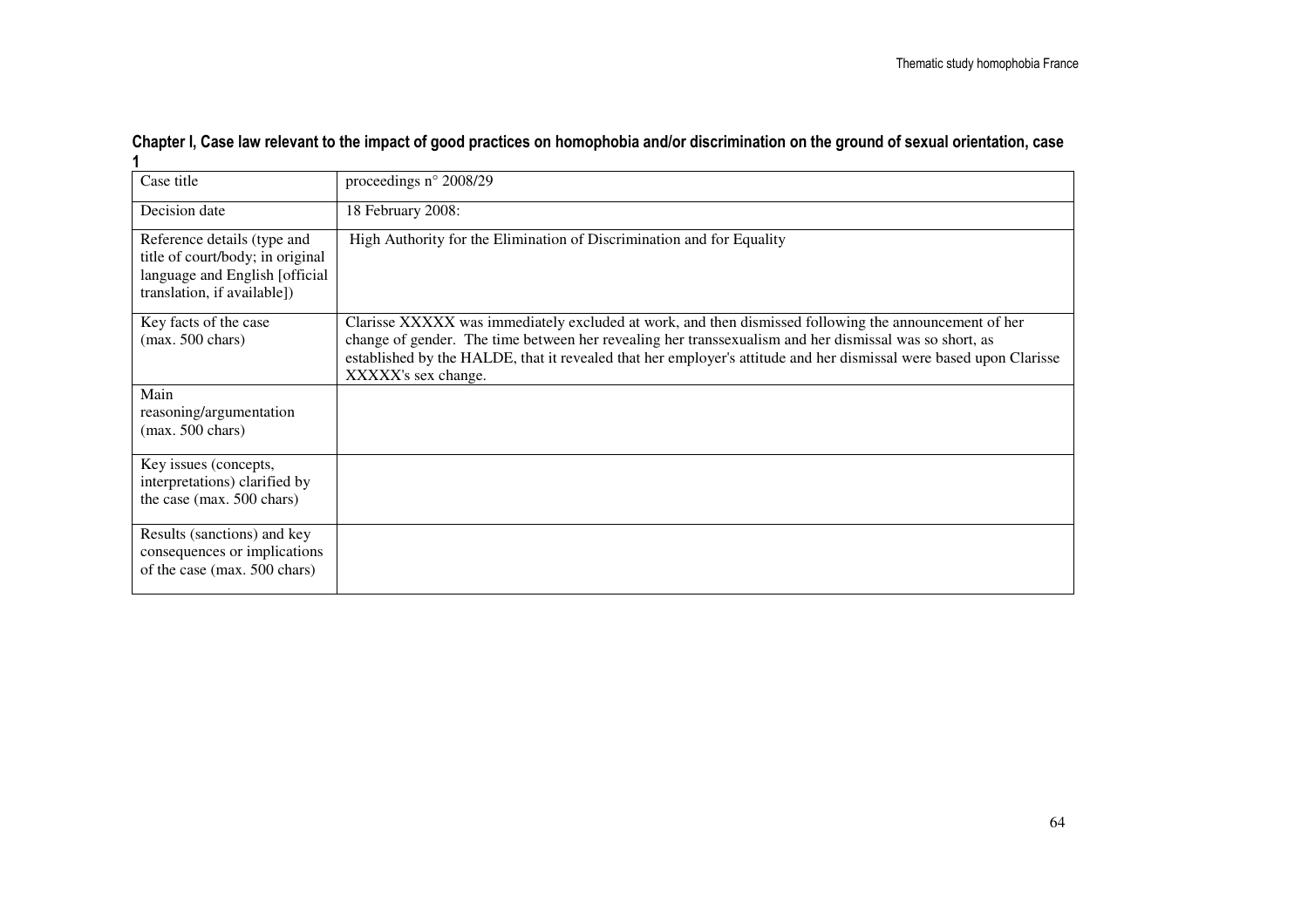# Annex 2 – Statistics

[175]. It should be noted that it is currently difficult in France to obtain data concerning discrimination homosexuals may be subject to. This is for at least two reasons. The first is the elimination in the Fillon government of the "State Secretariat in Charge of Questions of Integration and Equal Opportunity" (extant from 31 March 2004 to 28 October 2004). This secretariat centralised data concerning equality of the sexes but also was in charge of questions concerning equality in general. To obtain such data today, one must deal with several different ministries: the Ministry of Labour, Social Relations and Solidarity; the Ministry of Immigration, Integration, National Identity and Co-development; the Ministry of Housing and Cities; the Ministry of the Interior etc. One must also find the appropriate departments in these ministries, which is often no mean feat. The second reason is the fact that keeping a record of data reflecting sexual orientation has been prohibited since 1992 and is subject to penal sanction. Article 31 of the information technology and freedoms law ( "loi informatique et libertés" ) states in this regard that it "is forbidden to put into or keep in electronic memory nominative data which directly or indirectly reveal one's racial origins or political, philosophical, or religious opinions, one's membership to a trade union or one's mores". The National Information Technology and Freedoms Commission (CNIL) is responsible for ensuring the law's provisions are obeyed and charges can be laid based upon articles 226-16 to 226-24 of the Penal Code. There are thus no official statistics on the GBLT community in France.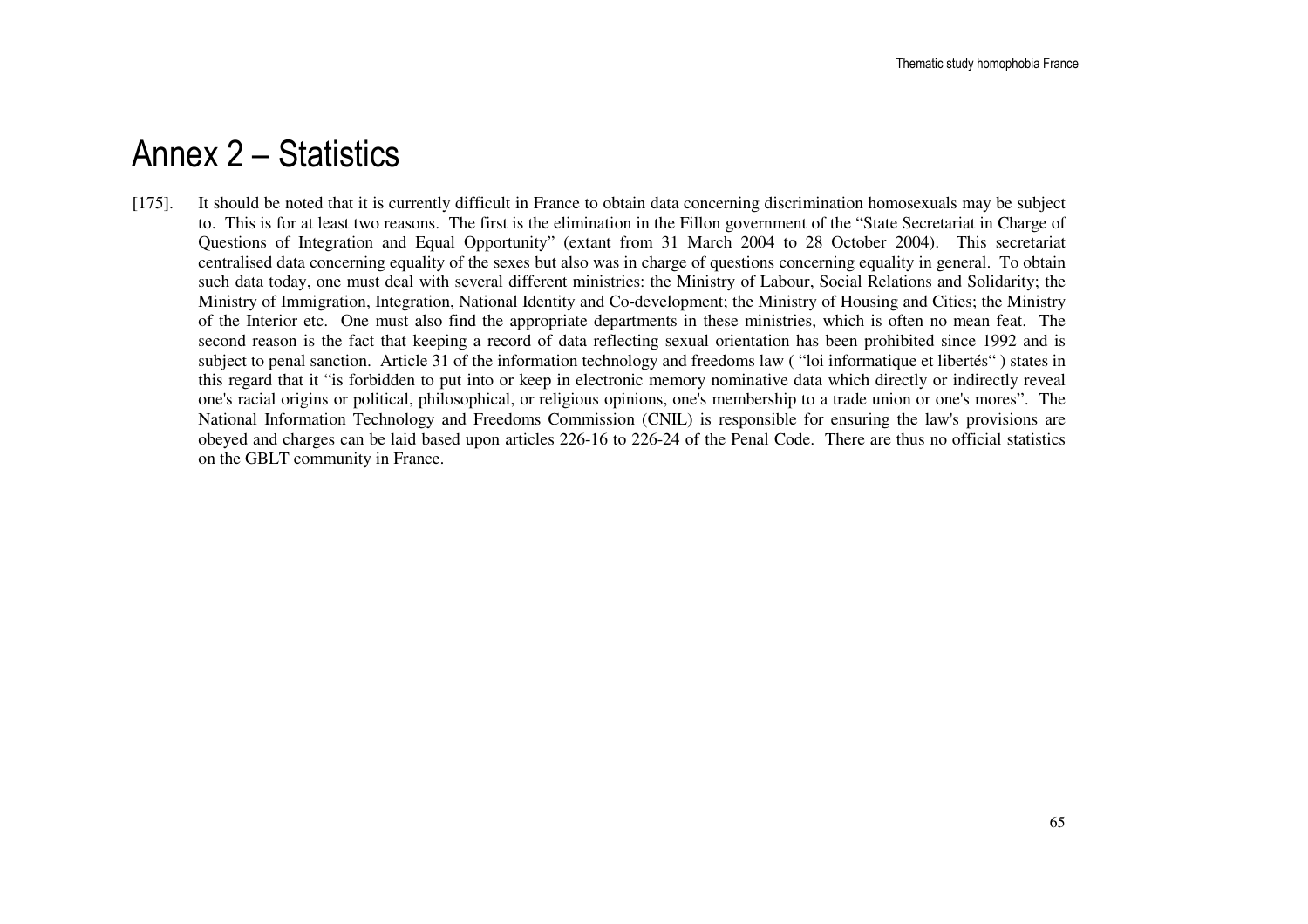#### Chapter A, Implementation of Employment Directive 2000/78/EC in relation to sexual orientation

|                                                           | 2000                                                                       | 2001 | 2002 | 2003 | 2004 | 2005 | 2006 |     | 2007 |
|-----------------------------------------------------------|----------------------------------------------------------------------------|------|------|------|------|------|------|-----|------|
|                                                           | tal complaints of discrimination on<br>ground of sexual orientation : High |      |      |      |      |      | 38   | -61 |      |
|                                                           | thority (HHALDE)                                                           |      |      |      |      |      |      |     |      |
| Total finding of Discrimination confirmed (by equality    |                                                                            |      |      |      |      |      |      |     |      |
| body, tribunals, courts etc.): if possible disaggregated  |                                                                            |      |      |      |      |      |      |     |      |
| according to social areas of discrimination (employment,  |                                                                            |      |      |      |      |      |      |     |      |
| education, housing, goods and services etc.)              |                                                                            |      |      |      |      |      |      |     |      |
| National Number of sanctions/compensation payments        |                                                                            |      |      |      |      |      |      |     |      |
| issued (by courts, tribunals, equality bodies etc.): if   |                                                                            |      |      |      |      |      |      |     |      |
| possible disaggregated according to social areas of       |                                                                            |      |      |      |      |      |      |     |      |
| discrimination (employment, education, housing, goods)    |                                                                            |      |      |      |      |      |      |     |      |
| and services etc.)                                        |                                                                            |      |      |      |      |      |      |     |      |
| National range of sanctions/compensation payments (by     |                                                                            |      |      |      |      |      |      |     |      |
| courts, tribunals, equality bodies etc.): if possible     |                                                                            |      |      |      |      |      |      |     |      |
| disaggregated according to social areas of discrimination |                                                                            |      |      |      |      |      |      |     |      |
| (employment, education, housing, goods and services       |                                                                            |      |      |      |      |      |      |     |      |
| $etc.$ )                                                  |                                                                            |      |      |      |      |      |      |     |      |

#### Chapter B, Freedom of movement of LGBT partners

|                                                                               | 2000 | 2001 | 2002 | 2003 | 2004 | 2005 | 2006 | 2007 |
|-------------------------------------------------------------------------------|------|------|------|------|------|------|------|------|
| Number of LGBT partners of EU citizens residing in your country falling under |      |      |      |      |      |      |      |      |
| Directive 2004/38/EC (i.e., LGBT partners having exercised their freedom of   |      |      |      |      |      |      |      |      |
| movement as granted to family members of EU citizens, whether under Directive |      |      |      |      |      |      |      |      |
| 2004/38/EC or under previous instruments)                                     |      |      |      |      |      |      |      |      |
|                                                                               |      |      |      |      |      |      |      |      |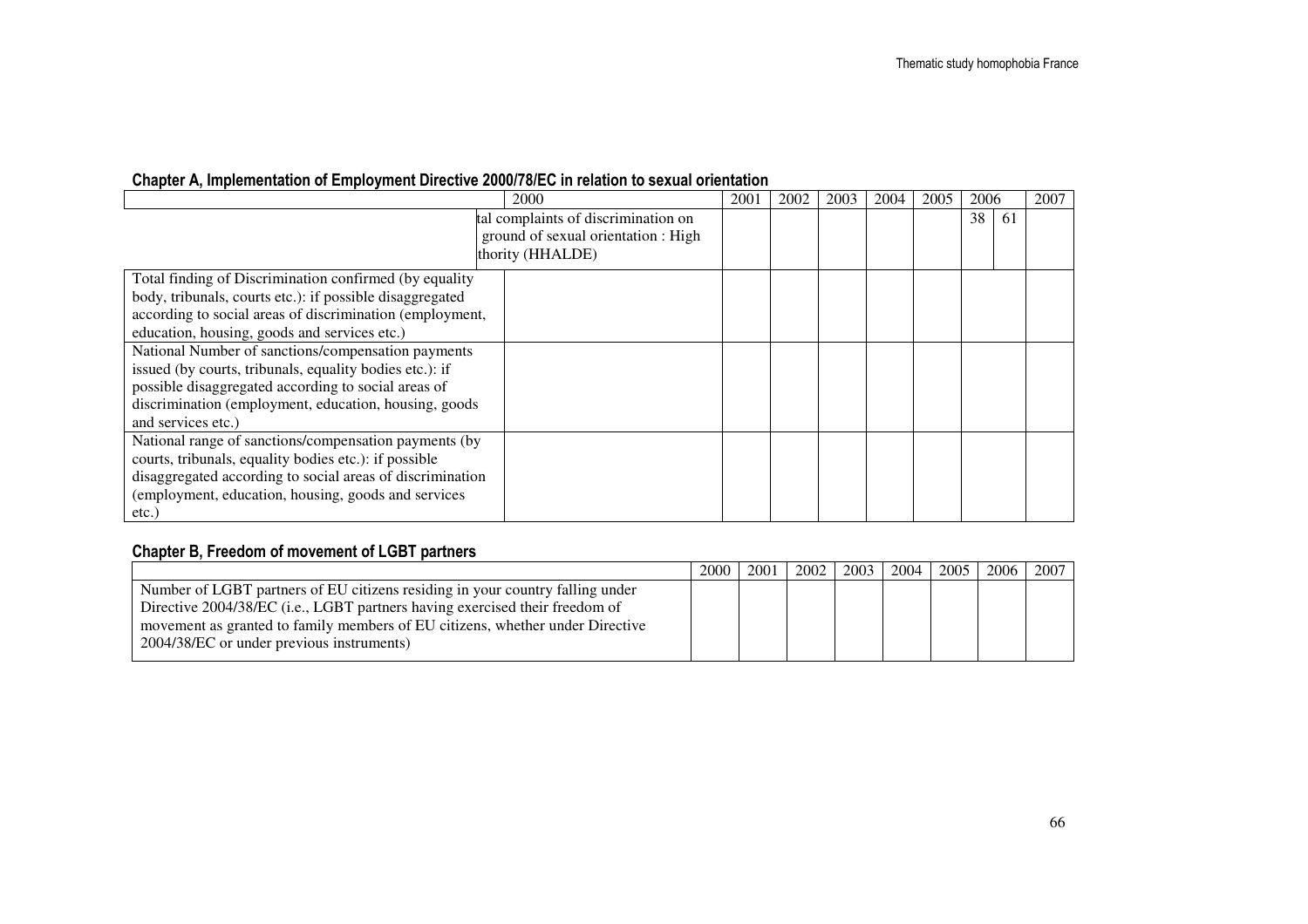| $\sim$ $\sim$ $\sim$<br>this<br>claimed their<br><i>nartners</i><br>who<br>but<br>were<br>e denied<br>to residence<br>Number<br>ി T<br>' rıght<br>ιïΗ |  |  |  |  |
|-------------------------------------------------------------------------------------------------------------------------------------------------------|--|--|--|--|
| right                                                                                                                                                 |  |  |  |  |

#### Chapter C, Asylum and subsidiary protection, protection due to persecution on the grounds of sexual orientation

|                                                                                 | 2000 | 2001 | 2002 | 2003 | 2004 | 2005 | 2006 | 2007 |
|---------------------------------------------------------------------------------|------|------|------|------|------|------|------|------|
| Number of LGBT individuals benefiting from asylum/ subsidiary protection due to |      |      |      |      |      |      |      |      |
| persecution on the ground of sexual orientation.                                |      |      |      |      |      |      |      |      |
| Number of LGBT individuals who were denied the right to asylum or to subsidiary |      |      |      |      |      |      |      |      |
| protection despite having invoked the fear of persecution on grounds of sexual  |      |      |      |      |      |      |      |      |
| orientation                                                                     |      |      |      |      |      |      |      |      |

#### Chapter C, Asylum and subsidiary protection, protection of LGBT partners

|                                                                                                                                                          | 2000 | 2001 | 2002 | 2003 | 2004 | 2005 | 2006 L | 2007 |
|----------------------------------------------------------------------------------------------------------------------------------------------------------|------|------|------|------|------|------|--------|------|
| Number of LGBT partners of persons enjoying refugee/ subsidiary protection status<br>residing in your country falling under Art 2/h Directive 2004/83/EC |      |      |      |      |      |      |        |      |
| Number of LGBT partners of persons enjoying refugee/subsidiary protection status                                                                         |      |      |      |      |      |      |        |      |
| who were denied the possibility to stay with their partner                                                                                               |      |      |      |      |      |      |        |      |

#### Chapter D, LGBT partners benefiting family reunification

|                                                                                 | 2000 | 2001 | 2002 | 2003 | 2004 | 2005 l | 2006 l | 2007 |
|---------------------------------------------------------------------------------|------|------|------|------|------|--------|--------|------|
| Number of LGBT partners of third country nationals residing in your country     |      |      |      |      |      |        |        |      |
| benefiting from family reunification.                                           |      |      |      |      |      |        |        |      |
| Number of LGBT partners of third country nationals residing in your country who |      |      |      |      |      |        |        |      |
| were denied the right to benefit from family reunification                      |      |      |      |      |      |        |        |      |
|                                                                                 |      |      |      |      |      |        |        |      |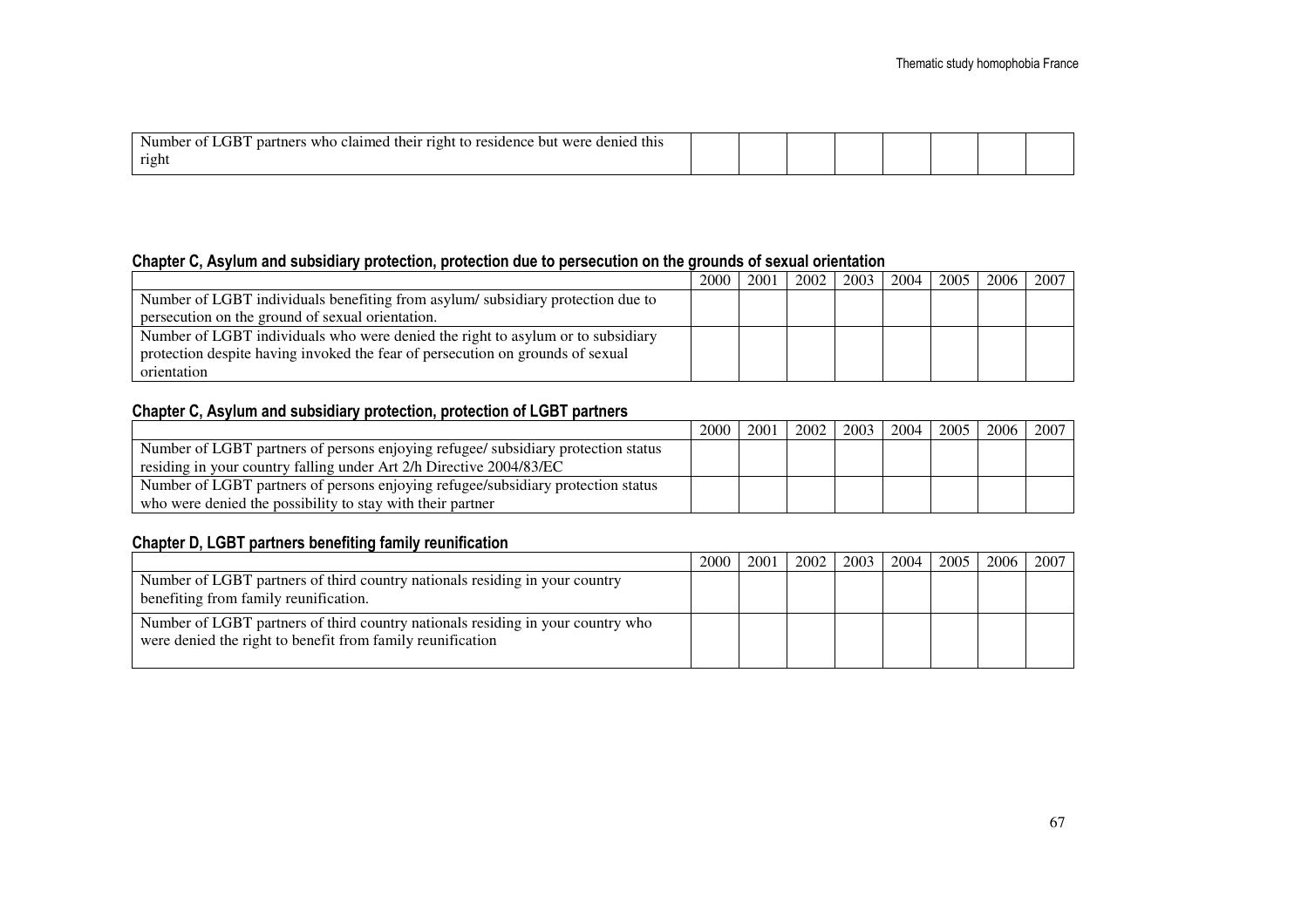#### Chapter E, LGBT people enjoyment of freedom of assembly

Due to a lack of data provided by associations and institutions, our statistics only show the number of Pride marches and "Existrans" marches organised in France between 2000 and 2007. Concerning anti-LGBT demonstrations w no organised movement exists.

|                        | 2000        | 2001        | 2002        | 2003         | 2004            | 2005        | 2006        | 2007          |
|------------------------|-------------|-------------|-------------|--------------|-----------------|-------------|-------------|---------------|
| Number of              | 13 Pride    | 12 Pride    | 15 Pride    | 15 Pride     | 17 Pride        | 17 Pride    | 16 Pride    | 15 Pride      |
| demonstrations in      | $marches +$ | $marches+1$ | $marches+1$ | marches $+1$ | marches         | $marches+1$ | $marches+1$ | $marches + 1$ |
| favour of tolerance of | Existrans   | Existrans   | Existrans   | Existrans    | (including 1 in | Existrans   | Existrans   | Existrans     |
| LGBT people, gay pride |             |             |             |              | Saint Denis de  |             |             |               |
| parades, etc           |             |             |             |              | la Réunion) +   |             |             |               |
|                        |             |             |             |              | 1 Existrans     |             |             |               |
| Number of              |             |             |             |              |                 |             |             |               |
| demonstrations against |             |             |             |              |                 |             |             |               |
| tolerance of LGBT      |             |             |             |              |                 |             |             |               |
| people.                |             |             |             |              |                 |             |             |               |

#### Chapter F, Homophobic hate speech

|                                                                                                                   | 2000 | 2001 | 2002 | 2003 | 2004 | 2005 | 2006 | 2007 |
|-------------------------------------------------------------------------------------------------------------------|------|------|------|------|------|------|------|------|
| (number<br>regarding<br>criminal<br>, homophobic<br>sneech<br>-initiated<br>cour<br>Number<br>വ.<br>hate<br>cases |      |      |      |      |      |      |      |      |
| prosecutions.                                                                                                     |      |      |      |      |      |      |      |      |